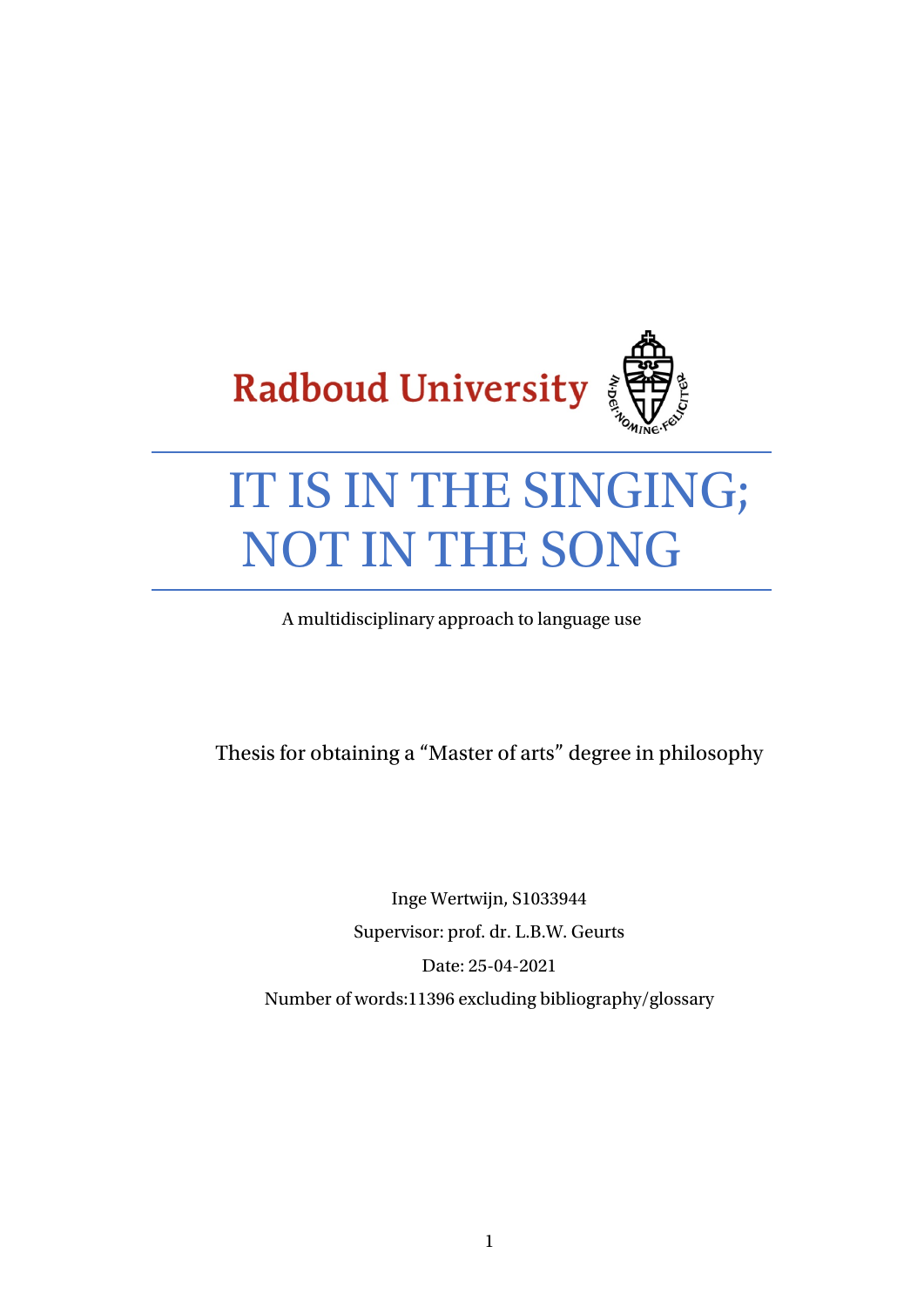I hereby declare and assure that I, Inge Wertwijn, have drafted this thesis independently, that no other sources and/or means other than those mentioned have been used and that the passages of which the text content or meaning originates in other works ‐ including electronic media ‐ have been identified and the sources clearly stated.

Place: Apeldoorn, date: 13-06-2021.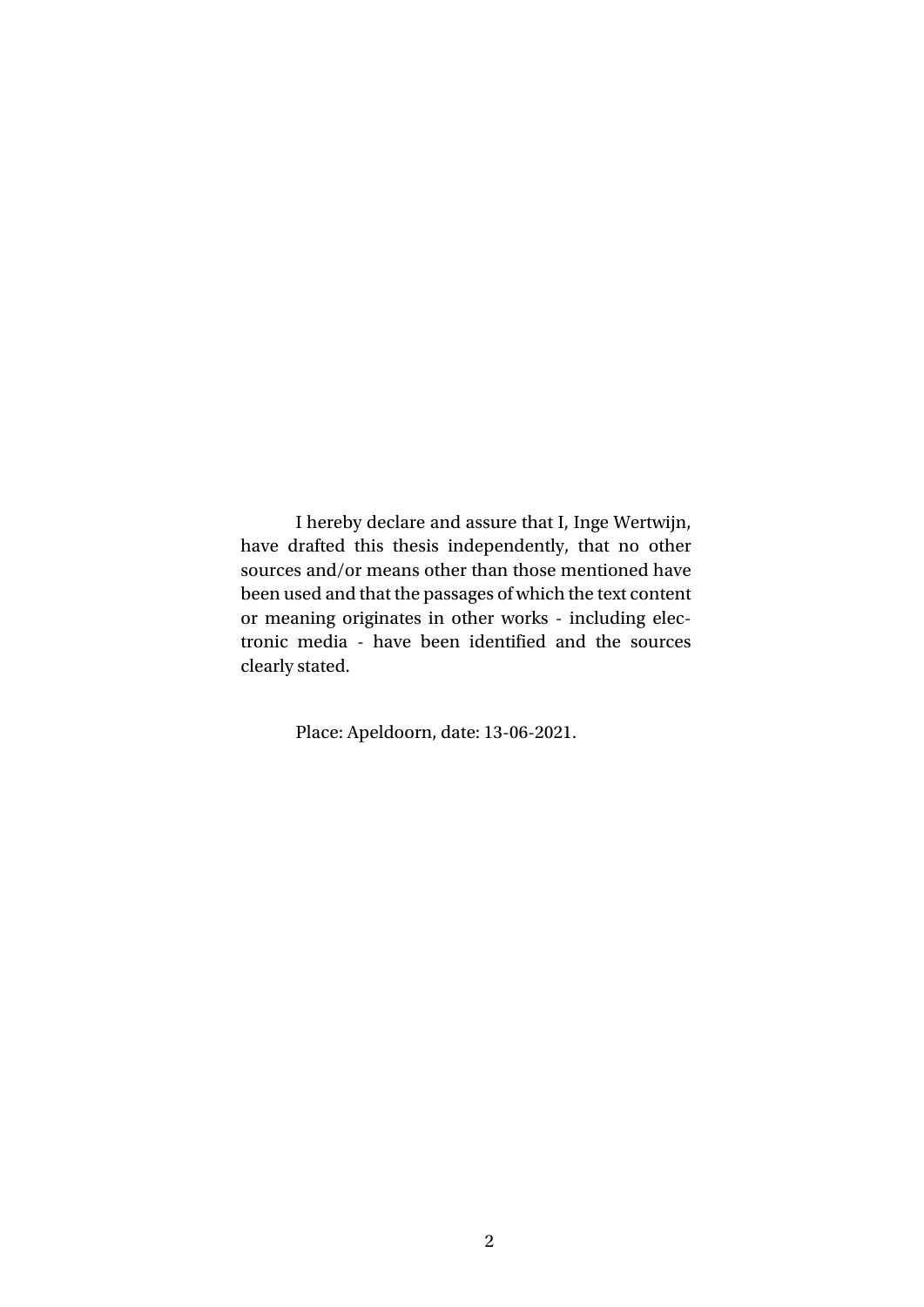#### **Abstract**

Language, as a social practice, involves abilities not specific to language, e.g. agency, attention, interaction, perception, memory and inferencing. Philosophical perspectives on language use can be enriched by integrating research with cognitive psychology and philosophy of biology. To show how this may work, I outline three 'rebel' theories: *autopoietic enactivism, cultural evolutionary psychology, and normative inferentialism* against a general background of the evolution of language. These can be combined into one levelled framework if we assume cognition to be *normative* and *embodied*, and to be constructed out of old animal parts. Two central processes impact all levels of the new framework: *normative regulation* and *identity-generation*. Suggestions are made for further research based on *predictive processing*.

## **1 INTRODUCTION**

Philosophy of language is paradoxical; the term seems to denote a major philosophical theory but is devoid of any univocal definition (Godart-Wendling, 2021). The field comprises rivalling approaches that are all still being researched today. Frege (1892) is seen as the founding father, famously distinguishing between *sense* and *reference.* He wanted to clarify language by the rules of logic, giving rise to the analytical tradition centred around meaning and its relation to truth. It was not until mid-20<sup>th</sup> century that *ordinary language philosophy* emerged, i.e. the idea that 'language is use', culminating in the theory of speech acts (Austin, 1962). Next, philosophy of language split its course in two directions. One was oriented towards logic, involving proper names, indexicals, and possible world semantics. The other was a psychological approach, conceiving of language as dependent on intentions and a theory of mind (Grice, 1975). Contemporary philosophy of language, finally, treats truth and reference not as semantic properties but emphasises the commitment that speakers make when they speak (e.g. Brandom, 1994).

#### <span id="page-2-0"></span>**1.1 RESEARCH QUESTION**

I assume that any theory of language, whatever its focus, should be able to account for its evolution. Hence I will first consider what issues are pertinent to the evolution of language, see [section 2.](#page-4-0)

Taking inspiration from Chemero (2009, pp. 3–16), I will not try to argue that everybody who ever wrote on philosophy of language is wrong, even though this seems to be common practice. To make progress, it would be productive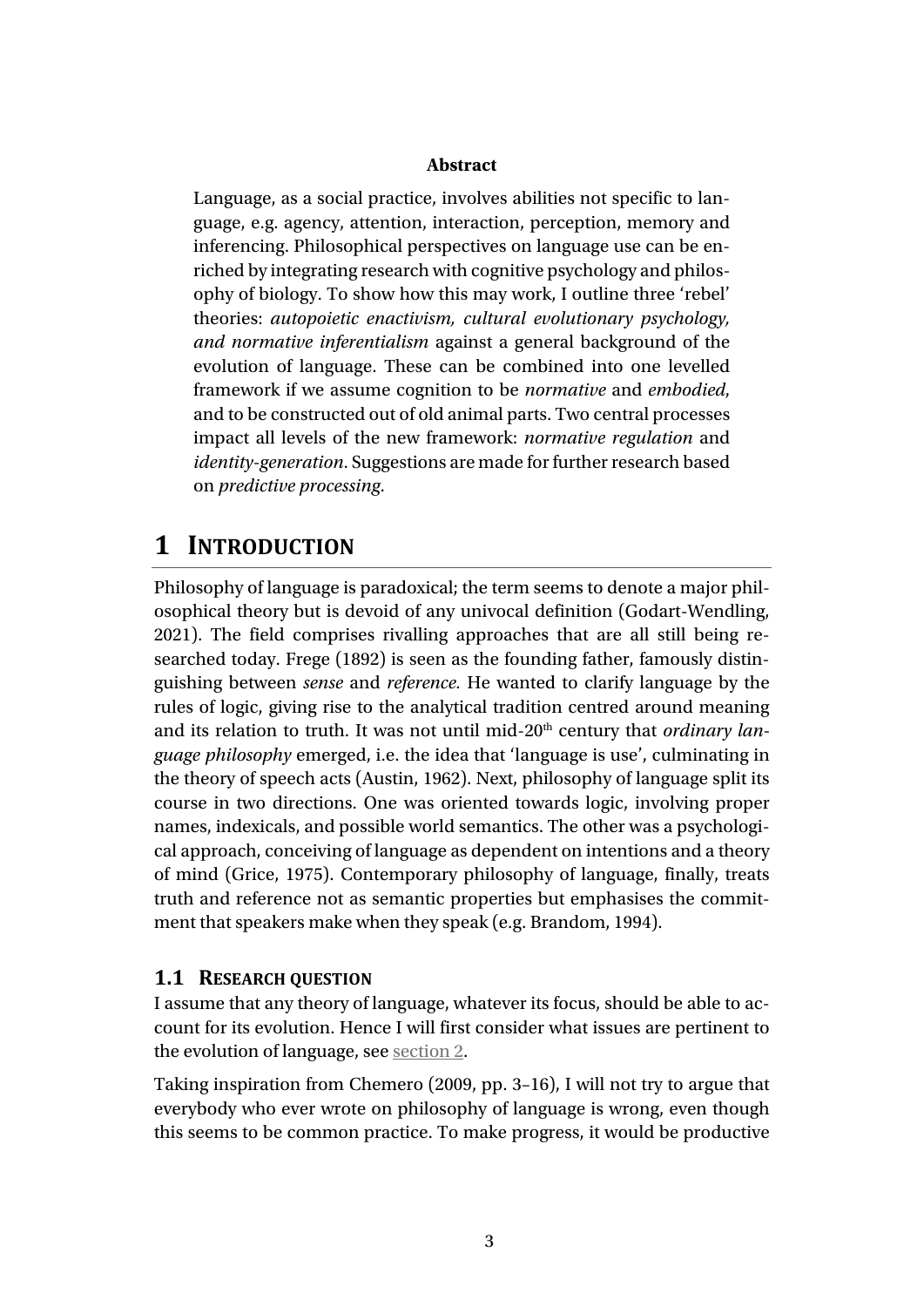to adopt a [Lakatos-](#page-44-0)style research program, i.e. with a core of stable and unifying principles and orbited by auxiliary hypotheses that are preferably empirically testable. To obtain such principles, I propose that a theory of language need not account for general abilities, such as agency, attention, interaction, perception, memory, and inferencing, but should integrate concepts from cognitive psychology and philosophy of biology. I follow Craver's definition of 'levels of organisation': parts that are made into higher-level components by being organised spatially, temporally, and actively into 'something' (2015, p. 17); se[e section 3.](#page-11-0)

To illustrate how this may work, I will outline three theories and compare how each stands on the issues pertinent to the evolution of language. The three theories are: *autopoietic enactivism, cultural evolutionary psychology,* and *normative inferentialism.* Each of these theories has bones to pick with the traditional views on cognition, language, and their evolution, which is perhaps why they initially caught my attention. Yet I particularly picked them for two reasons. First, these theories endorse or at least are not inconsistent with the view that language is about use; about the singing, not about the song. Second, the foe of their foes turns out to be a common friend[: embodiment;](#page-42-0) see section 4.

#### **1.2 STRUCTURE**

After this introduction, four more sections follow. In the [second section,](#page-4-0) I give a bird's-eye view of the evolution of language, revealing the terrain to be partially charted, partially wilderness. Paleoanthropological evidence has thrown new light on how old language is. It now seems likely that humans before Homo sapiens already had some form of language. Other questions are more philosophical and deal with what language is, and why and how we came to have it, and to what extent our language abilities are built on or reusing older animals parts.

In the third [section,](#page-11-0) three 'rebel' theories are explored which go against long-held philosophical opinion: *autopoietic enactivism* (Di Paolo), *cultural evolutionary psychology* (Heyes) and *normative inferentialism* (Brandom) agains[t representationalism.](#page-45-0) Each theory has its own answers to the questions about the evolution of language raised earlier. These are summarised at the end of the section.

Section four describes the result of combining these theories into one framework, i.e. a mechanism with 'levels of organisation'. *Autopoietic enactivism*, as a biological theory of life, agency, and interaction, is the bottom layer. In the middle goes *cultural evolutionary psychology*, accounting for cognitive functions specific to humans. On top goes *normative inferentialism,* which explains the social use of language. The implications of combining these theories are discussed, in terms of the impact on the individual theories and what we stand to gain from the newly integrated framework. In particular, two essential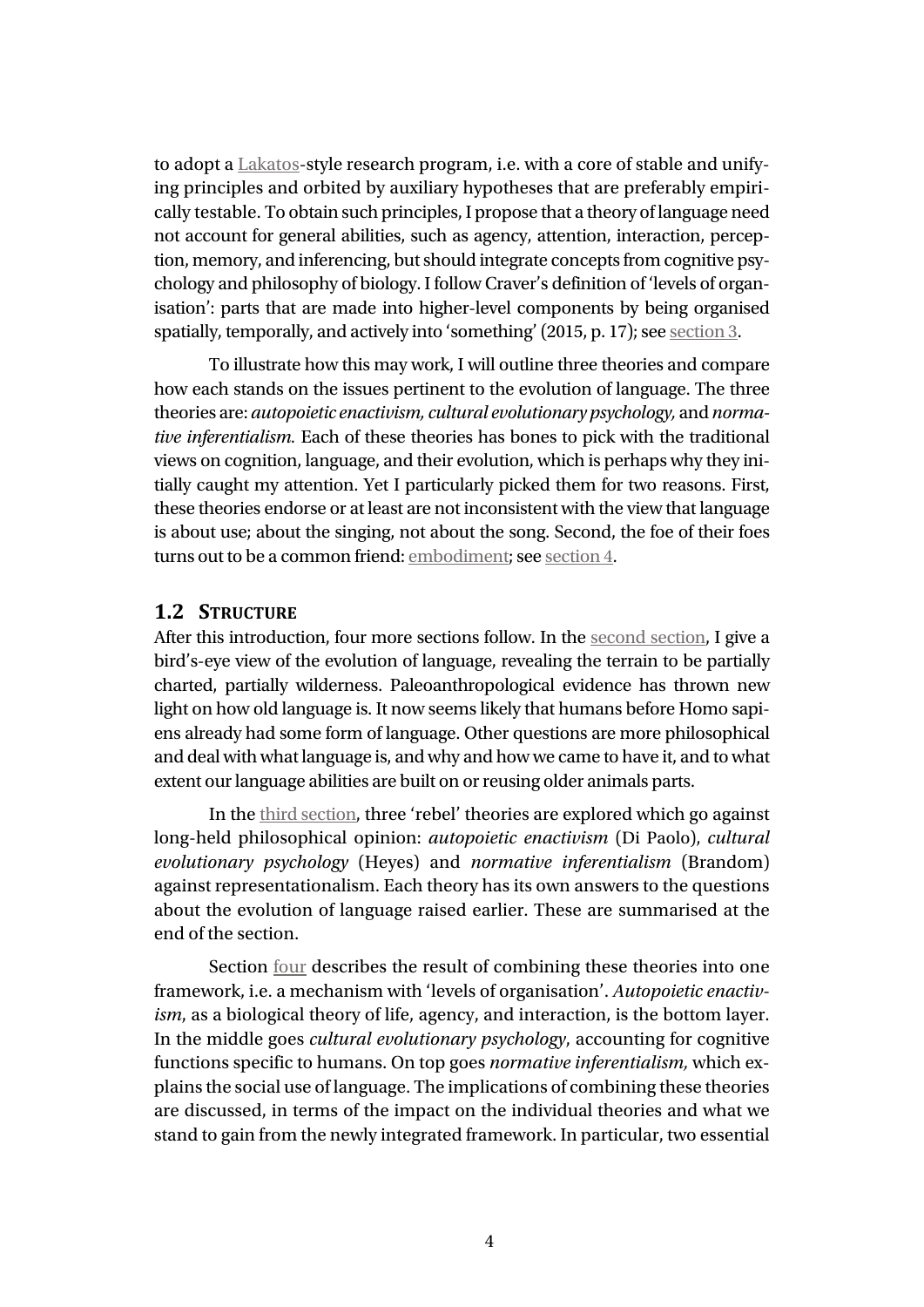notions emerge: *regulation* and *identity-generation*. A better understanding of these may be achieved through empirical research, for which the notion of *predictive processing* seems promising.

The fifth [section](#page-30-0) concludes this paper. A glossary is included at the end which explains the hyperlinked keywords associated with individual theories. It is not part of the paper, but is included as a courtesy to the reader. A separate bibliography pertaining only to the glossary, is also included.

## <span id="page-4-0"></span>**2 SURVEYING THE TERRAIN**

A theory of language should account for the evolution of language. However, that landscape is strewn with the ideas of onetime explorers and rivalling theories from several disciplines. I adopt Aristotle's 'elements of circumstance' to take stock.

The origin of language has long fascinated us. Religious texts around the world first posited language as a method of revelation related to its divine origins. Next, scholastic phases in western, Indian, and Chinese thought focussed on the relationship between language and the world (Żywiczyński & Wacewicz, 2019, p. 27). A sudden expansion of the field of anthropology, and the new field of comparative philology, following the discovery that major European languages are related to Sanskrit, created a third wave of interest. With Darwin's evolutionary theory (1859), a fresh way of looking at the origins of language emerged (Hewes, 1977, p. 101). That enterprise was fraught with setbacks from the start. In 1866, not even 10 years after Darwin's publication of the Origin of Species, the Linguistic Society of Paris banned all discussion of the evolution of language. The Philological society of London followed in 1872 (Corballis, 2009). Lack of scientific data was assumed to be the reason, allowing Berwick and Chomsky (2019) to proclaim that since there was no evidence of the evolution of language, it did not happen. However, the ban turned out to be directed against anthropologists and in favour of Catholics: it was a political statement and not in aid of science at all (Dennett, 2017). It is not just the evolution of language attracting opportunism and wishful thinking; the larger topic of evolution seems to have suffered the same fate. Landau (1991) examined key paleoanthropological texts from Darwin onwards, and found them to be structured like the universal hero tale: the humble hero (the non-human primate) going on a dangerous journey, receiving talents, being tested and finally arriving at a higher state (the human).

This century has seen a surge of fresh interest in the evolution of language. Progovac (2019, p. 4) puts Pinker and Bloom (1990)'s paper entitled 'natural language and natural selection' as its starting point. Yet the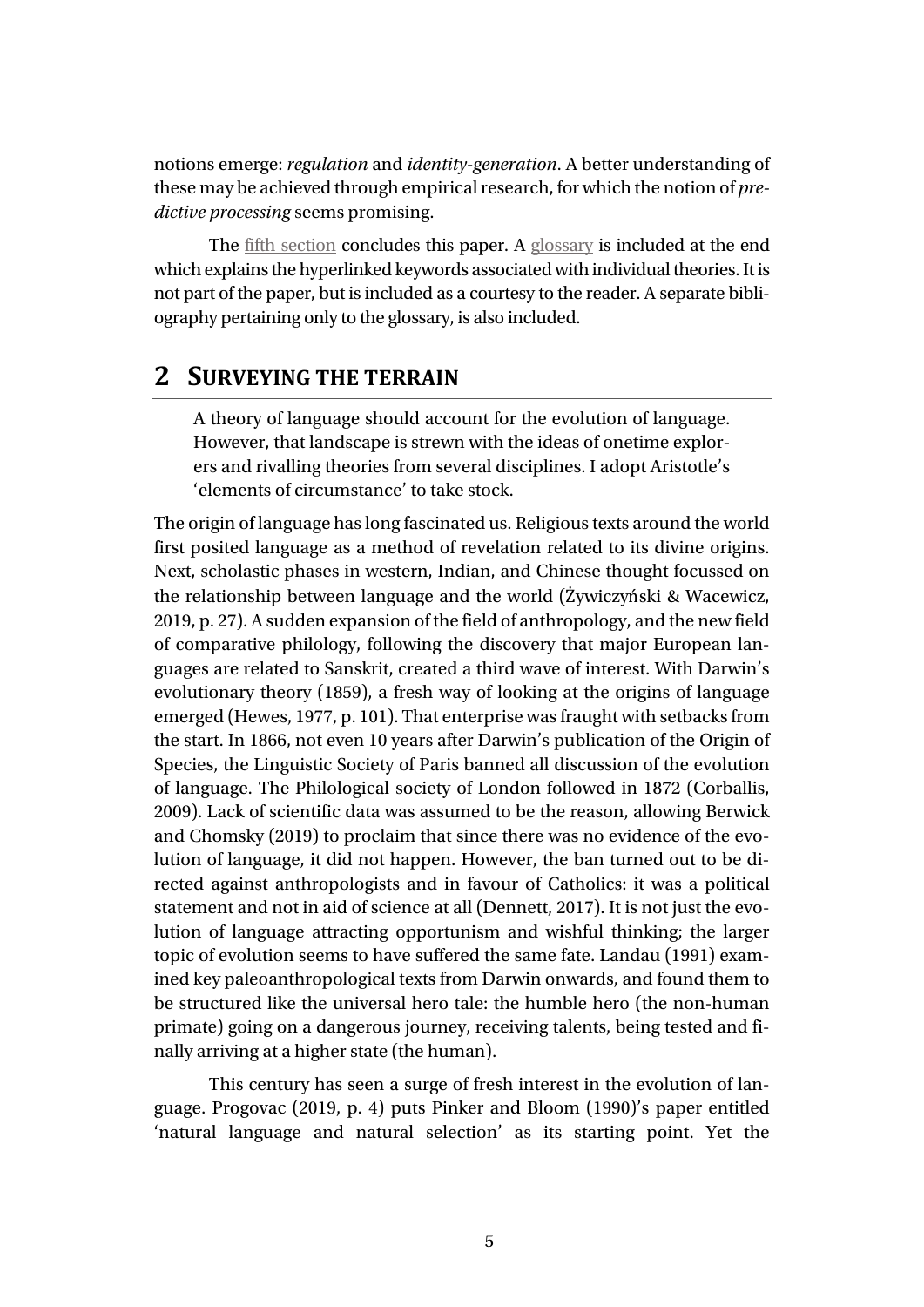evolutionary emergence of language is still considered the "hardest problem in science" (Christiansen & Kirby, 2003). Because language does not fossilise, there is no direct evidence to work with. However, that does not resign us to armchair philosophy. We can create models to create testable predictions, similar to geologists advancing the theory of plate tectonics (Fitch, 2017, pp. 3– 4). Fitch also points to the influx of new empirical data, e.g. Paleo-DNA, providing us with new insights, as well as new interdisciplinary research (e.g. the biannua[l EvoLang](http://www.evolang.org/) conference series). Żywiczyński and Wacewicz (2019, pp. 124– 126) note the new attention for social factors, the extension of biological research toward other species and the accumulation of word-wide big data compiled through linguistic studies.

Despite the evolution of language having become a more or less respectable area ofresearch, serious controversies remain. Not all are philosophical controversies, but given the emotions surrounding this topic, let's get our bearings first. Taking a leaf from hermeneutics, I will use Aristotle's [elements](#page-40-0) of [circumstance](#page-40-0) in its modern form  $(5 Ws + H)$  $(5 Ws + H)$  $(5 Ws + H)$  and categorise current controversies using who, what, when, where, why and how questions (Aristotle, 350 BC as cited in Sloan, 2010, p. 239).

#### **2.1 WHAT IS LANGUAGE?**

<span id="page-5-0"></span>A social code externally shared?A cognitive system?A biological faculty? Botha (2000, pp. 151–152) noted thirteen different conceptions of language at the first EvoLang conference in 1996. One reason for this is that philosophy of linguistics and philosophy of language have rather different interests. According to the Stanford Encyclopedia, philosophy of linguistics is "philosophy of science as applied to linguistics", and contrasts "sharply from the philosophy of language, traditionally concerned with matters of meaning and reference" (Scholz et al., 2020). Indeed, for decades the dominant philosophical view of language was *representational*. Simply put, we assign names to objects, and predicates to sets of objects. Having so created representations of our knowledge of the outside world, we can then use these in our mental reasoning, and from there, to language. This way of looking at language is the subject of a heated exchange between Mark Johnson and Hans Glock. Johnson (2018) claims philosophy of language equals analytical philosophy equals a *disembodied view of language*. As it is the body which is the carrier of evolution, it is no surprise language philosophers have not been interested in it. Glock (2018) points out that in pragmatist circles, language is regarded as an intersubjective practice, and that some of its members, like Wittgenstein and Strawson, have actively explored embodiment. To Glock, the lack of interest i[n embodied](#page-42-0) practices—including,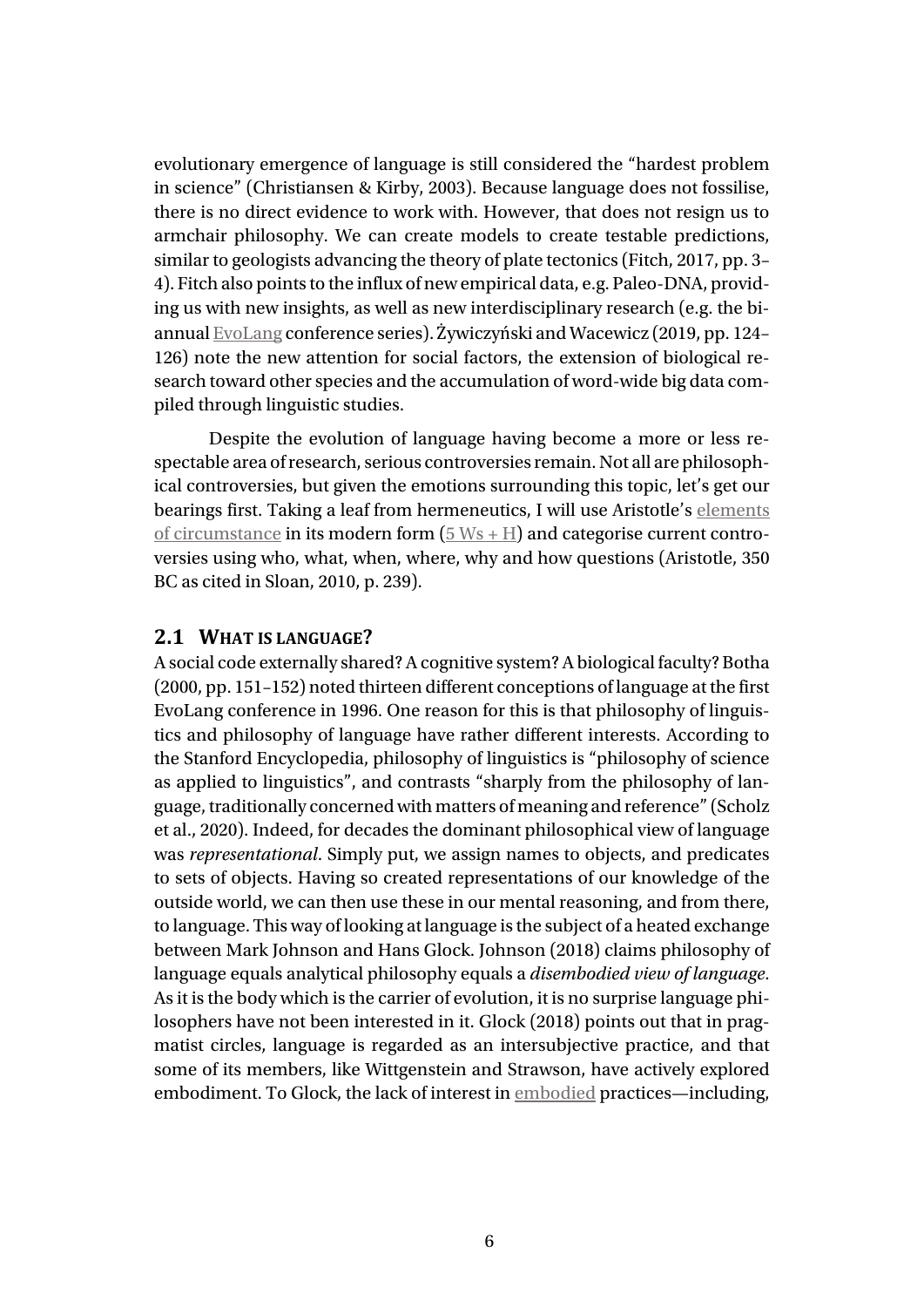he says, from pragmatists like Austin and Brandom<sup>[1](#page-6-0)</sup>—is an oversight rather than proof of incompatibility with philosophy of language.

#### **2.2 WHO HAS LANGUAGE?**

Is language unique to Homo sapiens? This is part of a larger question about animal cognition. On one side of the debate, we have the romantics who think animals are like humans; on the other side the killjoys<sup>[2](#page-6-1)</sup> who think human abilities are unique. To illustrate the vehemence of the discussion: Starzak and Gray (2021) recently proposed to end the "animal cognition war" by introducing a 3-way model to plot components of causal cognition across species.

A related issue is whether we should restrict our search for language to chimpanzees, as is the common practice. Lameira and Call (2020) argue that adhering to a single-species model is dangerous, because then we miss out on much evolutionary variation amongst great apes.

#### **2.3 WHEN DID LANGUAGE EMERGE?**

The answer is of particular importance to those believing only Homo sapiens have language, giving rise to another fierce debate. Chomsky initially assumed that language emerged around 50.000 years ago (2005, p. 3), which would make language exclusively human. Dediu and Levinson (2013), based on genetic evidence of the descendants of H. heidelbergensis (Homo sapiens, Denisovans and Neanderthals) concluded H. heidelbergensis must have had some form of language, so language must have emerged 400.000 to 500.000 years ago, or perhaps even ear-lier<sup>[3](#page-6-2)</sup>. This raises the question of how Neanderthal language may have influenced Sapiens language, an idea for which they urge further linguistic research. Unfortunately the genetic evidence, such as the role of the FOXP2 gene, is not conclusive because its role in language development is not clear, and because FOXP2 regulates several hundred genes, including many that appear not to be language-related (Corballis, 2017, pp. 165–169; Diller & Cann, 2011).

This century has already provided us with an influx of empirical data and new techniques enabling us to date archaeological discoveries much more precisely. Eventually, this will give us a full timeline of the evolution of hominids. Likewise we may expect the question whether language, or at least language-readiness, is restricted to Homo sapiens, to be settled by empirical evidence.

<span id="page-6-0"></span><sup>&</sup>lt;sup>1</sup> Brandom (2010c, p. 308) says something similar when Dennett queries him on this point: I agree that I have "refused to address an entirely appropriate question" – not only the evolutionary etiological question, but also the engineering question".

<span id="page-6-1"></span><sup>&</sup>lt;sup>2</sup> Term was coined by Dennett (1983).

<span id="page-6-2"></span><sup>3</sup> Progovac (2019) notes how the idea was at first ridiculed by Berwick et al. (2011) but later papers they allowed for possibility that Neanderthals may have had language; even the date of the emergence of language was quietly pushed back from 50.000 to 200.000 by Berwick and Chomsky (2016)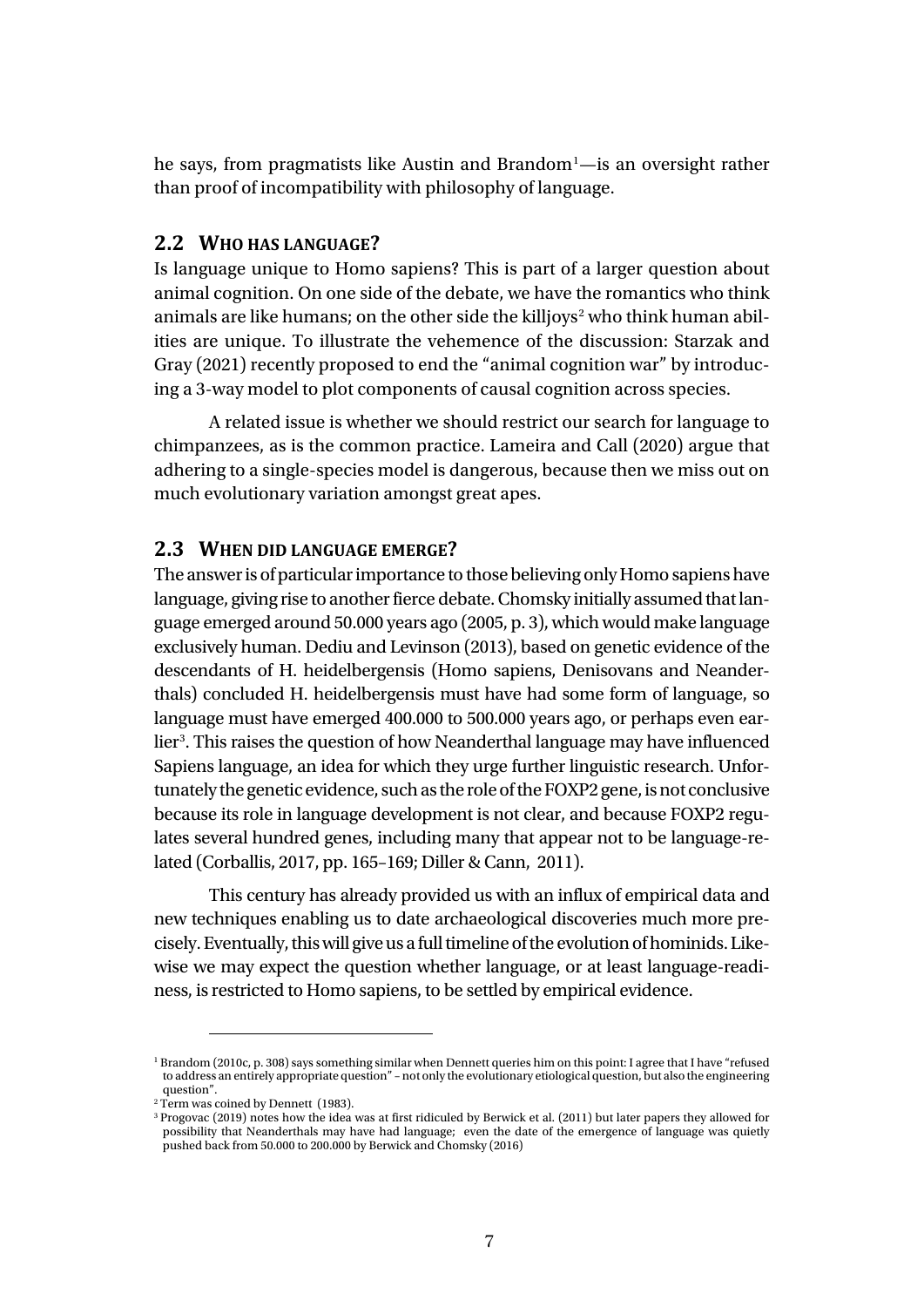#### **2.4 WHERE DO WE FIND LANGUAGE?**

In the brain? Again, this is part of a larger question about cognition. It long seemed "obviously true" (Keijzer et al., 2013) that our large brain is linked to superior cognitive abilities. It is large: 1355 cc; 2 million years ago the Australopithecus africanus only had a modest 457 cc, which is average chimpanzeesize (Wood & Collard, 1999, as cited in Corballis, 2010, p. 116). A large brain is costly in terms of energy and balance, so there must be a great adaptive advantage to balance this cost. As Dunbar famously noted, there is a correlation between primate brain<sup>[4](#page-7-0)</sup> size and the size of social groups (1993), and between group size and the level of experienced predator risk (Lehmann et al., 2007). Yet the causal connection between brain size and cognition is not so straightforward.Asperm whale has a much larger brain than we do, as does the African elephant, who also has three times more neurons than we do (Rutherford, 2019, p. 30), yet neither speak. Some spiders have brains "no bigger than a poppy seed, yet are capable of remarkably flexible hunting tactics, including the ability to engage in deceptive mimicry, create diversions to distract prey and take long, complex detours to better position themselves for prey capture" (Barrett, 2018). Even creatures without a nervous system, such as bacteria, are capable of cognitive behaviour through chemotaxis (Keijzer et al., 2013).

If language lives in the brain, is it a separate brain module? The dominant view, originally formulated by Tooby and Cosmides, is called *evolutionary psychology*. It conceives of the human mind as built of distinct, Lego-like mod-ules<sup>[5](#page-7-1)</sup>, each of them shaped by evolution to solve a particular problem (Neher, 2006). It is sometimes called the 'massive modularity hypothesis' and is related to the classica[l computational](#page-40-1) view. This view has come under attack, amongst others by Heyes whose theory is discussed in paragrap[h 3.2.](#page-15-0)

And supposing some or all language 'happens' inside the brain, did this brain shape language (Isbilen & Christiansen, 2020) or did language shape the brain (Colagè & d'Errico, 2020)?

Does language originate in the brain and is thence brought forth (like a *song*)? Again, we encounter the so-called disembodied<sup>[6](#page-7-2)</sup> view of language associated with the Anglophone philosophy of language and the computational view of cognition. For decades, this was the received view: "Cognition was computation, and everyone knew what that meant: formal manipulation of quasi-linguistic symbolic representations by syntactic rules" (Beer, 2003, p. 209). Some fifteen years later, Newen et al. (2018, p. 5) put it like this: "The foundation of traditional

<sup>4</sup> More precisely, not brain but neocortex size.

<span id="page-7-1"></span><span id="page-7-0"></span><sup>5</sup> There is considerable philosophical controversy over the notion of *module* which for reasons of space cannot be elaborated on here. see Carruthers, 2006.

<span id="page-7-2"></span> $6$  Glock (2018) protests that not all analytical philosophers from Frege up until now deny the involvement of the body in language. This is part of the same controversy noted on pag[e 6.](#page-5-0)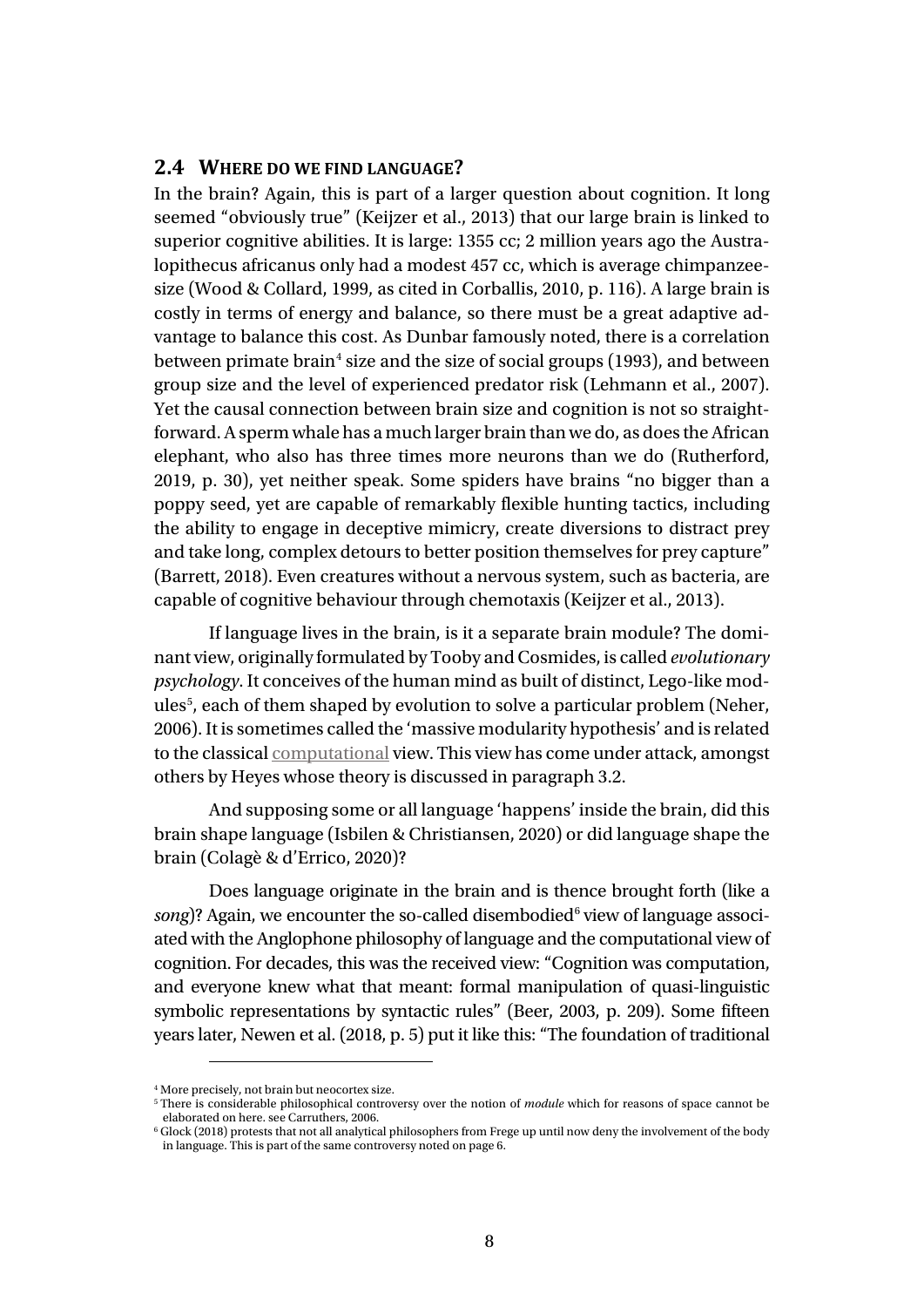cognitive science used to be the representational and computational model of cognition (RCC). According to this model, cognition is a kind of information processing that consists in the syntactically driven manipulation of representational mental structures… This idea is typically associated with [functionalism,](#page-44-1) which claims that cognitive phenomena are fully determined by their functional role and therefore form an autonomous level of analysis".

Or should we view language as an interactional process involving not just the brain, but also the body and the environment, i.e. without fixed location (like *singing*)? This is what the proponents of [4E cognition](#page-38-1) say. They believe mental processes ar[e embodied,](#page-43-0) embedded, enacted and/or extended. As a family of views, 4E cognition denies the traditional way of looking at *cognition*: "Received opinion, particularly with cognitive scientists, has it that cognition resides in the brain. But this idea is confused. It's like saying that flight is inside the wings of a bird. The mind is relational… what's important is not just what is inside the brain but what the brain is inside of—the larger space of the body and culture. That is where we find mind and meaning" (Thompson, 2014). 4E cognition makes the central point that cognition is not confined to the brain, but that the body and/or the environment are involved<sup>[7](#page-8-0)</sup>. Di Paolo et al. (2017, p. 22) provide a useful diagram of the different approaches in contemporary cognitive science, as shown above.



<span id="page-8-0"></span><sup>7</sup> Beyond that, there are important differences, see glossary entry for 4E cognition.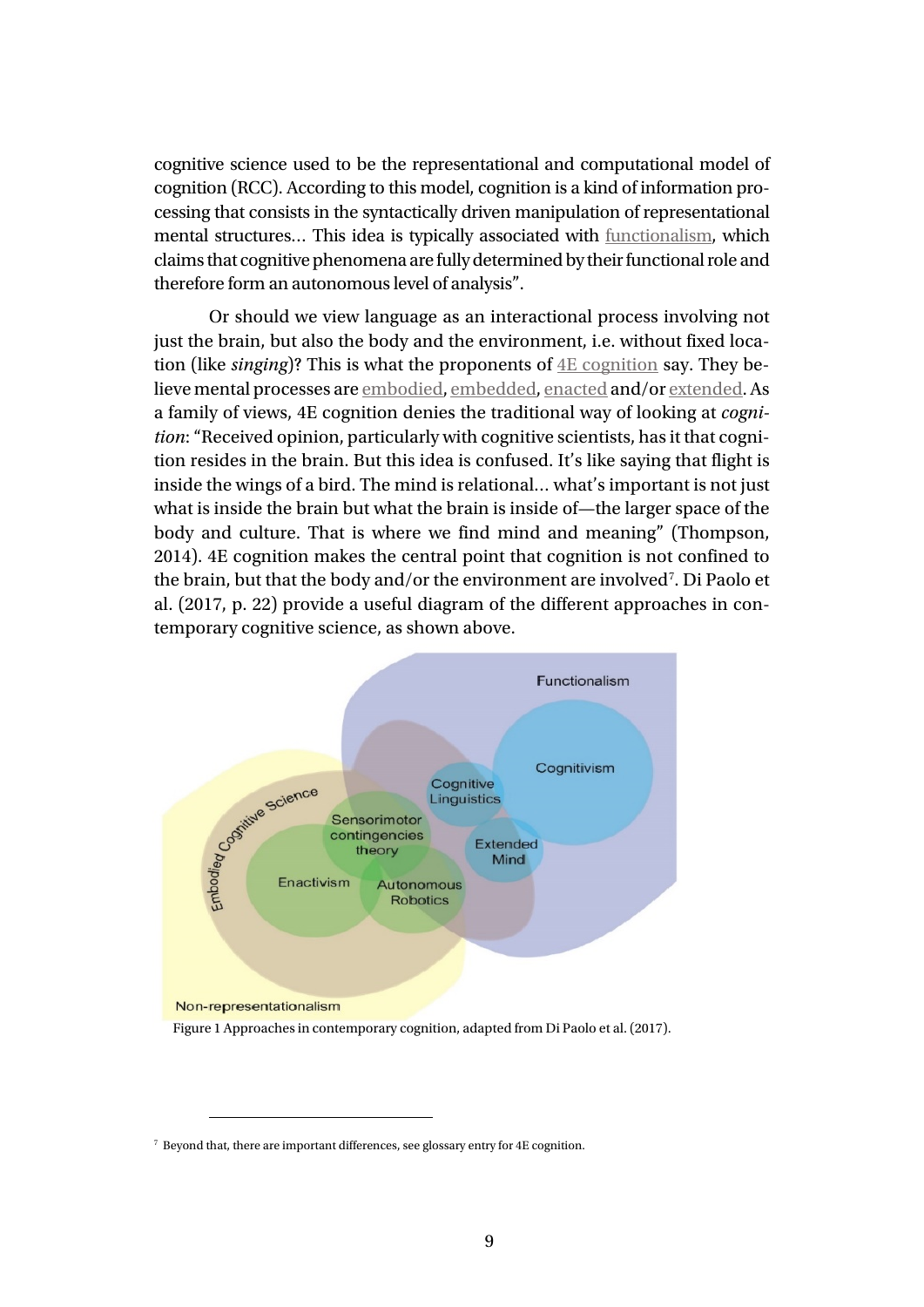#### **2.5 WHY DID LANGUAGE EMERGE?**

Perhaps for no reason: language happened as a big-bang, through a sudden genetic mutation (Bickerton, 1995 and Crow, 2002, as cited in Corballis, 2010, p. 117). Or is the emergence of language connected to the global shift to a cooler climate, 2.5 million years ago? This is when large parts of Africa lost their woods and became much more open. In such an environment, naked and vulnerable humankind would need a reliable means to coordinate actions with other humans. There is an abundance of hypotheses seeking to explain the connection between the evolution of cognition as an adaptation to deal with ecological or social challenges. Dunbar and Shultz (2017) provide an excellent overview<sup>[8](#page-9-0)</sup>. Social challenges can be cooperative (Vygotskian intelligence hypothesis) or competitive (Machiavellian Intelligence); competitive challenges can be in-group or between groups (González-Forero & Gardner, 2018). Dunbar's own *social brain hypothesis* rests on the idea that living in larger groups increases individual fitness. Since brain size is related to group size, and a large group imposes high cognitive demands, large groups have spurred the development of domain-general cognitive functions which eventually blossomed into language. He further proposed language has first emerged as gossip, a kind of verbal grooming, creating bonds in the larger group, when individual grooming would have been too time-consuming (Lehmann et al., 2007).

The why-question about evolution of language easily slides into the why-question about human behaviour. The received view is *belief-desire psychology,* combined with some form of *mind-reading*—theory-theory, simulation-theory or hybrid: we are rational beings who act according to what we believe and what we want; and we expect other humans to do the same. This view puts intentions and beliefs in the driver's seat. However, its validity is being questioned; therefore, none of the theories examined in the next section depend on it.

#### **2.6 HOW DID THE EVOLUTION OF LANGUAGE HAPPEN?**

Many research disciplines have their own take on what the building block of language may be and how to trace them back through the evolution—linguistics, biology, anthropology, neuroscience, psychology. The major controversy is about the speed at which we came into language. Pinker and Bloom (1990) take the *gradual emergence approach* and argue all evolution took place gradually, so why not language? Gradual evolution is a "tinkering" process, where new elements are created by combining older ones, and several solutions may

<span id="page-9-0"></span><sup>&</sup>lt;sup>8</sup> Because there so many theories, several psychology researchers have attempted to provide criteria for a theory of the origin of language (Szamado and Szathmary, 2006 and Bickerton , 2009, as cited in Laland, 2017, p. 226). Laland (2017, pp. 225–226) himself lists 7 criteria.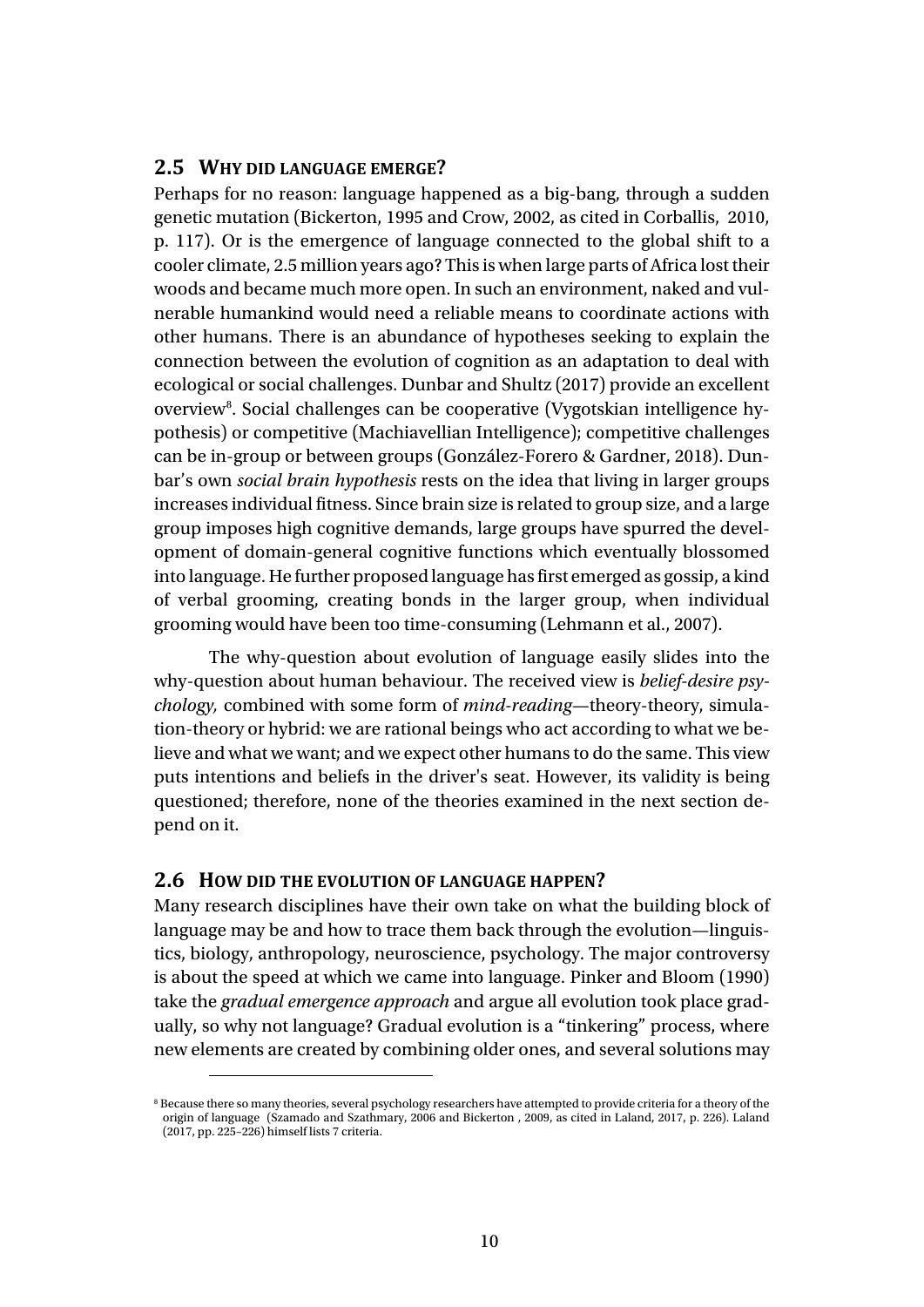be found for similar problems. This idea of "tinkering", e.g. using whatever means at hand to produce whatever is possible, originates with Jacob (1977). It effectively turns evolution into a gigantic Legoland, where old blocks can be made into ever more complex and colourful creations but can as easily be taken apart and reused in yet another configuration. From this "tinkering", mankind might have evolved once, but never again as the palaeontologist Gould (1990, p. 153) puts it: "Replay the tape a million times… and I doubt that anything like Homo sapiens would ever evolve again".

On the other side of the spectrum we find the *saltationists* who claim language appeared suddenly, big-bang style. This is based on the Chomskyan notion of a *universal grammar,* which is necessarily innate. Necessarily, because children learn language without sufficient information about grammar: the poverty-of-the-stimulus argument (Berwick et al., 2011). In the minimalsystem version of their theory, Berwick and Chomsky speak of a minimal program: a language phenotype (2016, p. 7) which is transmitted through the genes. This minimal program allows children to learn language from essentially nothing, much like a chicken grows wings, like growing an organ (Chomsky, 1996, p. 7). Progovac (2019, p. 16) says Chomsky has reservations about the validity of evolutionary theory and the role of natural selection. Indeed, Chomsky quotes the paleoanthropologist Tattersall (as cited in Chomsky, 2005, p. 3) as saying that "language is virtually synonymous with symbolic thought" and that he is ''almost sure that it was the invention of language'' that was the ''sudden and emergent'' event responsible for the big leap forward, the rapid trek from Africa. In Chomsky's view, no room exists for "any precursors to language—say a language-like system with only brief sentences. There is no rationale for positing such a system: to go from seven-word sentences to the discrete infinity of human language requires emergence of the same recursive procedure as to go from zero to infinity, and there is of course no direct evidence for such 'protolanguages'" (Berwick & Chomsky, 2016, p. 72).

#### **2.7 TAKING STOCK**

Summing up, current paleoanthropological evidence suggests humans before Homo sapiens already had some form of language. This leaves the philosophical questions: what is language, where does it reside, and why and did we come into it? A recurrent controversy is whether the use of language depends solely on brain-bound processing or also involves experiencing the body in its environment. Another controversial topic is the extent to which we share the genetic building blocks underlying our language capacity with animals.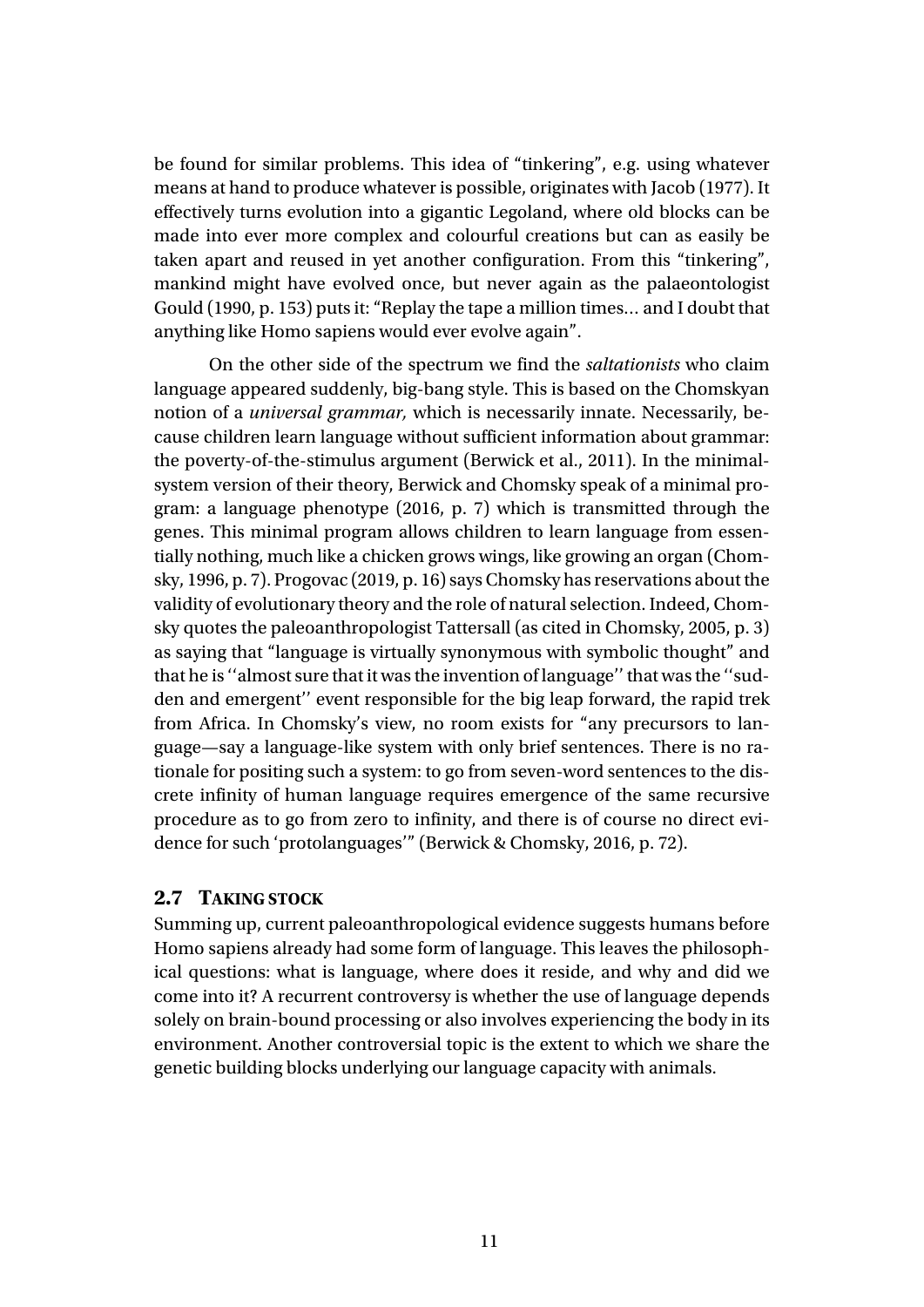## <span id="page-11-0"></span>**3 THREE 'REBEL' THEORIES**

Three 'rebel' theories are selected and explored. Each has its own answers to the questions about the evolution of language that were raised previously. These are summarised at the end of this section.

My proposal (see [1.1\)](#page-2-0) is that a philosophical theory of language need not account for general abilities that not specific to language, but instead should look to integrate concepts from other disciplines. Such an approach allows for a multidisciplinary research program, [Lakatos-](#page-44-0)style, i.e. with a core of stable and unifying principles, whilst allowing for expendable auxiliary hypotheses.

<span id="page-11-3"></span>To find such stable and unifying principles, I take a leaf from Craver's of levels of organisation, which he calls a *mechanism*<sup>[9](#page-11-1)</sup>, indicating that the whole is more <sup>[10](#page-11-2)</sup> than the sum of its parts: "a mechanism has properties their parts do not have, and they engage in activities that their parts cannot accomplish on their own" (2015, p. 16). He calls those parts 'levels of mechanism', to distinguish them from mereological and aggregational levels. They do things that their individual compo-



*Figure 2 Levels of mechanism, from Craver (2015)*

nents cannot. It is this what distinguishes them from purely epistemological levels of explanation. Levels of organisation have *emergent* properties which are more than the sum of its parts, i.e. the whole cannot be reduced to the sum of its parts. This should not scare us. As Craver puts it, if you stack two toothpicks perpendicular to one other, they now have the emergent capacity to act as a lever or a catapult; neither toothpick can do this on its own (2015, p. 20). See the diagram to the right—the explanandum phenomenon is on top.

To select theories that might fit together, let's look at requirements first. Craver (2015, p. 3) usefully distinguishes between three defining questions: relata (what is being sorted into levels); relations (why are two items at different levels); and placement or identification (why are two items at the same level). At the top level there is the behaviour  $\phi$  that we wish to explain, in this case language use. At the next level, I posit the cognitive functions that allow this

<span id="page-11-1"></span><sup>9</sup> I will use the more neutral term 'framework', because the debate on mechanisms (Craver & Tabery, 2019) is not my focus here.

<span id="page-11-2"></span><sup>&</sup>lt;sup>10</sup> This marks the distinction between levels of organisation, such as Craver puts forward, and levels of realisation (e.g. Marr (1982). Levels of organisation are **not** about causal powers. Also see Craver (2019).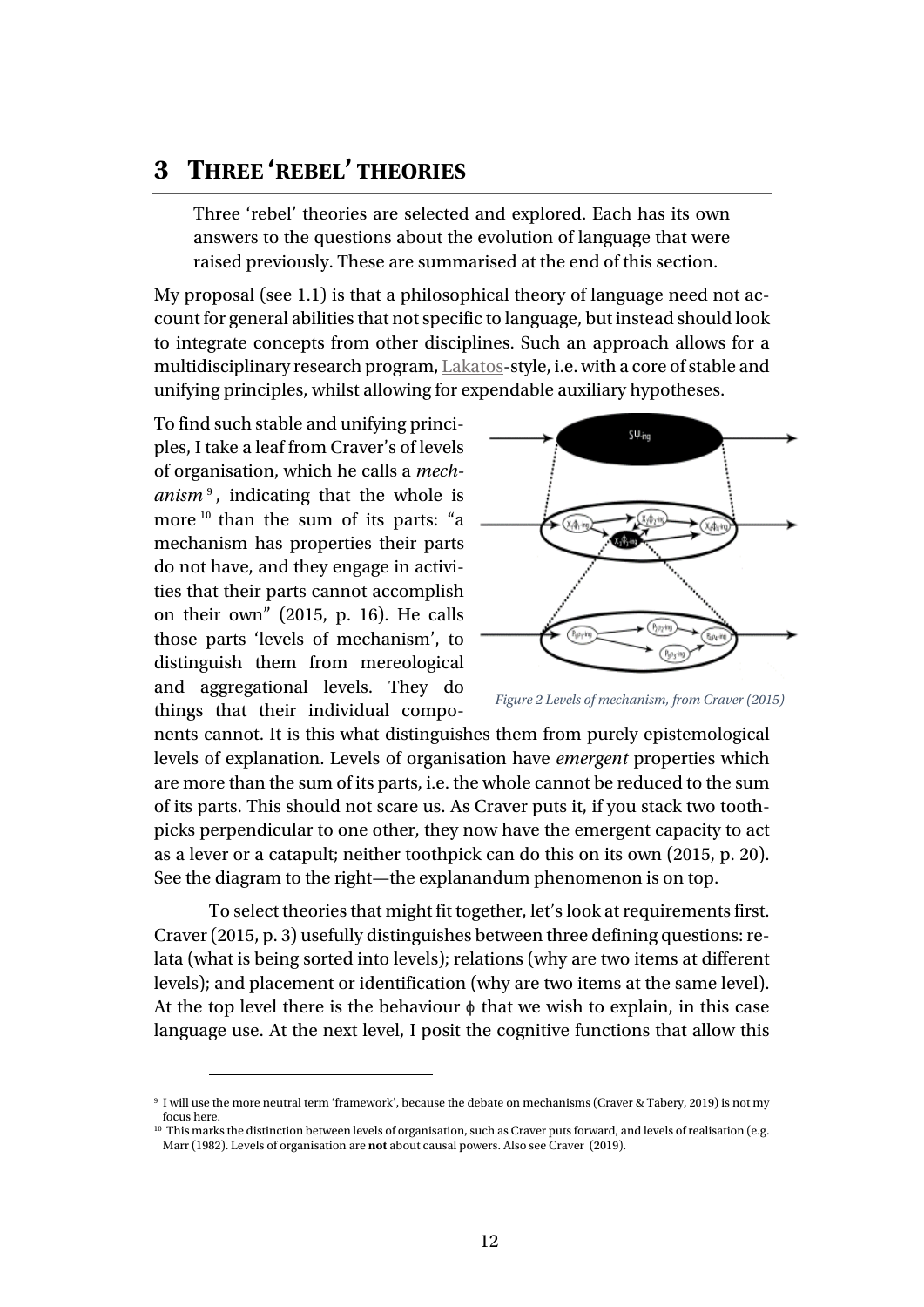behaviour to be expressed. At the bottom, there should be a foundational theory that explains how general biological structure translates into cognitive function. I don't necessarily assume causal relations or aggregations—these relations could exist, but might not. See footnote [10.](#page-11-3)

Further requirements are that selected theories should endorse—or at least not exclude the possibility that (i) language use is behaviour—singing, not just the song; and (ii) requires cognitive and bodily functions to account for abilities not specific to language, such as agency, interaction, attention, memory and inferencing.

Based on these requirements, I have selected the following theories:

- Top layer, the phenomenon itself: *normative inferentialism*, by Robert Brandom, which is foremost a philosophical theory of language in the pragmatist tradition but also incorporates Brandom's views on thinking.
- Middle layer, what cognitive functions correspond to this phenomenon: *cultural evolutionary psychology*, by Cecilia Heyes, based on both (neuro)cognition and philosophy of mind;
- Bottom foundational layer, what biological structures and processes enable the cognitive layer: *autopoietic enactivism*, by Ezequiel Di Paolo, which is rooted in philosophy of biology;

These theories share another characteristic: they go against long-held philosophical opinion: *autopoietic enactivism* against <u>[functionalism](#page-44-1)</u> and [cogni](#page-40-2)[tivism;](#page-40-2) *cultural evolutionary psychology* against gene-based evolution of language and the [classical](#page-40-1) view of modular minds; *normative inferentialism* against [representationalism.](#page-45-0) Each theory is outlined below, starting from the bottom layer upwards, focussing on their answers to current issues in the evolution of language as described in the previous section.

#### <span id="page-12-0"></span>**3.1 AUTOPOIETIC ENACTIVISM**

*Autopoiesis* is a biological theory developed by Maturana and Varela (1980) to distinguish living from non-living systems. They defined a living organism as a network of enabling relations able to reproduce itself from its own components and processes. This network is *operationally closed*, i.e. the outside world does not directly take part in its processes or vice versa. Simultaneously, the organism is open to interaction with the outside world, exchanging matter or energy on its own terms.

The enactive version of autopoietic theory was developed by Di Paolo and colleagues and belongs to the [4E](#page-38-1) family of cognition theories. It is built around the notion of a primordial tension between the organism's interaction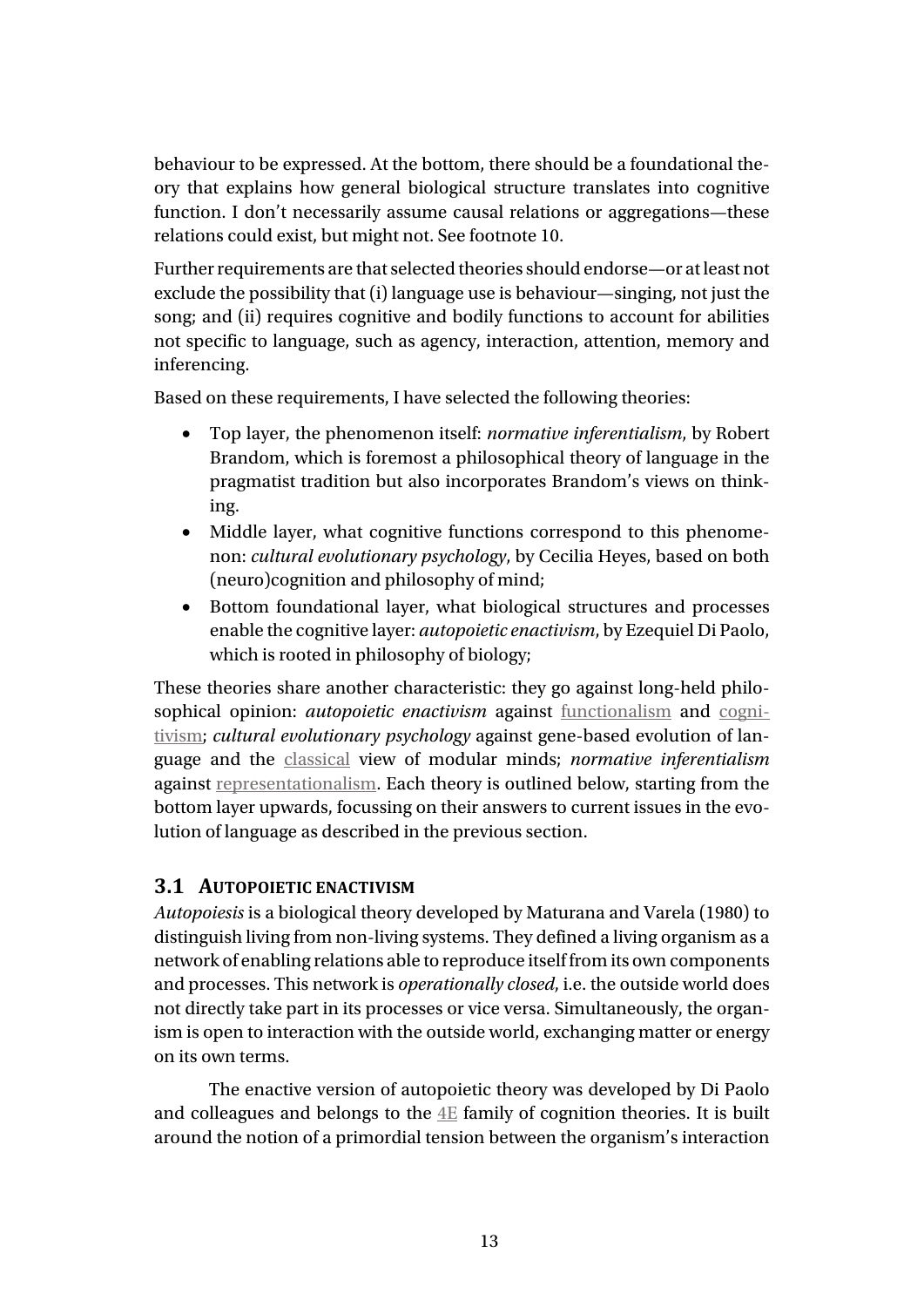with the environment and isolation behind a safe barrier (Di Paolo et al., 2017, p. 133). *Viability* is defined as the need to keep resolving this tension: the fundamental norm of life, the mother-of-all-values (Weber & Varela, 2002, p. 111). Resolving the tension requires *active homeostasis*, i.e. keeping a 'tab' on running processing through *sense-making* and adjust as necessary. Adjustment may take the form of *adaptation* involving *identity-generation* through *operational closure*. This involves the organism absorbing a pre-existing relationship with the environment in to its *operationally closed* processes, thereby extending its boundaries and changing identity: "To put it bluntly, a non-adaptive being is a soon-to-be-dead being" (Lo Presti, 2020, p. 3).

#### **3.1.1 Where do we find language?**

Di Paolo says cognition has no location, but exists in the dynamic interaction between the body, the brain and the physical and social [environment.](#page-43-1) He is vehemently opposed to any kind of embodied functionalism (such as [grounded situated cognition\)](#page-46-0) where the body still plays second fiddle (2017, p. 19). Behaviour—interaction, sense-making, adaptivity, agency—is *normative*. It does not require consciousness or self-awareness or intentions, because *viability* is the essential norm of any living creature. Exactly how survival may turn out for a particular organism is determined by the specific configuration of the organism in its environment, resulting in more specific norms as life and evolution progresses. Once an organism can regulate, shape its [relations](#page-41-0) with the environment, mere behaviour turns into [agency.](#page-39-0) When agents engage in interactive behaviour, they become part of each other's sense-making: *participatory sense-making*. During interaction, agents "sustain an autonomous relational domain of coordination" (Cuffari et al., 2015, p. 1099). Once an organism has evolved to the extent that it can remember past interactions, it can create *habits*—both for itself and in its interactions with other agents. The possibilities for interaction become structured by previous interactive experience and available in the joint embodied know-how of the participants. This shared know-how gradually turns into a pragmatics of interacting (Di Paolo et al., 2018, p. 110).

#### **3.1.2 Why did language emerge?**

The enactivist proposal for how we came into language depends on the notion of autopoiesis when applied to interaction. Maturana (1988, p. 18) already stipulated language is not about the exchange of information but a form of interaction: "The scientific explanation of language as a biological phenomenon consists in the proposition of a generative mechanism that gives rise to the dynamics of interactions and coordinations of actions that an observer distinguishes as *languaging*". Maturana does not claim language to be a biological phenomenon, merely resulting from the interactions of human beings as living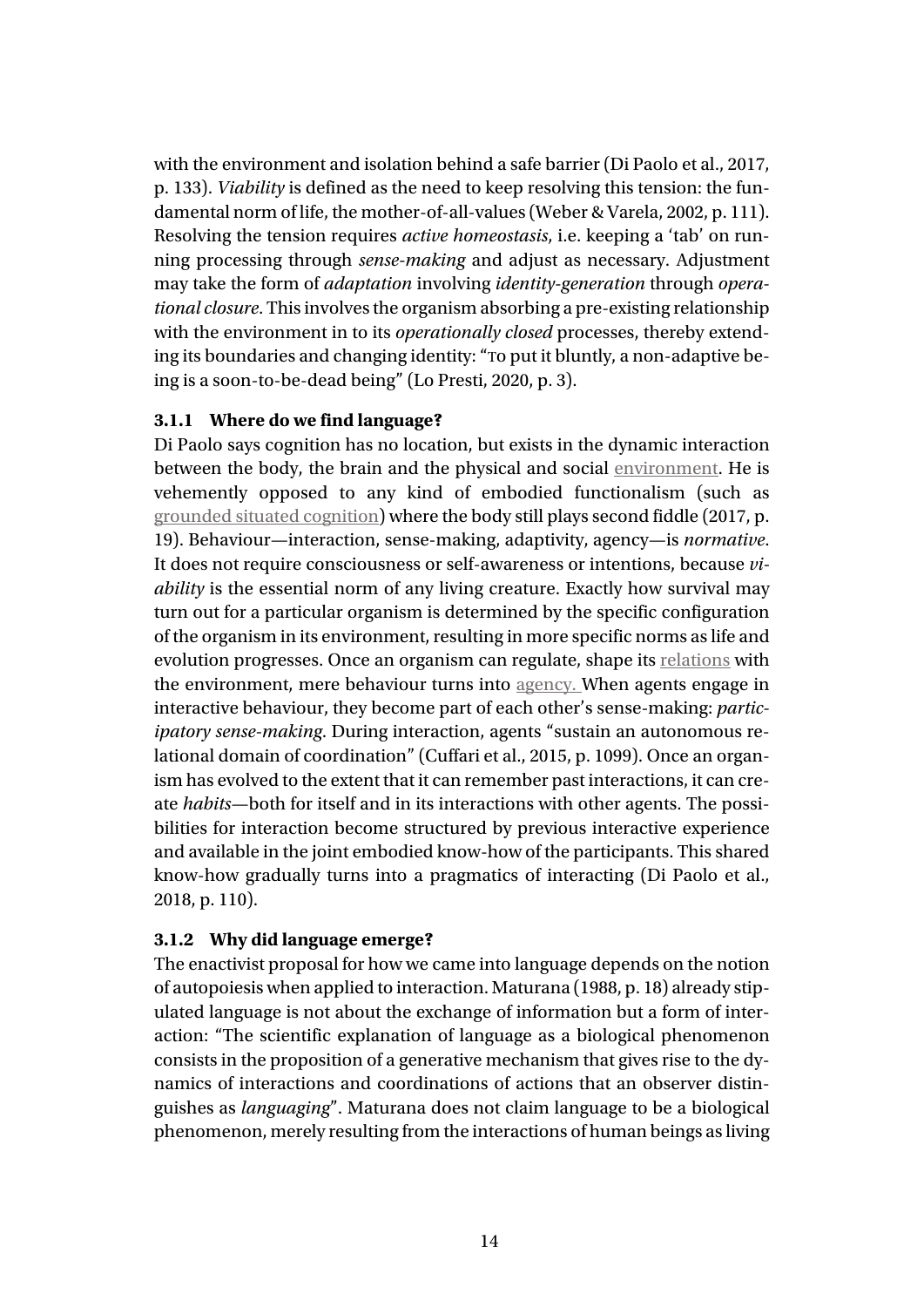<span id="page-14-2"></span>systems. He does claim that "with languaging observing and the observer arise" (Maturana, 1988, pp. 18–19). So in his view, language is not a system of symbols used to convey information, but an action. Hence the term *languaging*. Like Vygotsky, he believed language shapes and reshapes cognition, in a process of social learning.

Cuffari et al. (2015, p. 1110) build on this notion of *languaging,* explaining it as a special kind of *participatory sense-making* [11](#page-14-0) which also serves to build our consciousness and personhood. Importantly, this form of interaction is governed by notions of appropriateness, of rightness—in short, by norms. This is "deeply related to how we make sense of other people and the readiness to interact that underlies human sense-making; which is in turn related to the very public nature of language" (Taylor, 2016 and Brandom, 1998, as cited in Di Paolo et al., 2018, p. 100). The point about enactive interaction, including languaging, is that just as in biological systems, interaction is *autopoietic*: autonomous, self-producing, expanding and meaning-generating through interconnecting, operationally closed processes. Autopoietic interactions are shared between two or more agents, become part of their history and thence take on a life of their own. The diagram below shows the progression of autopoietic interactions, from within a single cell up to humans who have language.



Figure 1 From autonomy to language, after Di Paolo et al. (2018)

Di Paolo et al. (2018, para. 7.4) explain how *languaging*, as a special kind of enactive interaction, may have developed through increasingly complex stages involving different types of social agency. Because they wanted to avoid pre-existing concepts and their pitfalls (Cuffari et al., 2021, p. 118), they used a dialectical<sup>[12](#page-14-1)</sup> model to show how progression from a private to a social and even cultural pragmatics is created out of moving forward through resolving tensions (Di Paolo et al., 2018, para. 6.2). This idea of creating motion out of

<span id="page-14-0"></span><sup>11</sup>Note that this move is not reductionist, i.e. does not assume language to be a subset of interactive behaviour; rather, it is a practical starting point for analysis, for it is assumed that our human use of language is a form of interaction

<span id="page-14-1"></span><sup>&</sup>lt;sup>12</sup> Specifically, Hegel's dialectics (see Maybee, 2020) but opportunistically used (Di Paolo et al., 2018, para. 7.2)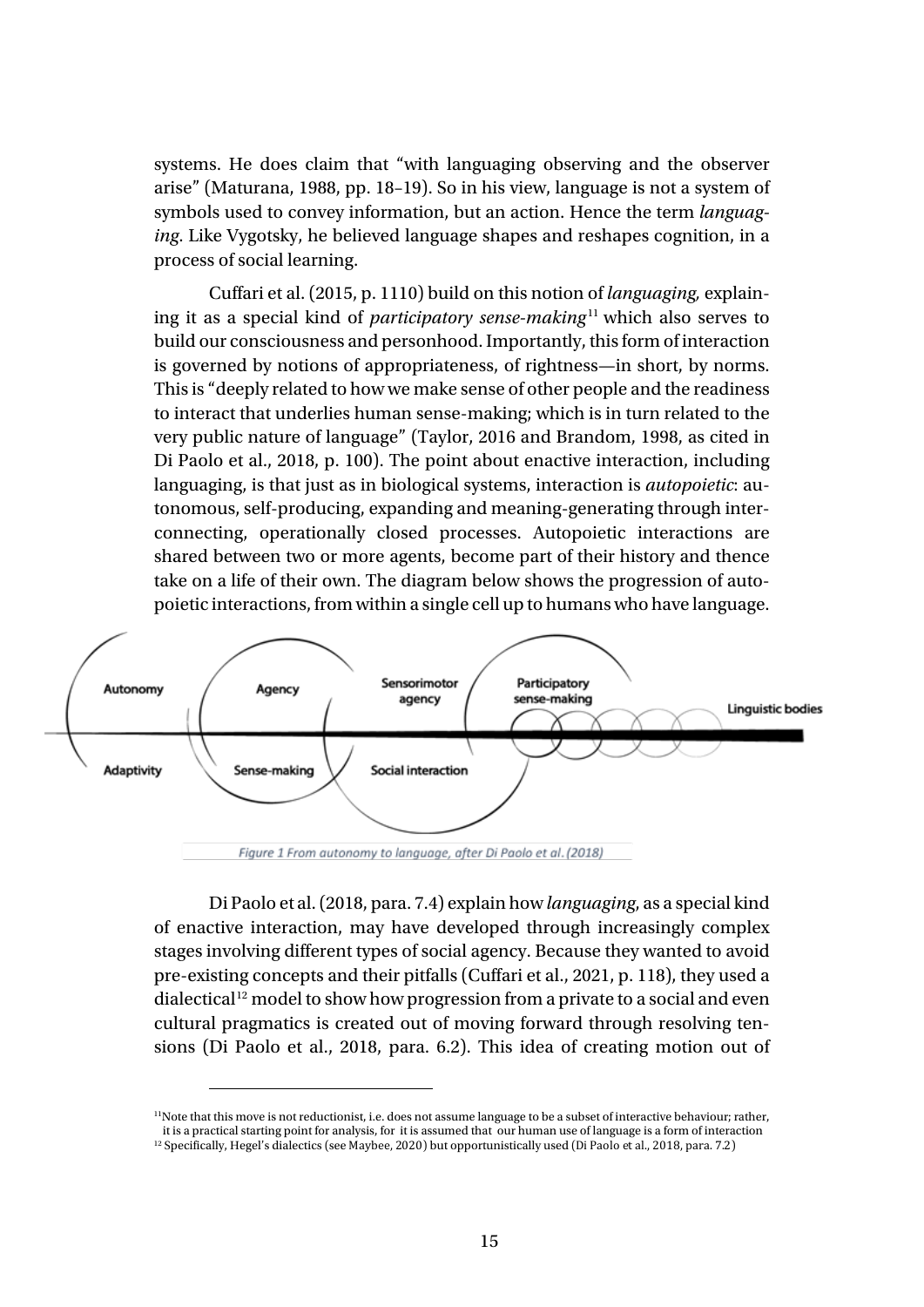tension is central to enactive theory as it harks back to active homeostasis as a means of keeping the autopoietic organism alive<sup>[13](#page-15-1)</sup>. It highlights how we experience synergy, as opposed to dissonance, how between individual and interactive normativity: "acts acquire a magic power" (Di Paolo et al., 2018, p. 105). It is the pleasure of feeling in tune. Of walking together, of watching athletes moving in perfect unison with themselves or each other, of singing along with a group. Obviously, this is not specific to language, but Di Paolo et al. may well be right in claiming the existence of a widespread biological drive to experience synchronicity in interaction, as discussed later, in section [4.3.1](#page-25-0)*.* Such experiences would be conducive to the further development of language.

Yet this insight does not make *languaging* a theory of language. The theory explains how a practice can become joint between two agents, and how a habitual practice may become shared know-how in a community—but it does not explain why this practice should involve language or indeed what difference exists between linguistic and non-linguistic shared practices. The enactive theory of language halts at the barrier of meaning: "Referring, then, is an emerging outcome of sense-making processes of linguistic bodies becoming together" (Di Paolo et al., 2018, p. 206).

#### <span id="page-15-0"></span>**3.2 CULTURAL EVOLUTIONARY PSYCHOLOGY**

Heyes has developed a theory about the origins of distinctively human cognitive abilities. The dominant view on human cognition, *evolutionary psychology*[14](#page-15-2), sees the mind as a Swiss Army knife, with separate modules for separate tasks. Heyes regards the mind more like a hand. The hand has a long evolutionary history with many genetic adaptions. But the hand can also perform an open-ended and wide range of technical and social functions that natural selection could not all have foreseen (Heyes, 2012b), from signalling emotions to typing.

#### **3.2.1 What is language?**

Heyes uses *language* in several senses: as a behaviour, using words or signs in a structured and conventional way for communication (2018, p. 5); a mechanism specialised for cultural inheritance (2018, p. 87); a skill (2018, p. 186); and as system of communication with certain properties, specifically reference, displacement, syntax and generativity (personal communication, 22 March 2021). She has not developed a specific theory of the evolution of language, but regards it as a cultural *gadget* which children learn through sheer endless examples and feedback.

<sup>&</sup>lt;sup>13</sup> See the notion of viability earlier in this paragraph.

<span id="page-15-2"></span><span id="page-15-1"></span><sup>&</sup>lt;sup>14</sup> Heyes refers to it as the "Santa Barbara School" or "high church evolutionary psychology".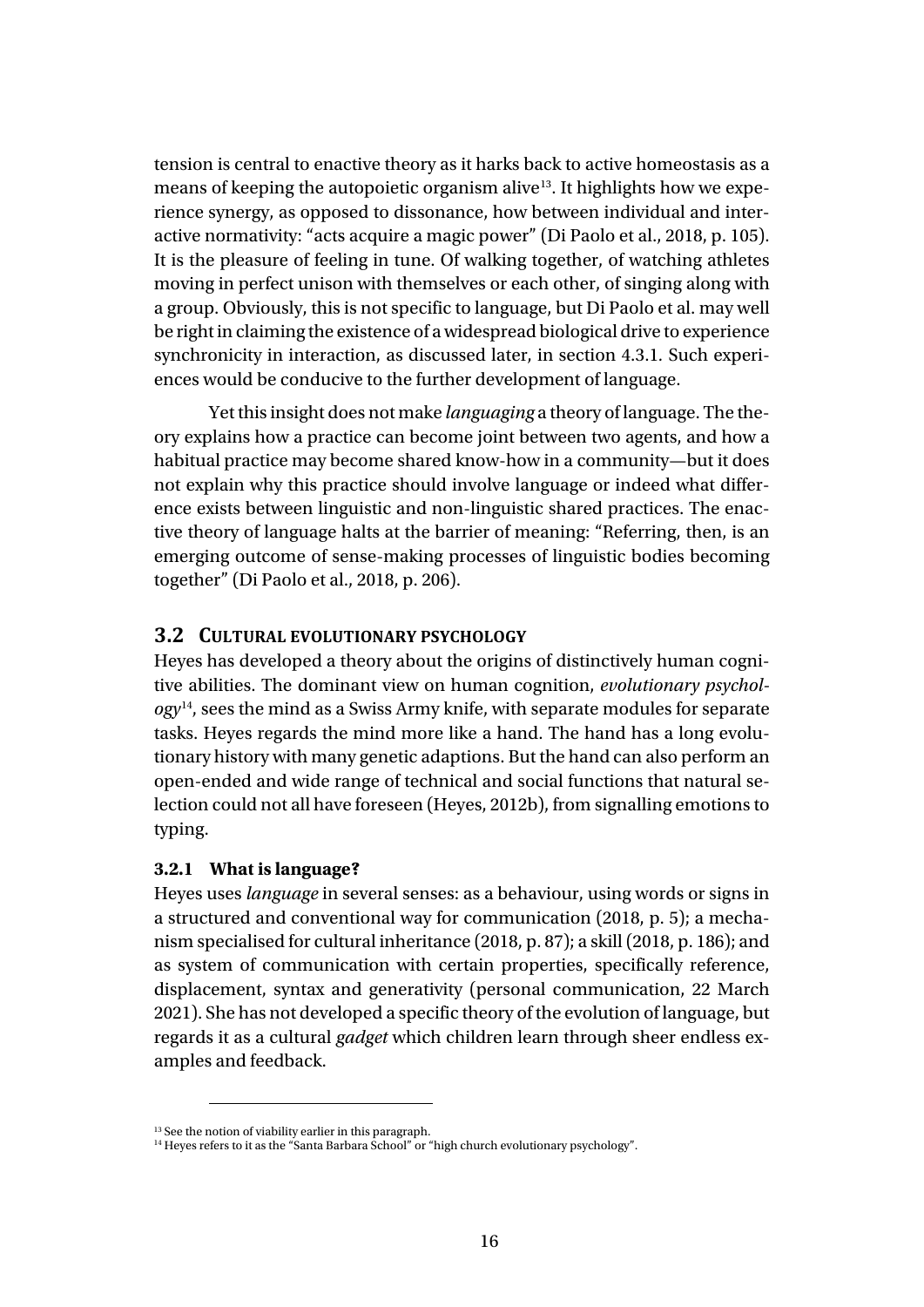#### **3.2.2 When did language emerge?**

She endorses the gradualist approach taken by psychologists Christiansen and Chater who claim people did not evolve to learn language but rather "our language abilities emerge through the complex interactions between linguistic experience and multiple constraints deriving from learning and processing" (2016, p. 84). Importantly, through language it is possible to inherit cognitive mechanisms (*mills*, further explained in [3.2.4\)](#page-16-0) culturally: Heyes highlights the example of literacy, which actually reconfigures and creates brain tissue where there was none before (2012a; 2018, pp. 19–22).

#### **3.2.3 Where do we find language?**

Heyes regards herself as a 'cognition liberal', i.e. believes a "cognitive process handles information and can be modelled as a form of computation" (Bayne et al., 2019). This is L-cognition, which is not restricted to humans. C-Cognition is the conservative view of cognitive processes involving reasoning operating on propositions, and depending on intentional mental states typically available to conscious awareness. The two views do not mix.

Heyes takes a firm stance on specialised innate brain modules. Although she was ready to accept the prevalent idea of language as innate, she was unable to verify<sup>[15](#page-16-1)</sup> it (Heyes, 2018, p. 196). There is simply no evidence to be found, not for cognition in general, nor for language in particular: "When looking at the neural localization of language, we found it enlists a more widely distributed set of brain areas than any other major psychological function, and that Broca's area is more often active during non-linguistic than linguistic tasks. These data certainly tell against the idea that there is a 'language centre' but it is not clear why it was ever supposed that genetically inherited linguistic information is more likely than culturally inherited information to be implemented in a narrowly localised area of the brain" (Heyes, 2018, p. 195). She says the idea of Chomsky's Universal Grammar was never more than wishful thinking: "We may not need Universal Grammar, but many of us want it. It is wanted by linguists to define their professional boundaries, by evolutionary psychologists as a paradigmatic example of a cognitive instinct, and possibly, at some level, by all of us as a bright line separating humanity from the rest of the animal kingdom" (Heyes, 2018, p. 194).

#### <span id="page-16-0"></span>**3.2.4 How did the evolution of language happen?**

Heyes' theory distinguishes between *grist* and *mills*. *Grist* are technologies, practices, and ideas; *mills* are cognitive mechanisms. She claims humans do *not* possess any special innate cognitive instincts. Many of our typically human

<span id="page-16-1"></span><sup>15</sup> E.g. the FOXP2 gene, Specific Language Disorder and the poverty-of-the-stimulus argument by Chomsky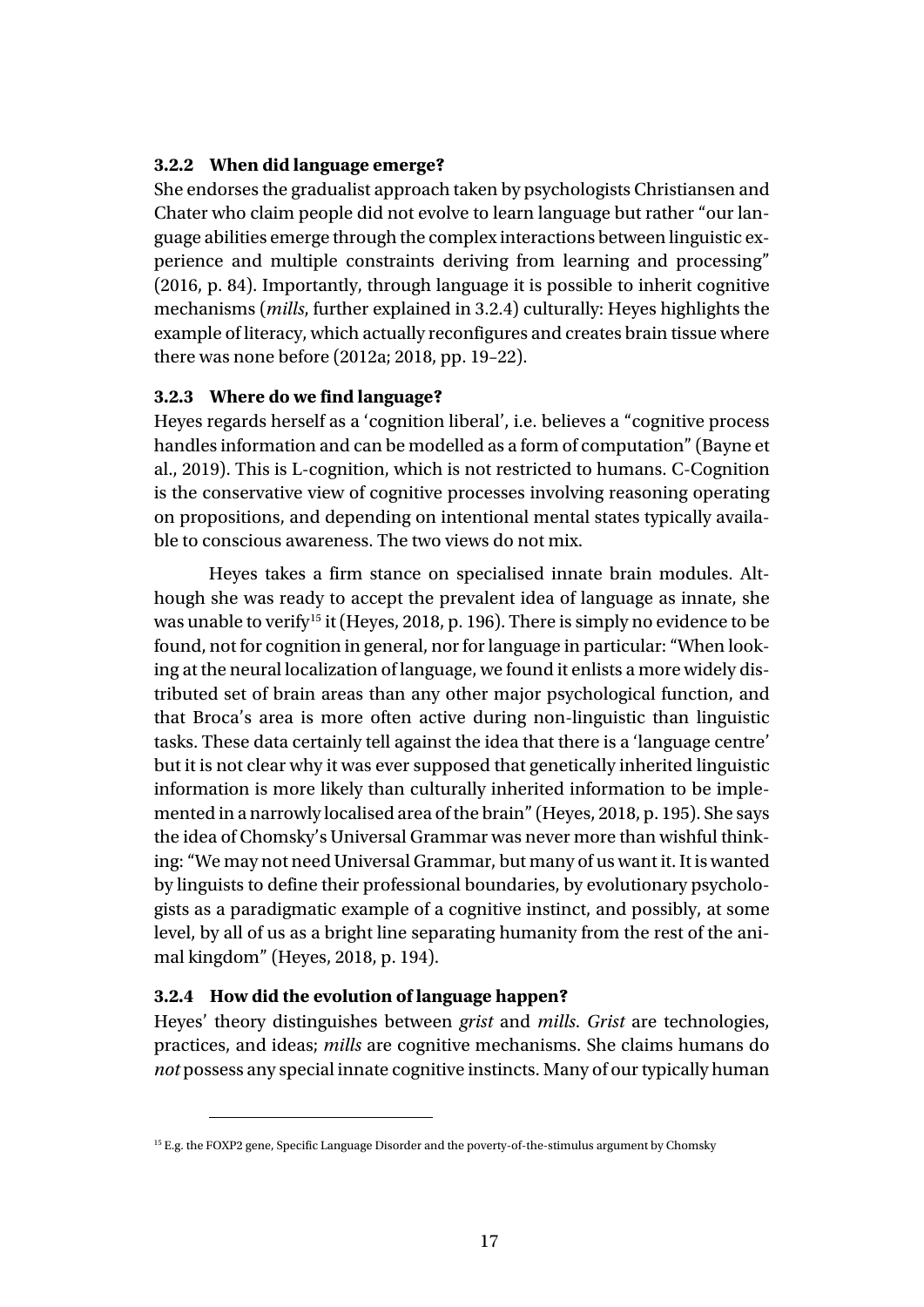cognitive abilities are *gadgets* which are shaped by cultural evolution rather than by genes. We inherit them, but in the way we inherit money, not in the way we get our eye-colour. We are good at social learning. This is enabled by domain-general mechanisms—ancient parts, which we share with other animals. Natural selection has given humans "more powerful general purpose mechanisms of learning and memory, tweaked our temperament and biased our attention so that it is focused on other people from birth" (Heyes, 2018, p. 2). This has put our cognitive abilities into new configurations through social learning, not through genetic variance; like simple bits of technology, arrived at through trial and error. Examples of *cognitive gadgets*include mind-reading, mathematics, mental mapping, language, reasoning—and imitation, in the sense of a cultural inheritance mechanism for communicative and ritualistic actions (Heyes, 2016, 2021). Central to her theory is the notion of *selective social learning*, which has evolved culturally from humble domain-specific beginnings: a high capacity for memory and sequence learning, high-fidelity copying (imitation) which we develop through associative learning, and explicit learning biases such as an inborn preference for faces (Birch & Heyes, 2020). So our minds are not stone-age minds. Our minds have great plasticity: we are learning machines.

#### **3.3 NORMATIVE INFERENTIALISM**

For Brandom, to express something is to conceptualise it, to put it in a conceptual form (Brandom, 2009a, p. 16). To say x has knowledge means assigning x a normative social status, involving three things: attributing a *commitment* (a belief taken to be true), attributing *entitlement* to that commitment and *undertaking* that same commitment ourselves (2009a, p. 119). Taking a belief to be true does not require actual truth, but requires belief—Brandom's example is of a parrot being conditioned to say, rather than believing, 'that is red' to red visual stimuli. Assessing x's entitlement to a commitment is a social or interpersonal action, because it involves assessing x's ability to make a true judgement of this kind (Brandom, 2009a, p. 120). This must be done within the context in which the assessment is made and must be inferred from relations between interlocutors, not just from the content of a proposition as logicians normally do (Brandom, 1994, p. 496).

Geurts (2020) has elaborated this notion of shared knowledge into a normative account of *common ground*. To have proposition 'p' as common ground between x and y requires not just x and y having the same information 'p', but also that they both know and accept they have this common ground, i.e. they share a commitment to acting upon it. The point is to be able to distinguish between correct and incorrect actions so we may give and ask for reasons as a social practice. Interestingly, Geurts also shows it is possible for x and y to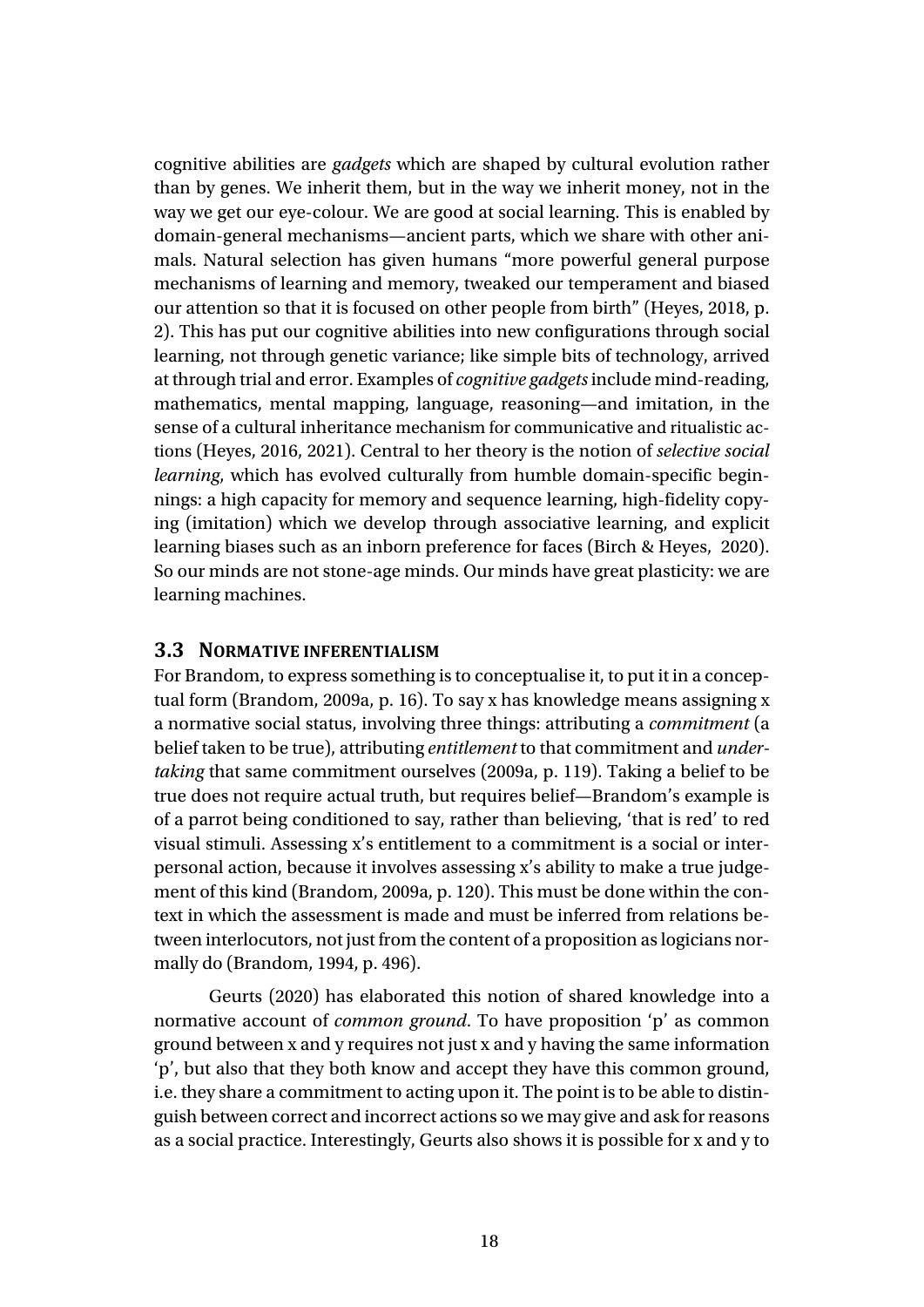share a commitment to 'p' which does not require personal belief. This fits with Brandom's not fully elaborated statement<sup>[16](#page-18-0)</sup> that *objective* community norms and individual norms may contradict, i.e. there is a difference between what is one really committed to and what one is taken to be committed to (1994, p. 253).

#### **3.3.1 What is language?**

Brandom says: "I think nothing deserves to be called a 'language' unless some of its performances have the practical significance of claims about how things are—which is to say that some of its expressions must be declarative sentences, they must express propositional contents, and some utterances of them must be assertions" (2010b, p. 301). Brandom insists on assertions being an essential part of language for a reason. He approaches language from two directions: as a social practice (normative pragmatics) and a theory of meaning (inferential semantics) which is based on inferential, rather than truth-conditional relations. We have to understand how a linguistic expression is used, not only by itself but in relation to other expressions, if we are to understand it at all. This is "one of the big ideas that traditional pragmatism brings to philosophical thought about semantics: don't look, to begin with, to the relation between representings and representeds, but look to the nature of the doing, of the process, that institutes that relation" (Brandom, 2008, pp. 177–178). A linguistic expression is a move in a *language game* which—unlike Wittgenstein's language games—is normative: expressing "our notions of authority, responsibility, commitment and entitlement" (Brandom, 2013, p. 369). Brandom effectively replaces semantic assessment of *representations* and their satisfaction of truth conditions as well as the interpretation of intentions by what he calls *deontic score keeping*. "Competent linguistic practitioners keep track of their own and each other's commitments and entitlements" (Brandom, 1994, p. 142): the game of *giving and asking for reasons*[17.](#page-18-1)

#### **3.3.2 Who has language?**

Brandom draws a sharp line between *sentience* (being awake) and *sapience* (being aware), which makes him what Dennett would call a 'killjoy' (Dennett, 1983, p. 346). Non-linguistic animals, such as early hominids, are sentient, but only humans are linguistic, because they are sapient (Brandom, 2009a, p. 157). Only sapient creatures can grasp propositional content, make inferences and reason; indeed "one cannot be a thinker unless one is an interpreter of the speech of others" (Davidson, 1984, as cited in Brandom, 1994, p. 629). Sentient creatures that are not also sapient may take Dennett's intentional stance, but

<span id="page-18-0"></span><sup>&</sup>lt;sup>16</sup> Brandom makes an appeal to authority, what is common to believe, in chapter 8 of Making It Explicit. Geurts also does not say what "good reasons for believing" might be, just that we "cannot ask Lewis anymore".

<span id="page-18-1"></span><sup>&</sup>lt;sup>17</sup> Phrase was originally coined by Sellars in 1953, see Salis, 2019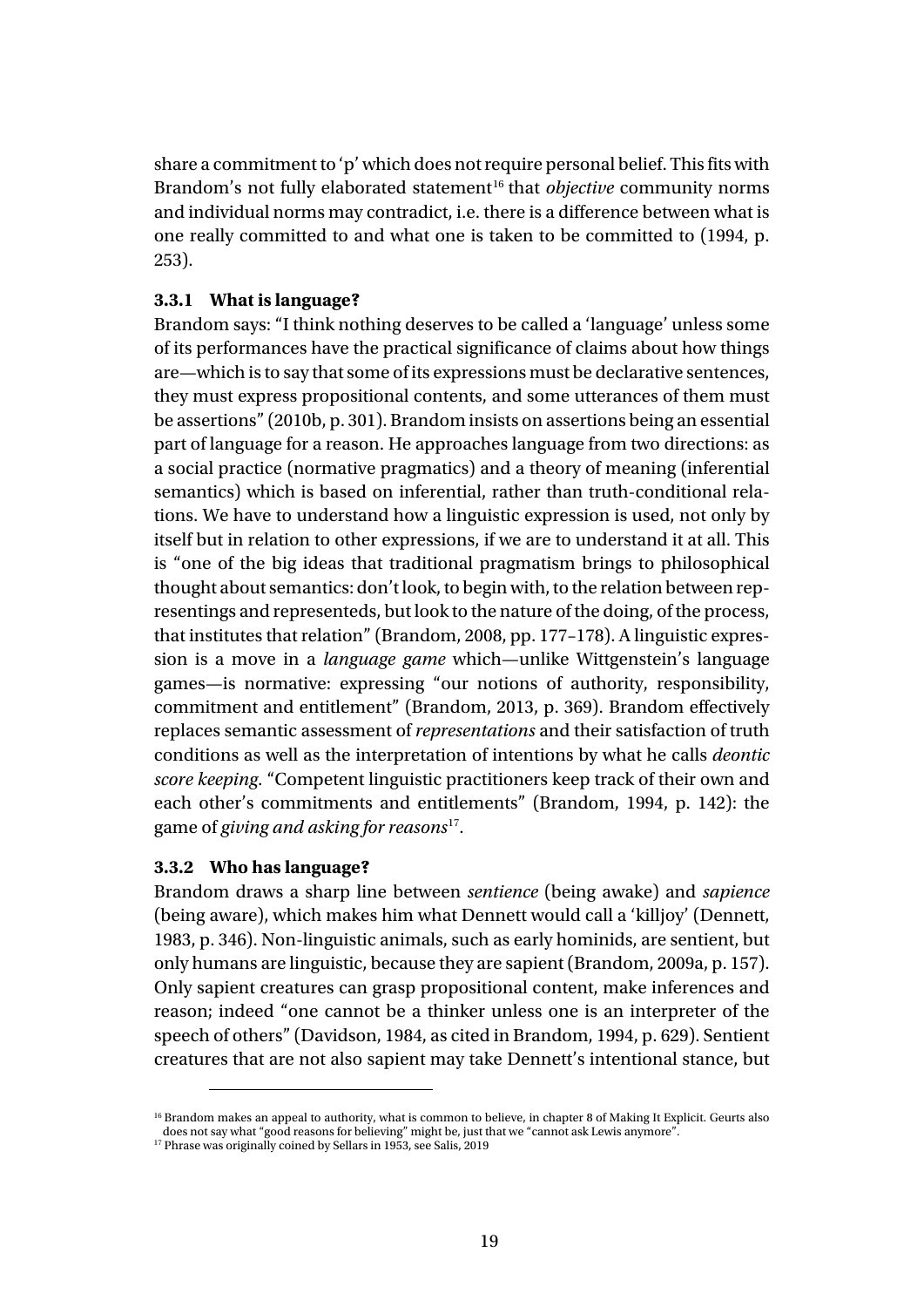they cannot attribute deontic statuses, and hence cannot play the "social and linguistic game of giving and asking for reasons" (Brandom, 1994, p. 630). Brandom takes this idea even further, to the level of the community to which discursive participants belong. This is in the spirit of Lewis' conventions (1969), but involves more than Lewis' notion of scorekeeping (1979). Lewis' notion relies on presuppositions tracked through mental scoreboards rather than representational contents being understood through their role in attributing and acknowledging commitments (Brandom, 1994, p. 187).

#### **3.3.3 Where do we find language?**

Brandom has developed theories on a wide range of subjects, but does not seem to have one on how cognition is related to language or indeed about cognition itself. He says: "it is important to begin by being as clear as possible about exactly what the trick is, when addressing the questions of how the trick is done—how creatures situated, wired up, and trained as we are could come to engage in practices and display abilities that qualify as discursive in this demanding sense—is explicitly put to one side" (Brandom, 2010c, pp. 306–307; also see 1994, p. 155). It is not that he believes such questions cannot be answered—just not by him; which seems to him an "innocuous matter of division of intellectual labor" (2010c, p. 308).

#### **3.3.4 How did the evolution of language happen?**

Brandom also wants to say nothing about the evolution of language, beyond "it is clear that there were non-linguistic animals before there were linguistic ones, and the latter did not arise by magic" (1994, p. 155). Through language many things can be achieved, but that does not tell us what language actually is, he says. In a reply to Dennett's "it's pretty, but what is it for?" question, he responds by saying we do not "illuminate the issue of what language is by asking what it is for, what selective advantage it could or did provide our ancestors—though of course, there might be an answer to that question that would be interesting for other reasons" (2010c, p. 307).

#### **3.4 COMPARING VIEWS ON THE EVOLUTION OF LANGUAGE**

The brief treatment afforded here to each theory cannot do justice to their breadth and depth. However, from the outline above, we may compare their views on the evolution of language.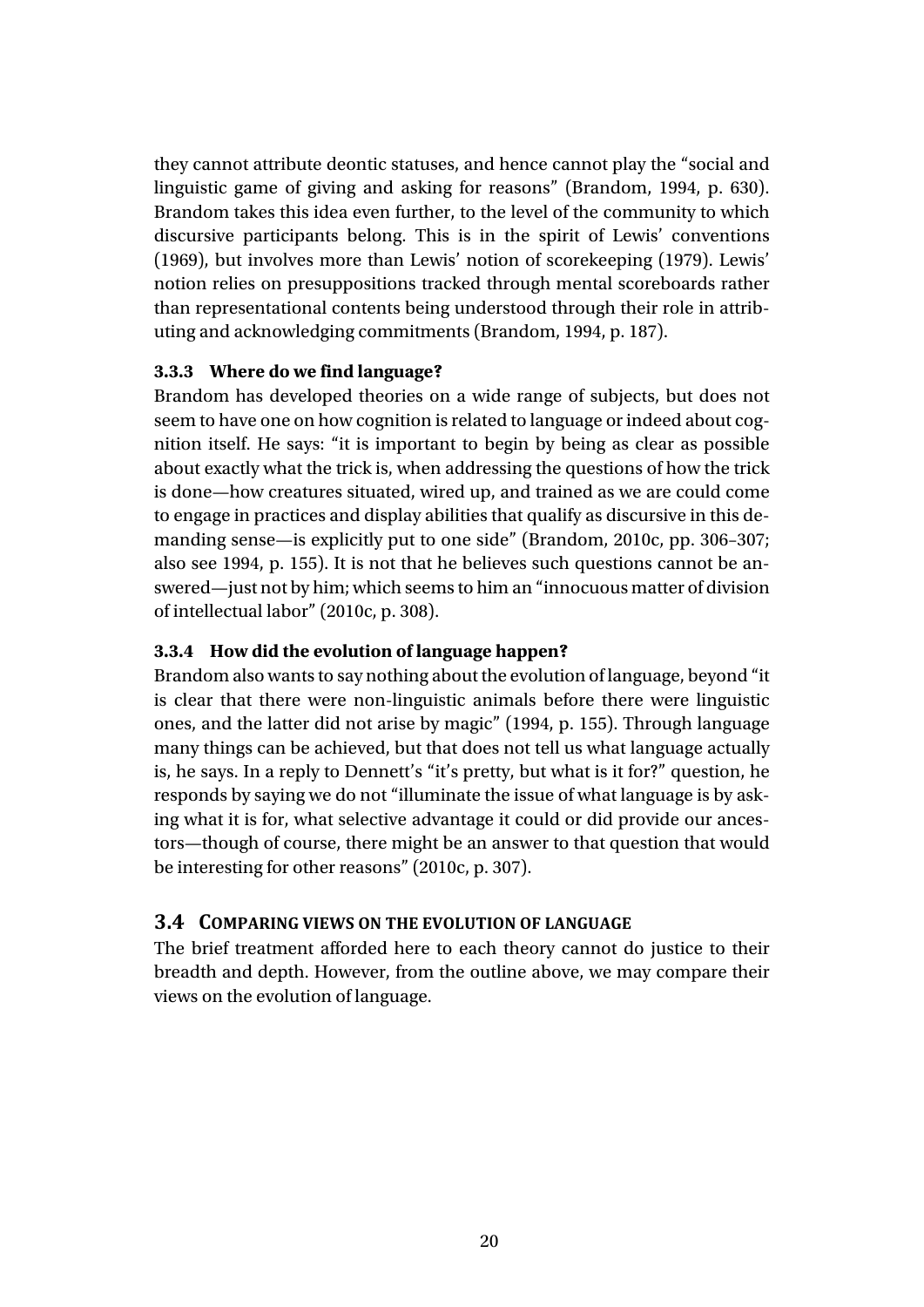|                                                  |                                                                | Autopoietic<br>enactivism                                         | Cultural evo-<br>lutionary psy-<br>chology            | Normative<br>inferential-<br>ism |
|--------------------------------------------------|----------------------------------------------------------------|-------------------------------------------------------------------|-------------------------------------------------------|----------------------------------|
| What is                                          | language?                                                      | Many things,<br>diffuse and<br>complex                            | no opinion                                            | At least:<br>propositions        |
|                                                  | it that we do<br>when we use<br>language?                      | <b>Embodied so-</b><br>cial behaviour                             | no opinion                                            | Deontic<br>scorekeep-<br>ing     |
| Who has lan-<br>guage?                           | Non-human<br>primates?                                         | no                                                                | no opinion                                            | no.                              |
| Where in the<br>brain does lan-<br>guage happen? | Modular or do-<br>main-general<br>cognitive capa-<br>bilities? | Certainly not<br>modular, but<br>not just brain-<br>bound either. | Domain-gen-<br>eral, but<br>much is still<br>unclear. | no opinion                       |
| Why did language evolve?                         |                                                                | To make<br>sense of other<br>intentional<br>agents.               | no opinion                                            | no opinion                       |
| How did lan-<br>guage evolve?                    | Big-bang (ge-<br>netic) or gradu-<br>ally?                     | Gradually, from animal pre-<br>cursors                            |                                                       | no opinion                       |
| How does lan-<br>guage develop?                  | Nature (ge-<br>netic), nurture<br>and/or culture               | Nature, nurture, and culture                                      |                                                       | no opinion                       |

*Table 1 Comparing the three theories on their views on the evolution of language*

The table shows no contradiction between the three theories. Also, whilst individual theories may not have answers (the blue-tinted entries) to all the questions posed by the evolution of language, collectively they do.

The next step is to combine individual theories into one conceptual framework, so we may have a theory of language supported by a cognitive architecture that can be empirically tested, and a underlying biological theory of cognition.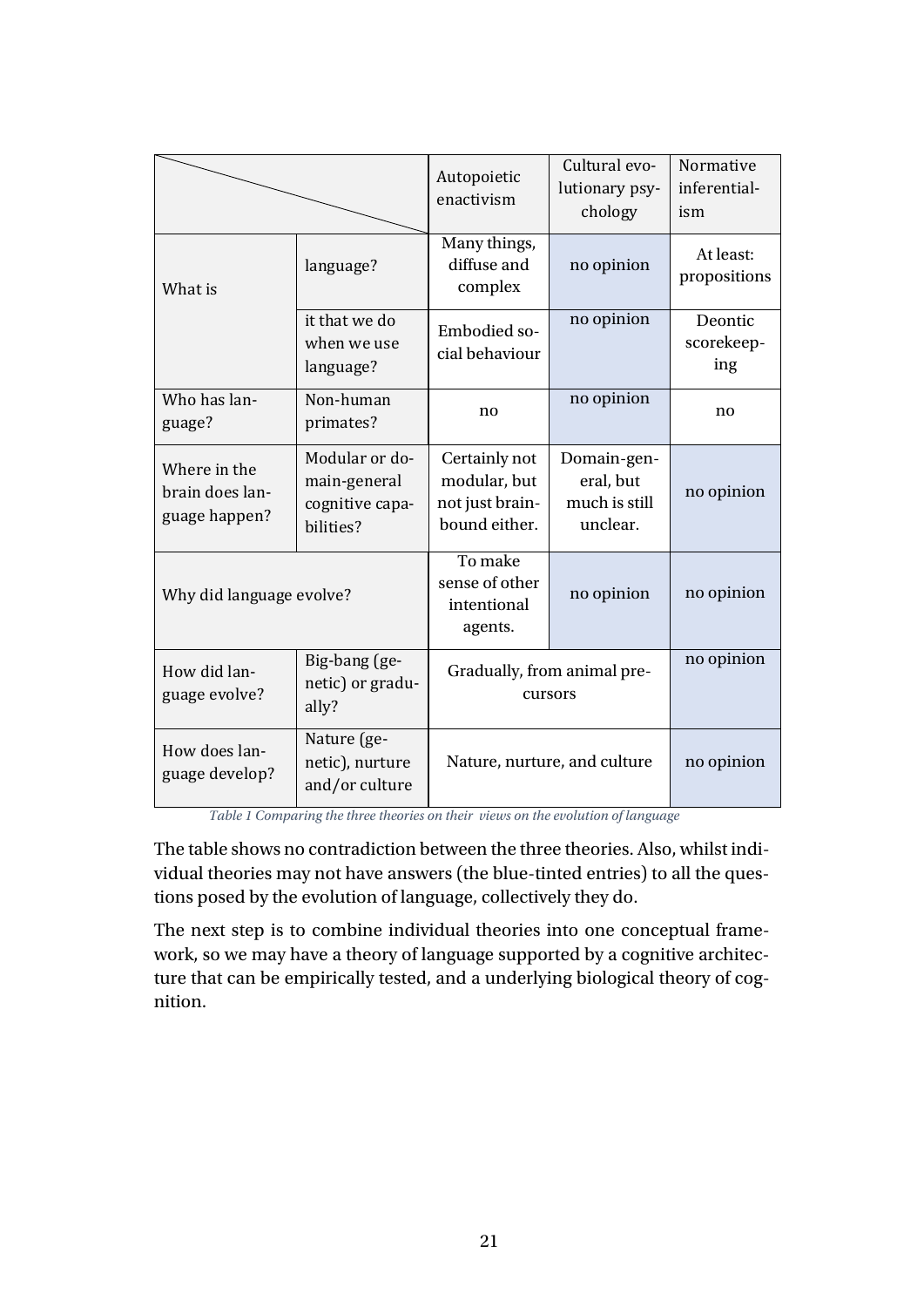## **4 ONE FRAMEWORK**

Selected theories are combined into one framework. Gains and consequences are discussed, particularly the now foundational notion, that cognition involves the body and the environment, not just the brain. Two core processes emerge: *normativity* and *identity*. Suggestions are made for further empirical research, based on *predictive processing.*

When combining the three theories into one framework, this is the result:



*Figure 3 Theories combined into a new framework*

<span id="page-21-0"></span>This depiction of the new framework is in terms of a layered pyramid, i.e. a loosely coupled and levelled mechanism with interrelations (Craver, 2015, p. 10). The pyramid shape says other types of culturally learned behaviour, such as mind-reading or meta-cognition, might also find a home here. Strictly speaking, the mechanism is three-dimensional, because of the identity-problem described in section [4.3.2:](#page-27-0) Identity [and identity-generation.](#page-27-0)

#### **4.1 NEW PERSPECTIVES**

Combining these theories into one framework provides an additional perspective from which to look at what language is, and hence what is required, in cognitive terms, for felicitous use. The central idea, already quite popular in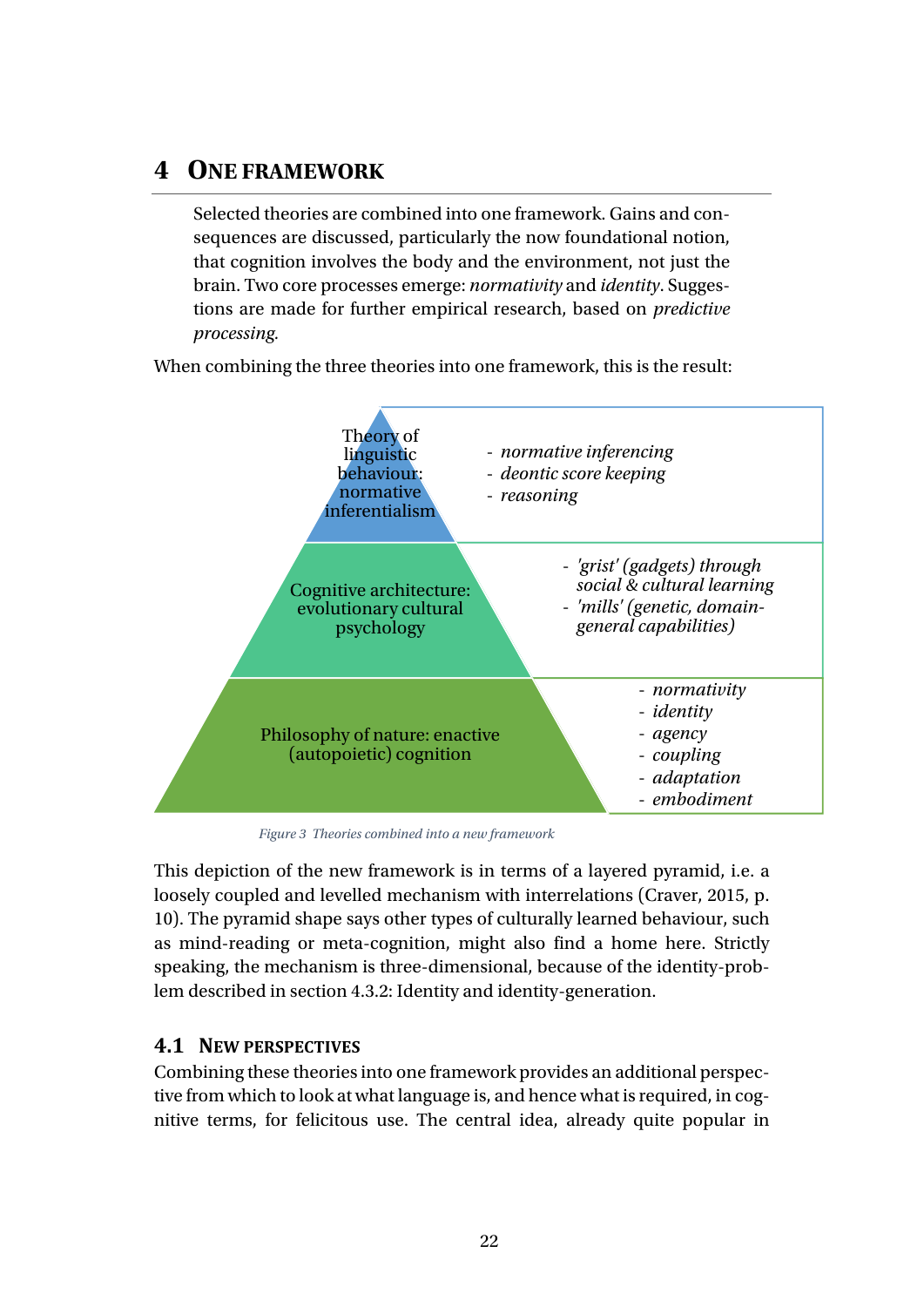certain philosophical circles, is that the basic unit of language is interaction between participants. Language is created in the singing together—the output, the song produced, is not all. Language is social behaviour, even if it is also used for other purposes.

From *autopoietic enactivism* we harvest the idea that every organism, however small, has essential normativity: to stay alive. In order to stay alive, a living system must regulate its internal processes according to pre-determined thresholds and protect them from direct interference from the outside world. It must also interact, build relations with the outside world to get or refresh resources. This dynamic can start off evolution, because it allows the organism to act, to interact and to change. The ability to remember the success or failure of past interaction speeds up the process. This ground pattern is not restricted to biological organisms and their interactions with the environment, such as simple feeding. It also applies to behavioural patterns created between agents, or between groups of agents—say a game of football, which exists as long as the game is being played and then in memory. At a cultural level, successful or popular behaviour patterns may culminate in standard practices—from rearing children to tool-making. Viewed this way, language really is a game—a living game, recreated every moment by its participants, and ever changing and expanding.

From *cultural evolutionary* psychology we learn that the building blocks of cognition are in all living systems—not as specific modules, but as domaingeneral abilities such as memory and attention. We are special not because our cognitive abilities are special, but because we work our cognitive abilities so hard. This is how, from simple interactions, we have built social, then cultural realities, and keep on expanding further, generation after generation. We have also found out how to extend our basic cognitive abilities by sheer practice: rationality, reasoning, mind-reading, and mathematics, to the extent that we get our bodies to build new brain tissue by learning to read and write. Viewed this way, language—another cultural achievement—might be conceptualised as a many-levelled living system we have long ago started to build. Each level requires a new or improved set of cognitive skills, which in itself allows for new possibilities for expansion. This way of thinking also suggests the possibility of a hard-wired physical upper limit to what our cognitive abilities will allow us to understand about each other through language.

From *normative inferentialism* we learn that we use language primarily to infer social commitments and entitlements for ourselves and for others—to manage our interactions. This applies to one interaction but also to clusters of interactions. As Brandom puts it, to say something is to conceptualise it. To say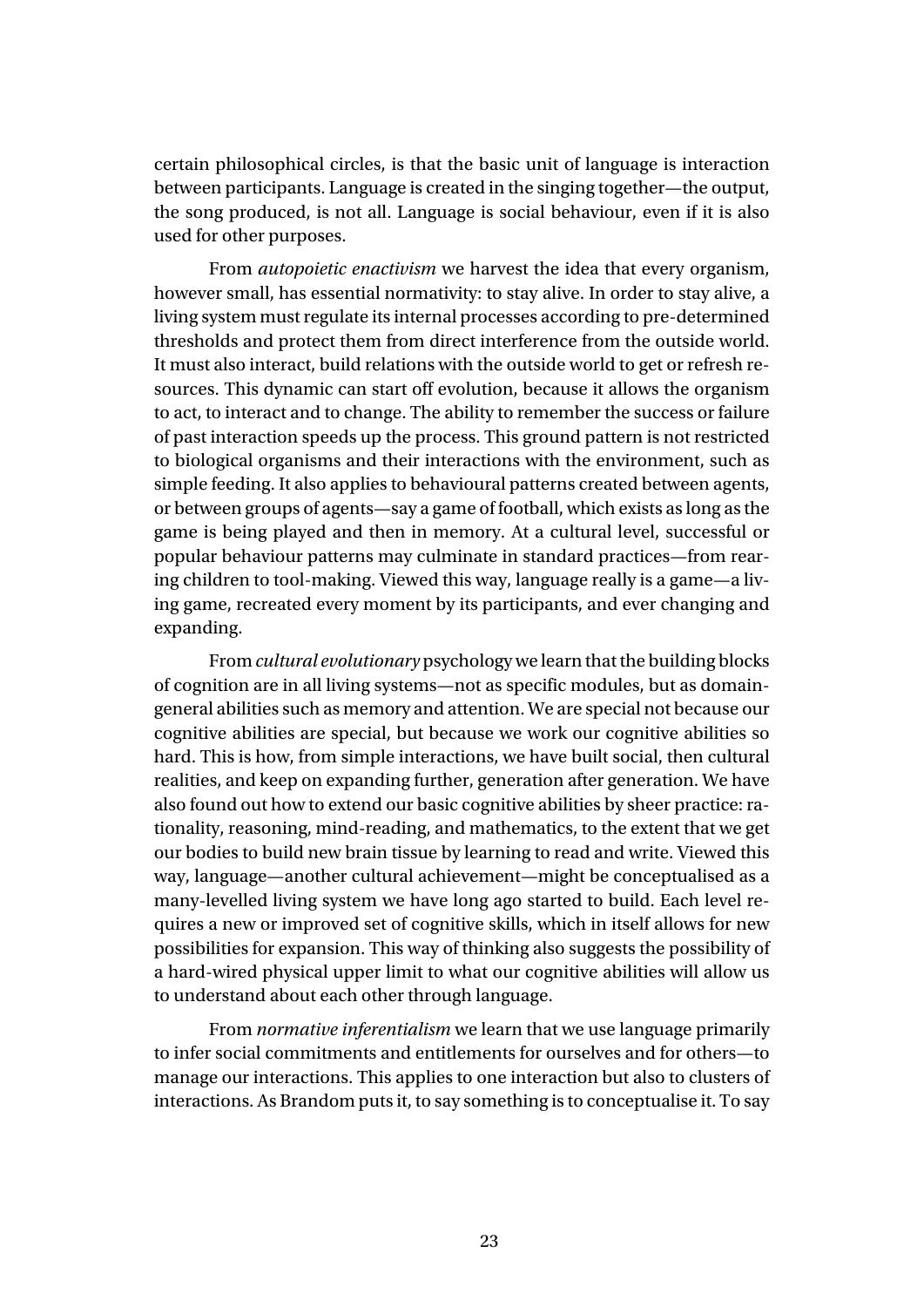many things together with many people is to build shared conceptualisations which will grow and expand over time—as all autopoietic systems do.

We may start to think of language itself in terms of an autopoietic system, or interconnected autopoietic systems, in which we ourselves take part. This provides a social perspective on how we create language to match what is going on our lives. For example, a notion like 'democracy' will not have been part of our language when we first came down from the trees–but the concept of democracy and its implementation must have developed between then and now. It will have taken time to take shape, will have been adjusted countless times until the notion became understandable to a larger group. To put it differently, we must somehow have built the concept together. That process involves more than creating a convention—it implies searching, seeking, finding out together. One can imagine how the 'game of giving and asking for reasons' underpins this process, but also how it takes effort and time, and requires the active participation of everyone in the 'game' to iron out misunderstandings. In modern society, new concepts, ways of expressing, even new speech acts arise as we live and interact- and at ever-increasing speed. Managing the uncertainty that lack of definition inevitably brings with it requires much of our cognitive abilities as a society, and probably also prompts us to invent new coping strategies.

#### **4.2 CONSEQUENCES FOR INDIVIDUAL THEORIES**

One important advantage of the layered framework is that it allows for another kind of explanation for what can go wrong in language use, by referring to a lower level. Things can go wrong on the cognitive level, e.g. with memory or attention; or at the biological level, e.g. with the ability to regulate thresholds. The flip side of this is that individual theories must now stick to their own level within the framework, which means:

- $\triangleq$  for *autopoietic enactivism* to restrict itself to:
	- what Gallagher, following a suggestion by Heyes, has called a holistic "philosophy of nature" (Gallagher, 2017, pp. 22–24), i.e. to inspire and clarify science rather than aim to replace it<sup>18</sup>;
	- philosophical treatment of cognitive abilities only when combined with a specific underlying theory of cognition (see [languaging,](#page-14-2) from page [15](#page-14-2) onwards, as an example of an approach that is too general).
- for *evolutionary cultural psychology*

<span id="page-23-0"></span><sup>&</sup>lt;sup>18</sup> Drawing on a distinction by Godfrey-Smith between a scientific research program and a philosophy of nature. Di Paolo et al .(2017, p. 253) themselves regard enactivism as "a non-reductionist yet scientifically engaged philosophy of nature'"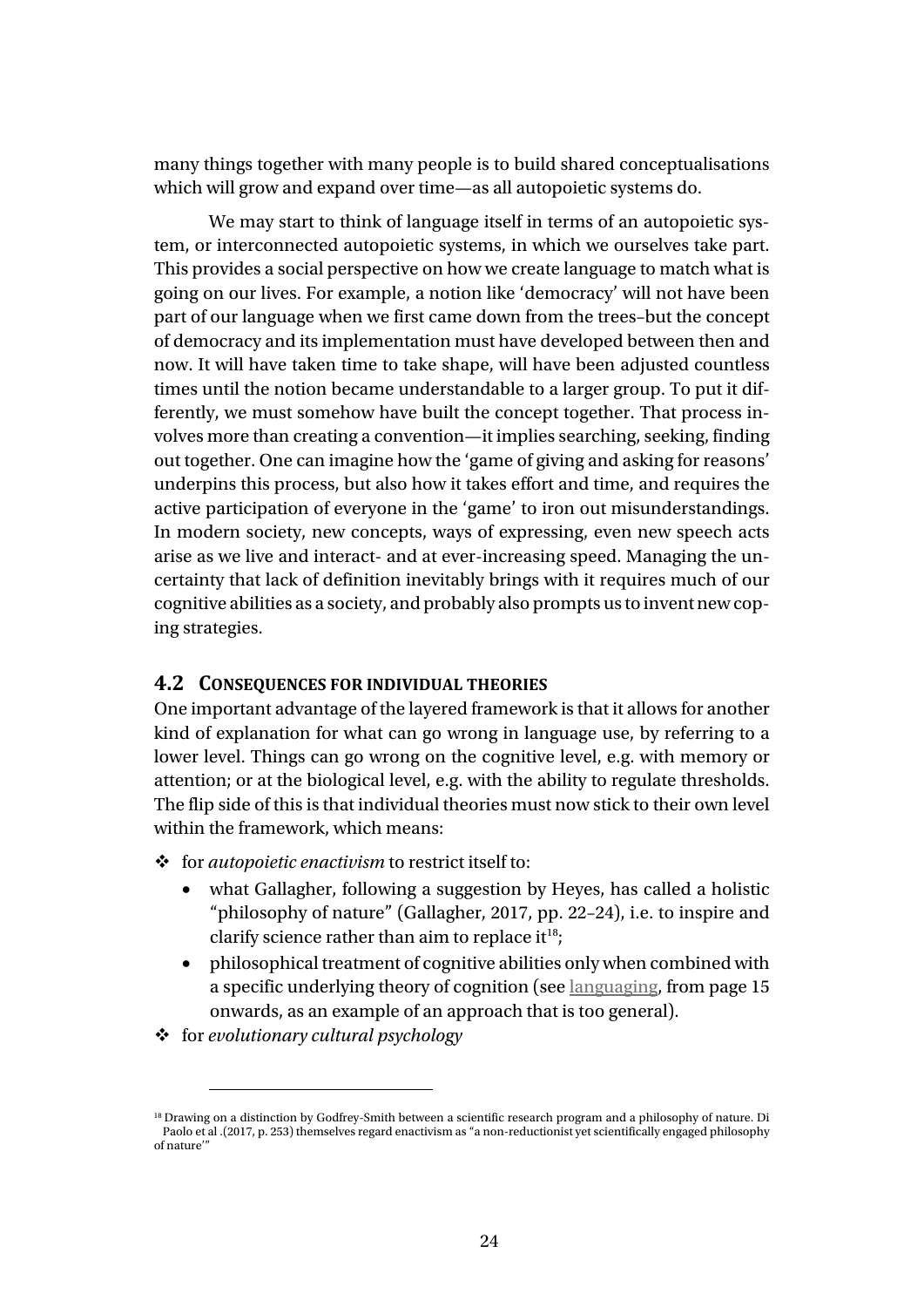- to investigate specific claims made by both *autopoietic enactivism* and *normative inferentialism,* e.g. the mechanism of active homeostasis in normative evaluations; relationship between self-awareness and normative evaluation; type of inferencing necessary for language use; attribution of agency to non-biological agents, e.g. social groups, habits, institutions; relationship between emotion and synchronised behaviour
- $\div$  for *normative inferentialism* to accept a basis in:
	- *evolutionary cultural psychology,* to account for how our abilities to infer, reason and keeping score have developed, both in child development and in evolution;
	- *autopoietic enactivism* for general biological processes involving adaptive, interactive and normative behaviour, including the ability to generate new self-organising systems at a biological, sensorimotor and social level, i.e. not claim these processes are specific to language or even to humans.

Combining these three theories into one framework also means accepting that cognition does not happen only 'in the head', but involves both the body and the environment, as  $4E$  cognition proponents claim.

It seems likely Brandom would allow for 4E cognition. Brandom himself outlines a hierarchy of five pragmatic claims, building up from a *sentient* to a *sapient* level. First, sentient creatures direct their intentions towards objects which they deal with skilfully. Next, the most basic form is a Test-Operate-Test-Exit (TOTE) cycle of feedback-governed performance—straight [behaviourism.](#page-40-3) Then the third principle: "Feedback-governed processes, practices and abilities exhibiting this sort of complexity cannot in principle be specified without reference to the changes in the world that are both produced by the system's responses and responded to within each loop in the TOTE cycle. This underlies another important pragmatist claim: *Feedback-governed practices are 'thick', in the sense of essentially involving objects, events, and worldly states of affairs*. Bits of the world are *incorporated* in such practices, in the exercise of such abilities" (Brandom, 2008, pp. 178–179).

Heyes may also be won over. Baggs et al. (2019) note how Heyes' metaphor of grist and mills works well to dispatch the 'instinct' governed idea of cognition, but that the metaphor itself restricts evolutionary cultural psychology to individual, brain-processes. They argue this restriction is unnecessary; modern biological thinking takes the notion of organism-environment mutuality as its evolutionary root; there should be a place for group 'gadgets', not just individual 'gadgets'. Moreover, Heyes herself argues cognitive mills can be the product of human behaviour—literacy being the prime example. Heyes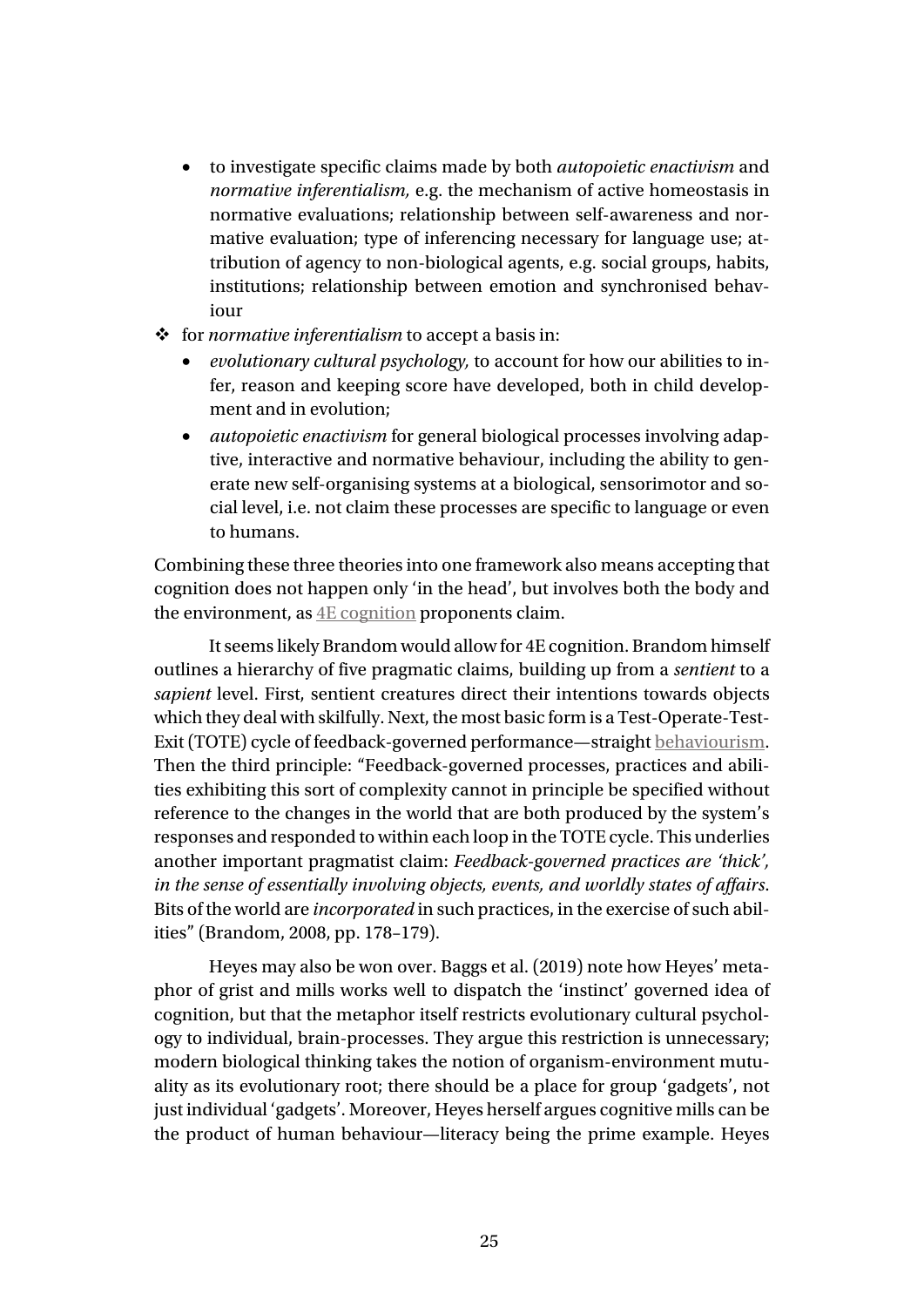agrees but expresses disinterest as neither the environment nor non-human cognition is her current focus (2019, pp. 5–6). Yet, she says, ultimately a full explanation of the peculiarities of human lives must integrate research with all four foci: bodies, brain, behaviour, and minds (Heyes, 2018, p. 19).

#### **4.3 CORE NOTIONS**

By combining theories in one framework (see [Figure 3](#page-21-0) on page [16\)](#page-21-0), concepts from philosophy of nature now affect the layers above, i.e. cognitive architecture and theory of linguistic behaviour. It is not a surprise to find *agency, interaction, and adaption* in a biological theory, as these are familiar notions. *Normativity* and *identity,* however, are central specifically to autopoietic enactive theory. What does it mean for a theory of language to be grounded by such notions? It turns out that both notions are more than just static concepts—they involve fundamental processes that have recursive impact on language use.

#### <span id="page-25-0"></span>**4.3.1 Regulation and normativity**

In *normative inferentialism*, norms belong to "game of giving and asking for reasons". Hence Brandom does not have a theory on the origin of norms:

"there is never any final answer as to what is correct; everything, including our assessments of such correctness, is itself a subject for conversation and further assessment, challenge, defense and correction" (1994, p. 647). For Brandom, we humans are normative creatures, as is evidenced from "our notions of authority, responsibility, commitment and entitlement" (2013, p. 369). The uptake of normative significance makes us special. It turns us into the subject of normative attitude and allows us to regard a performance as correct or incorrect (Brandom, 1994, p. 32).



*Figure 4 Double feedback loop, from Ashby (1960)*

In *autopoietic enactive* theory, the 'mother-of-all-values' (see paragraph [3.1\)](#page-12-0) is survival. The organism must both regulate and self-monitor itself within the bounds set by its internal constitution (*robustness*) and the dangers that come with living (*precariousness*)*.* Di Paolo (2009, p. 15) explains the underlying processes with reference to Ashby's model of adaptive behaviour. To maintain *homeostasis actively*, you need two processes: one which is the primary process, and another one which is monitoring the primary process, to make sure it can keep going (Ashby, 1960, p. 83). Ashby's model has been extraordinarily successful outside his own discipline (psychiatry) and outside philosophy: in modern business life all (inter) national regulations for qualitycontrol are based on the idea of this double feed-back loop. On the physical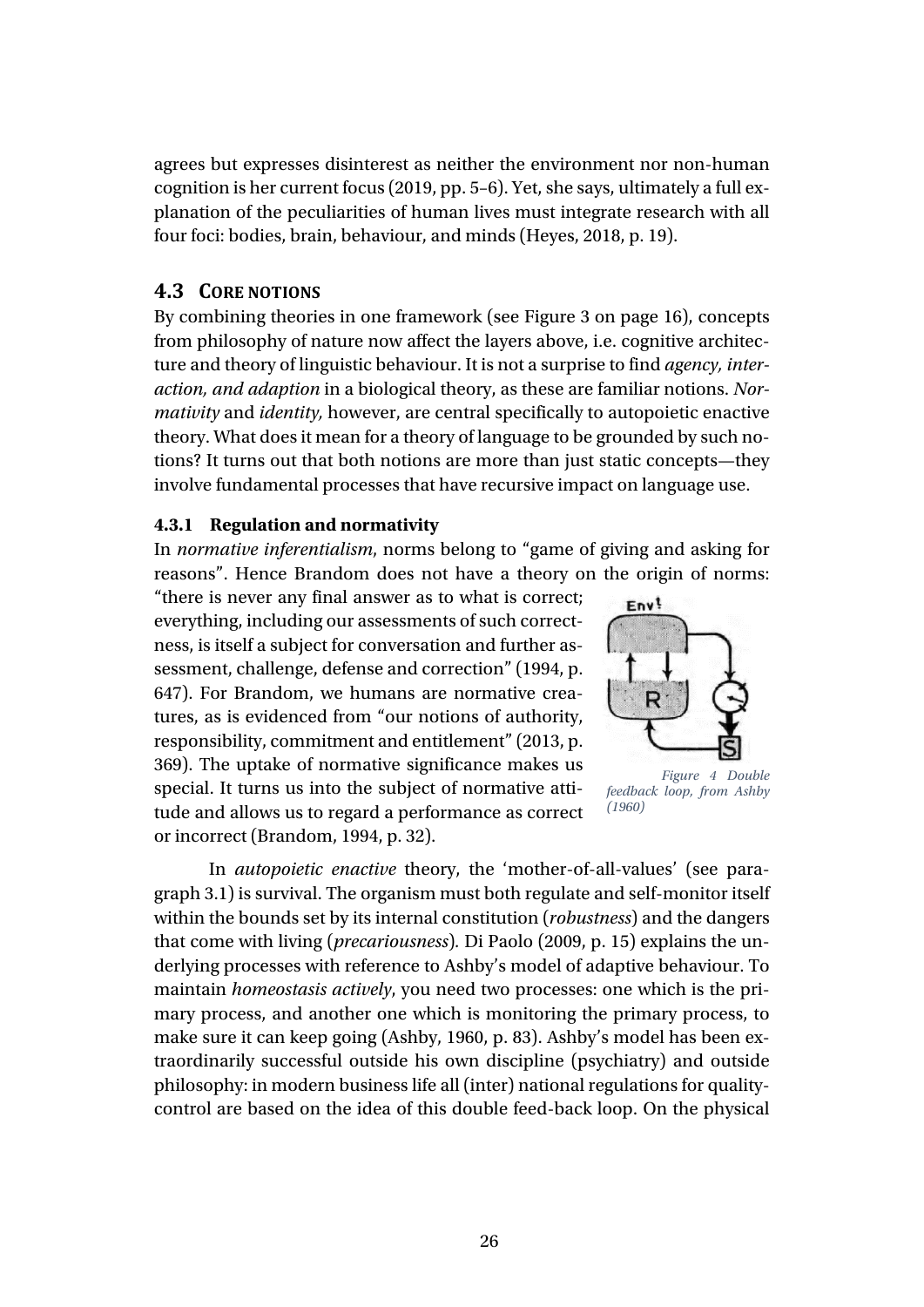level, the act of *active homeostasis* involves a series of processes which take place over time: "It is a structured event, with:

- 1. clearly defined phases of onset (the sensing of a negative tendency),
- 2. acceleration (the activation of the adaptive mechanism),
- 3. consummation (the overturning of the negative tendency) and
- 4. cadence (the de-activation of the adaptive response).

These phases are reliably, if not invariably, present and distinct" (Di Paolo, 2005, p. 444, my formatting).

According to Brandom, the philosopher is "concerned with reasons as normative, with how we ought to reason, with reasons entitling or obliging us to think some things, more or less independently of what we actually take to be reasons" (2013, pp. 268–269). This fits with his notion that we humans want to be answerable to each other. Yet the philosopher may also be concerned with norms that are not reasons in Brandom's sense. With Di Paolo, we may regard a norm simply as a pre-determined threshold; and regard awareness of this norm as a monitoring system capable of detecting and reacting to unacceptable change. Since this *active homeostasis* is a mechanism fundamental to life itself, we should not be surprised to encounter it everywhere in the living world, including in sapient beings that speak.

A 21st century implementation of *active homeostasis*is to be found in the related notions[19](#page-26-0) of *predictive processing (*Clark, 2016*)*, *predictive error minimisation* (Hohwy, 2013), the *free energy principle (*Friston, 2010) and *Bayesian inferential brains* (Jaynes, 1988*)*. Friston describes this move as a "strange inversion" in neuroscience, where the brain changed from being an "extractor of knowledge from sensations" to an "organ of inference, activity constructing explanations" for what is going on out there, beyond its senses (2018). The idea is that the organism and the organismic niche are coupled together "in a process of mutual specification in which the simplest approximations apt to support a history of viable interaction, are the ones that are learnt, selected, and maintained" (Clark, 2015a, p. 7; Clark, 2015b, p. 19). The brain minimises surprises by comparing its representation of the outside world (downstream prediction) against thís outside world (upstream sensory information), to minimise surprise. The notion of *precision weighting* allows for fine tuning of prediction based on *prior knowledge* (Clark, 2015b, p. 5). The words "brain" and "representation", even if these tend to be unwelcome guests in the 4E camp, do not present a threat. Representations emerge in the brain as a means to

<span id="page-26-0"></span><sup>&</sup>lt;sup>19</sup> Predictive processing originated with Helmholtz in 1867 and focussed on perceptual inference. Its adoption of and application by 4E cognition started only in the last decennium, see Nave et al., 2020. There is a vast amount of recent literature in the wider field of computational neuroscience, theoretical neurobiology, cognitive science and machine learning. For an overview, see for instance Hohwy, 2020.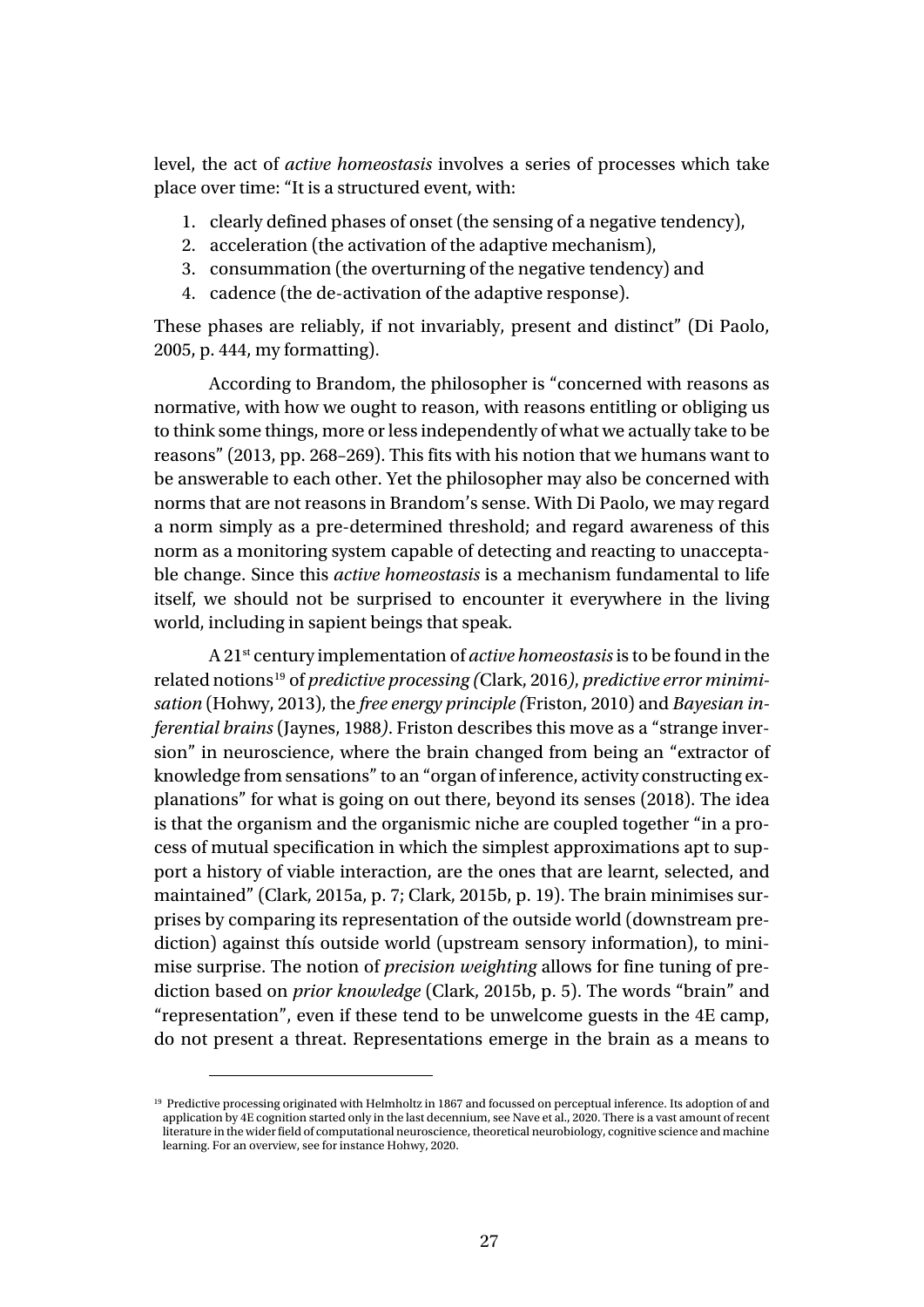minimise prediction error, not as an end in themselves, and certainly not as a cause for behaviour in the shape of beliefs or desires. There is no concern with truth or accuracy, but only with "helping the organisms to cope with changing conditions in their external, and internal (somatic), environments" (Shani, 2006, as cited in Clark, 2015b, p. 21)—an echo of Rorty's (1989, as cited in D. Williams, 2018, p. 838) "cognition is for coping, not copying". Friston and Friston (2013) offer a further insight: "The very fact that we can indulge in the same sorts of behaviours repeatedly speaks to the remarkable fact that we are able to maintain a homeostatic exchange with our world—from a physiological to an aesthetic"—which he illustrates with neurological data on birdsong and our ability to enjoy, i.e. predict music.

So, assuming[20](#page-27-1) the general mechanism for normative behaviour is *predictive processing,* the enactive interaction between brain, body, and environment has become empirically testable. The question of normativity no longer turns on asking whether normative behaviour is fundamental to our interactions: this is a given. Moreover, when we try to predict each other, we are all using the same process. If we assume survival is to be equated with minimising surprises (Allen & Friston, 2018, p. 2474), the *free energy principle* and *enactivestyle autopoiesis* are the same. From this, we may assume predictability to be a norm in itself, which encourages habit forming, as Di Paolo claims. This would explain why turn-taking occurs widely across the animal kingdom: in mammals, birds, insects, and anurans (Pika et al., 2018). It also suggests that speech acts, because of their recognisability, may have come into existence simply to flag a particular type of linguistic behaviour, thus minimising the effort involved in predictive processing.

Interesting questions remain. Social interaction in general, and language behaviour in particular, seems to be about more than staying alive and conserving energy. How and why do other norms emerge? Are all norms equal before *predictive error minimisation*? How, for instance, are conceptual norms processed differently from, say, physical norms? Or are simple norms, perhaps of the kind Andrews (2019) *dubbed naïve normativity* and Heyes allows for (personal communication, 21 August 2020), already present in non-human animals?

#### <span id="page-27-0"></span>**4.3.2 Identity and identity-generation**

Both Brandom and Heyes treat humans, animals, organisms—as if these are clearly identifiable entities who engage in interaction. Autopoietic enactivism—4E cognition generally—takes a broader view, allowing for the modelling

<span id="page-27-1"></span><sup>&</sup>lt;sup>20</sup> This view, that predictive coding and enactive cognition may be happily married, is endorsed by a number of philosophers, such as Clark (2013, p. 181), Gallagher (2017, pp. 15–25) and Kirchhoff and Kiverstein (2019, p. 106)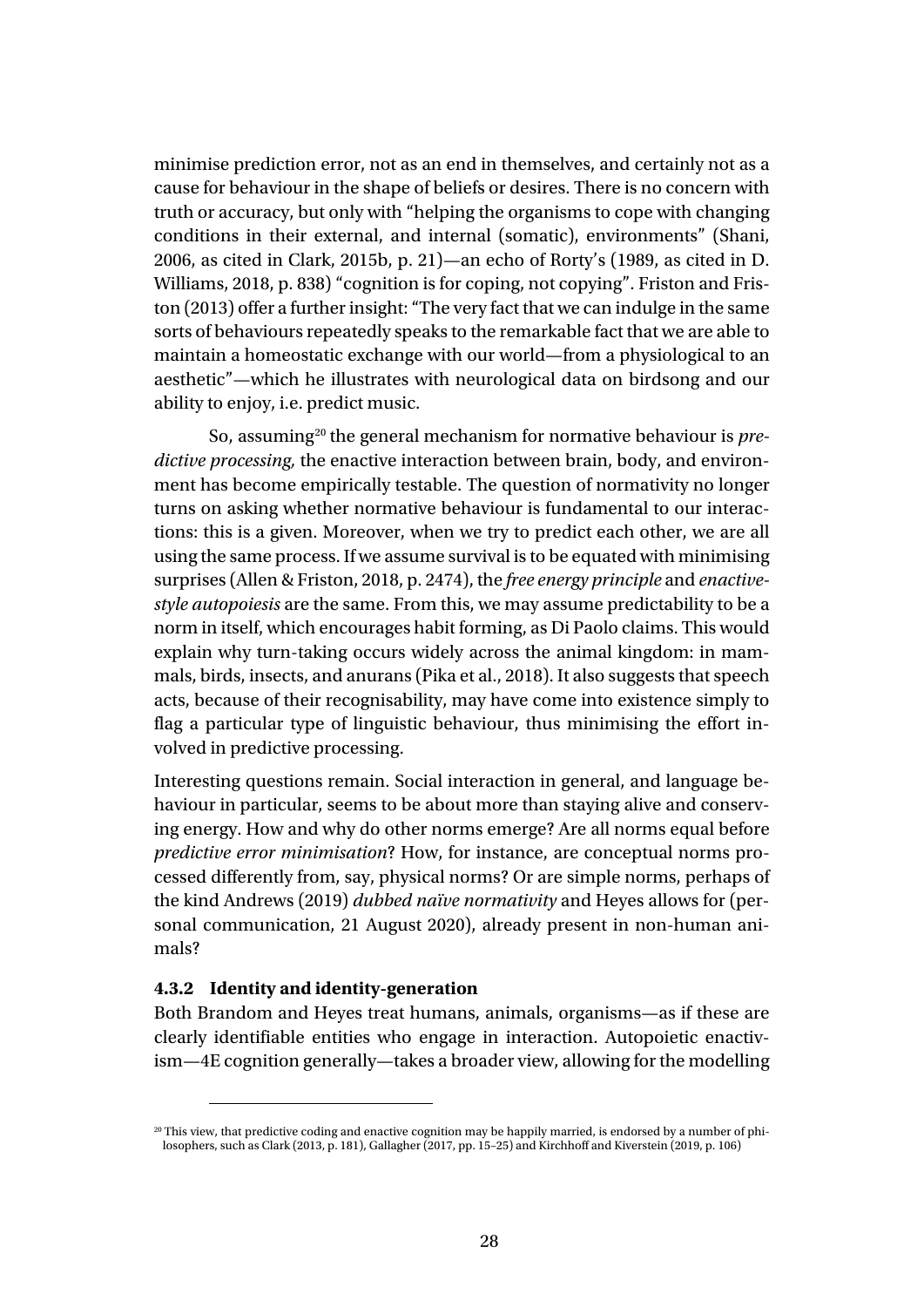of the interactions themselves as living systems. This has certain advantages, but let's first see how identity emerges.

An autonomous system is defined as a "network of co-dependent, *precarious* processes able to sustain itself and define an *identity* as a self-determined system. The same systemic relation can be found on many different levels. Examples include living cells, immune networks, sensorimotor flows of neural and bodily activity, habits, social institutions and so on" (De Jaegher et al., 2010, p. 442). A system is an *agent* when it can regulate at least some of its structural relations (couplings) with the environment. Because every living system is normative, this means agents $21$  are intentional systems.

To generate an *identity* is to possess the property of *operational closure* (Di Paolo, 2009, p. 15), i.e. its operational<sup>[22](#page-28-2)</sup> construction provides its identity as

an organism. A well known example is a single cell surrounded by a semi-permeable membrane. It is most easily explained visually, as shown in the diagram (Di Paolo & Thompson, 2014, p. 70). The black circles form part of an *operationally closed* network of *enabling relations.* Each black circle has at least one arrow arriving at it and at least one arrow coming from it respec-

<span id="page-28-0"></span>

Figure 5 Operational closure, from Di Paolo and Thompson (2014)

tively originating or ending in another black circle. Dashed arrows show enabling relations between processes in the *operationally closed* network and processes not belonging to it. The *enabling relations* may be complex and extend over time. Examples are blood sugar levels in mammals, deadlines to be kept (how long we can live without water) or continuous-cause influences such as blood circulation (Di Paolo et al., 2018, p. 36, section 2).

Over time, another process (one of the light greys circles, see [Figure 5](#page-28-0) above) may become part of the operationally closed network. The boundaries of the organism are extended, and a new identity is generated. The important point is that a living system, through its plasticity, may change its identity without meaning to or even being aware of it. This presents a modelling challenge, both on a (new) mechanistic or a (dynamic) network conception, because the

<span id="page-28-2"></span><span id="page-28-1"></span><sup>21</sup> The word *agent* is also often used as a synonym for *sense-maker* and *behaving system* (Di Paolo et al., 2018, p. 342).

<sup>&</sup>lt;sup>22</sup> The term *operational* highlights that closure is achieved through the actual work and transformations done by processes in time (i.e. not closure in a formal, mathematical sense).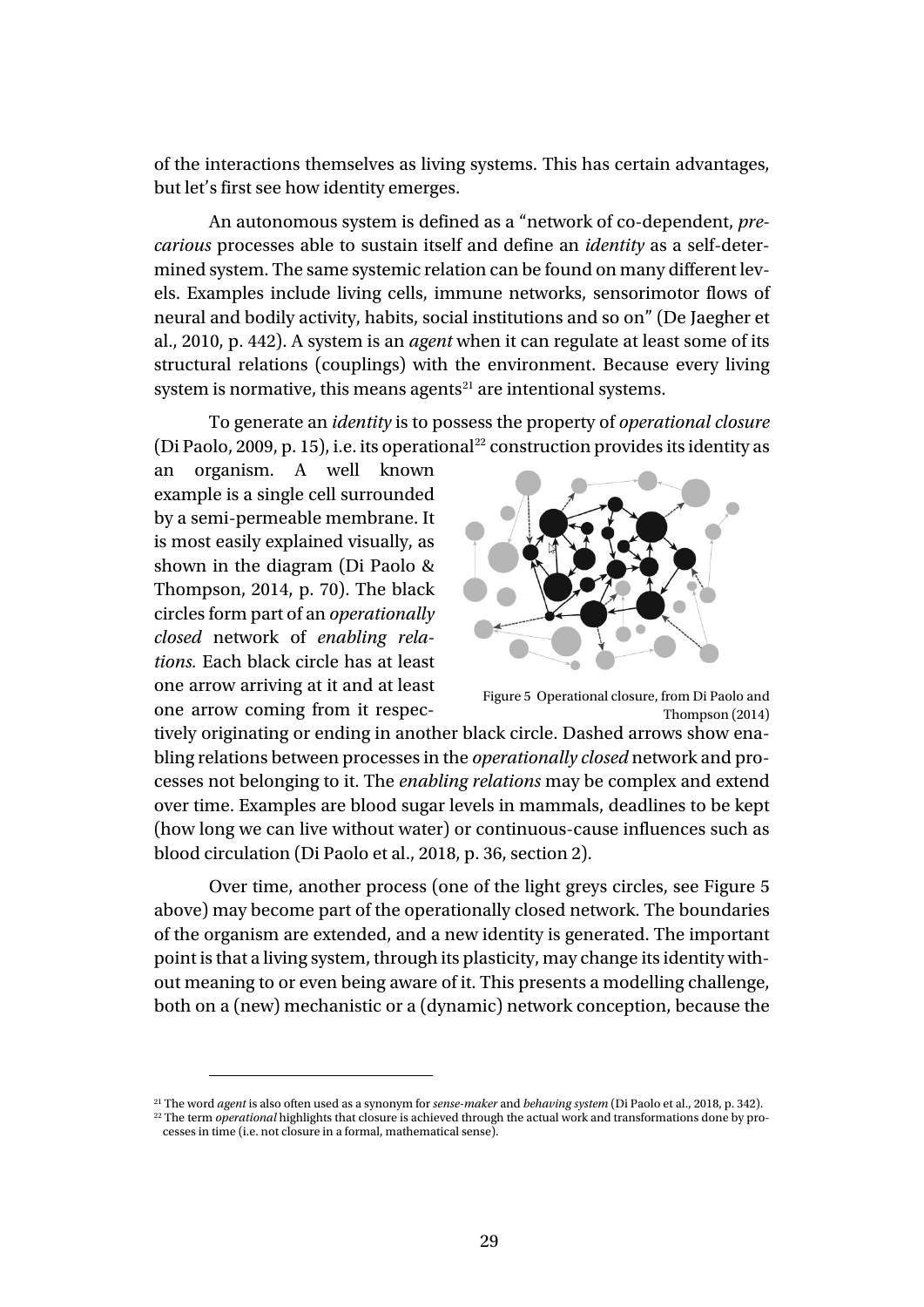identity of what is being modelled, changes with the new network connections constituting it.

This shifting-identity occurs at all levels of integration with the environment, but at the same time is an essential part of it, because it affords new possibilities to the organism. We already encountered the organic example of the bacterium swimming up a sugar gradient. There is also a sensorimotor (nervous + motor system) dimension, involving loops of action and perception as well as internal autonomous patterns of neural, hormonal, and musculoskeletal activity. At the intersubjective level, we find social interactions, shared between agents, which work the same way, involving each other's operational networks. These may be conversations, shared know-how, a social institution or even a law. As social animals we are part of many autopoietic systems at the same time, and at different levels. Simultaneously, we may be aware of many autopoietic systems which we are not directly part of. This is a real and momentous processing task, is not just a modelling problem. How do we keep track of the biological, sensorimotor and social systems we are connected with, given they are in constant flux? Again, the notion of *predictive processing* may provide the answer. It allows for a kernel architecture based on the monitoring of state-changes, such as a deontic score, rather than keeping track of the processes producing those changes.

As with normativity, interesting questions remain. The need to switch perspectives further adds to our cognitive load. Di Paolo says our ability to stand back and evaluate, crucially separates us from the animals: "Much of what animals resolve by instinct becomes for us an open issue with multiple alternatives. Our choices do not negate 'nature'; they are real choices precisely because we position ourselves at a stage 'before' other determinants make them for us" (Di Paolo et al., 2018, p. 227). But how do we determine what alternative courses of actions exist in a given situation? When and how does (self) awareness play a part? Brandom speaks of a hierarchy of conceptual thinking, each level presupposing mastery of the former: discrimination, rational description, inference, and analytic concept formation (Brandom, 2009b). To Heyes, all conceptual thinking has the status of a cognitive gadget—culturally learned. She points out that although some evidence exists for use of metacognitive learning strategies in non-human animals, cultural learning would require some kind of concept communication, which would presumably require language (Heyes, 2018, p. 266).

Brandom's game of "giving and asking for reasons" encounters a similar issue. One must be able to handle shifts in perspective to keep track of one's own score, the scores of others, of the community; and not only that, but also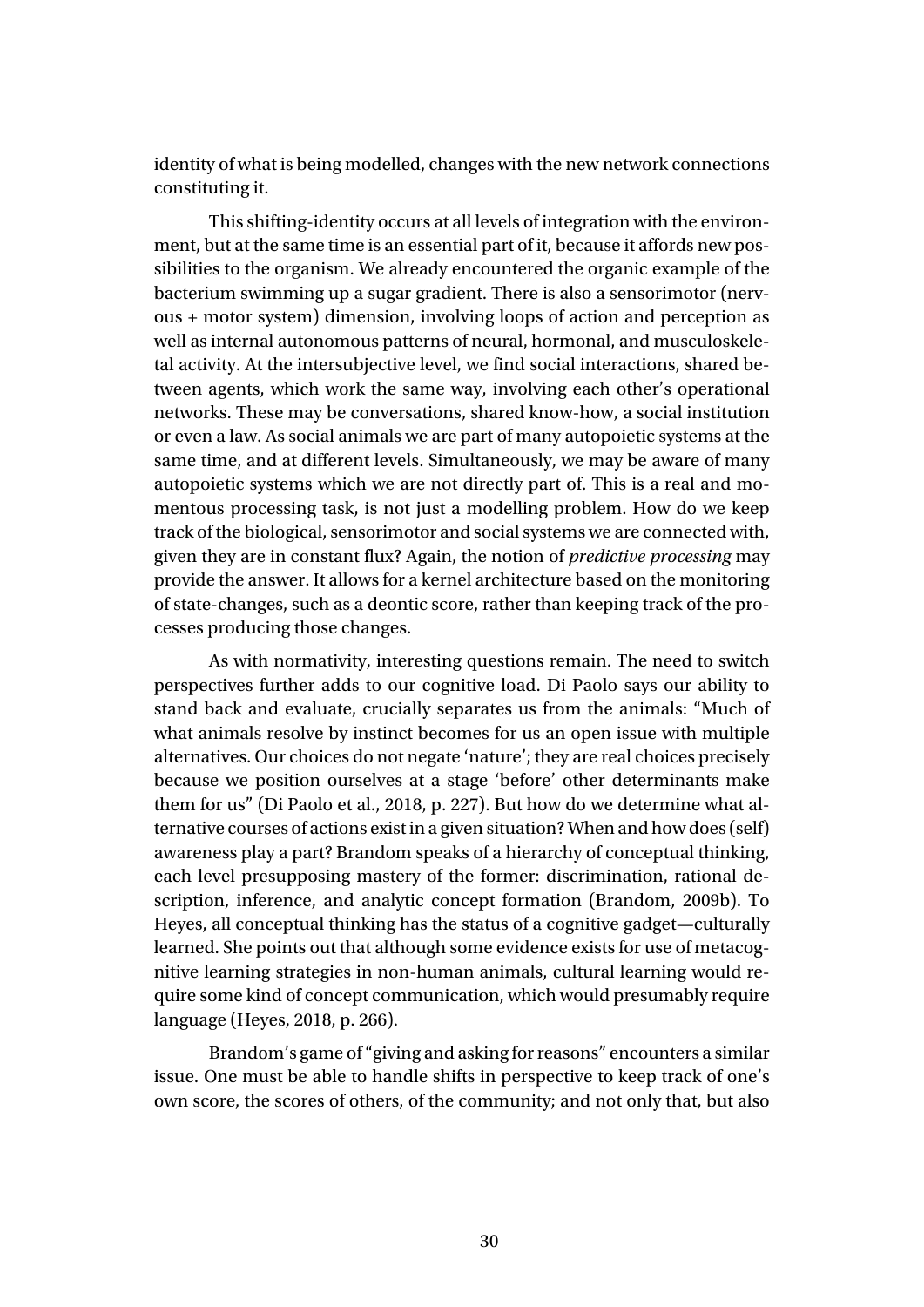keep track of the past<sup>[23](#page-30-1)</sup>, present and future of those perspectives. How is this done? Will a theory of agency tell us which agents to pay particular attention to? What happens if—e.g. through lack of cognitive ability—one cannot or no longer can perform these perspective shifts properly or timely? It should be possible to establish empirically whether perspective shifting is involved in deontic scorekeeping, or indeed in any kind of social interaction. In Heyes' terms, perspective shifting may well be a cognitive mill, i.e., a fundament genetic ability with widespread animal precursors, rather than a gadget (grist) such as reasoning, which would depend on—amongst other things—on the ability to shift perspective. Or perhaps, perspective shifting is like literacy—a cognitive *mill* born out of culturally learned behaviour.

#### **4.4 TOWARDS NEW AUXILIARY HYPOTHESES**

This section ends with two suggestions for empirical research, to go in the orbit of the suggested Lakatos' style research program. One suggestion is to do with normativity and active homeostasis to watch thresholds. If this is a mechanism present in all living systems, when does this ability become 'cognitive'? What role does attention and (self) awareness play? Is the difference between biological, social and cultural 'scorekeeping' fundamental? The other suggestion relates to our human ability to shift perspective and incorporate perspectives experience before. Is perspective-changing a pre-condition for deontic scorekeeping and hence for language use? If so, to what extent does this apply to other interactions?

Both empirical questions may be approached through the framework of *predictive processing*, because this allows for a cognitive architecture geared towards status tracking.

## <span id="page-30-0"></span>**5 CONCLUSION**

Researching the evolution of language would benefit from sharing core notions with cognitive psychology and philosophy of biology. This shifts the burden of proof for an account of general abilities such as agency, attention and interaction, whilst at the same time safeguarding against theorising that is incompatible with empirical research. In order to flesh out this proposal, I have taken Lakatos' idea of a research program, in combination with Craver's levels of organisation and slotted in appropriate theories at the different levels. To illustrate how this may work, I have selected and outlined three theories, described them in terms of their answers to the main issues in the evolution of language,

<span id="page-30-1"></span><sup>&</sup>lt;sup>23</sup> Brandom (2010a, p. 299) regards a perspective on oneself as social: "if creatures can take up the different perspective to time-slices of themselves, then the relation among those time-slices is social in my sense".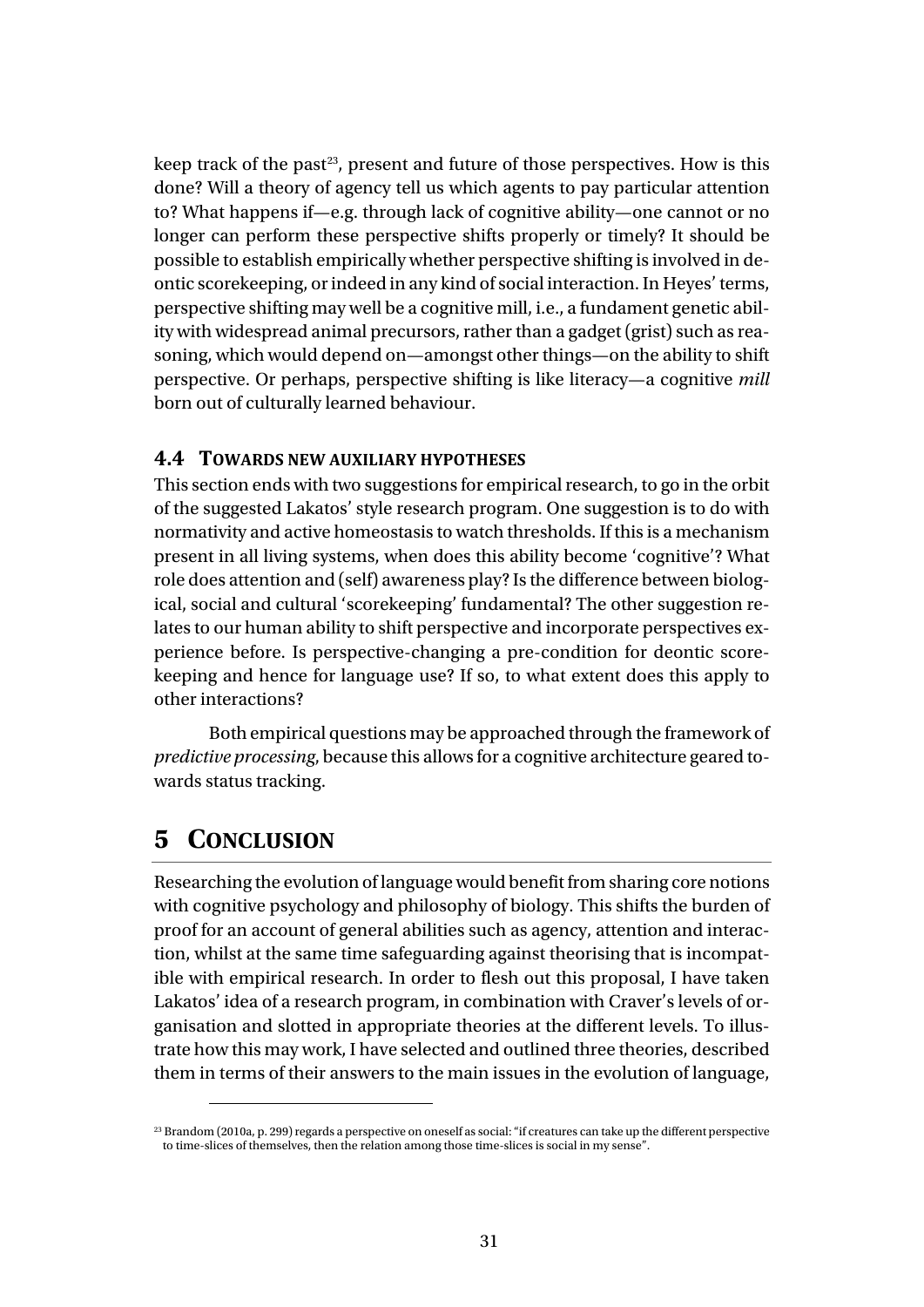then combined them into one framework. From this, we gain more insight into what language is, and how we humans came to have it:

- a) From autopoietic theory we get the notion that normative behaviour and its regulation against pre-determined thresholds is a fundamental characteristic of any living system, as is the need to interact and synchronise. This is not just how biological systems evolve, but also social and cultural ones.
- b) From cultural evolutionary psychology we learn that our cognitive abilities are not divine, but constructed out of ancient non-human parts, and have been tweaked by our temperament and our inclination toward synchronised social behaviour.
- c) For normative inferentialism we learn how language—propositions specifically—is not about the song, but is about the singing. Singing *together*, that is, for we use language to understand where we stand in relation to others.

Together this triptych of theories suggests our ability for language to be both 'mill' and 'grist'; that shared conceptualisations we create in language together go on to grow and change like living systems, in which we ourselves are participants. This may be how language develops, not just as an achievement fostered by society and coming to fruition in an individual life: that of every child; but also as a living fabric we shape as a society, with old and new parts and parts that are in development as the needs of our society change.

Two core notions emerge from this newly combined framework: *regulation* and *identity-generation*. These turn out to be core processes, rather than static notions and give rise to interesting new questions.

Auxiliary hypotheses may be fruitfully formulated on the basis of *predictive processing*, as this theory ties in well with the notion of regulation and is empirically testable. I have suggested two issues which may be explored in this way: cognitive awareness of norms and perspective-shifting.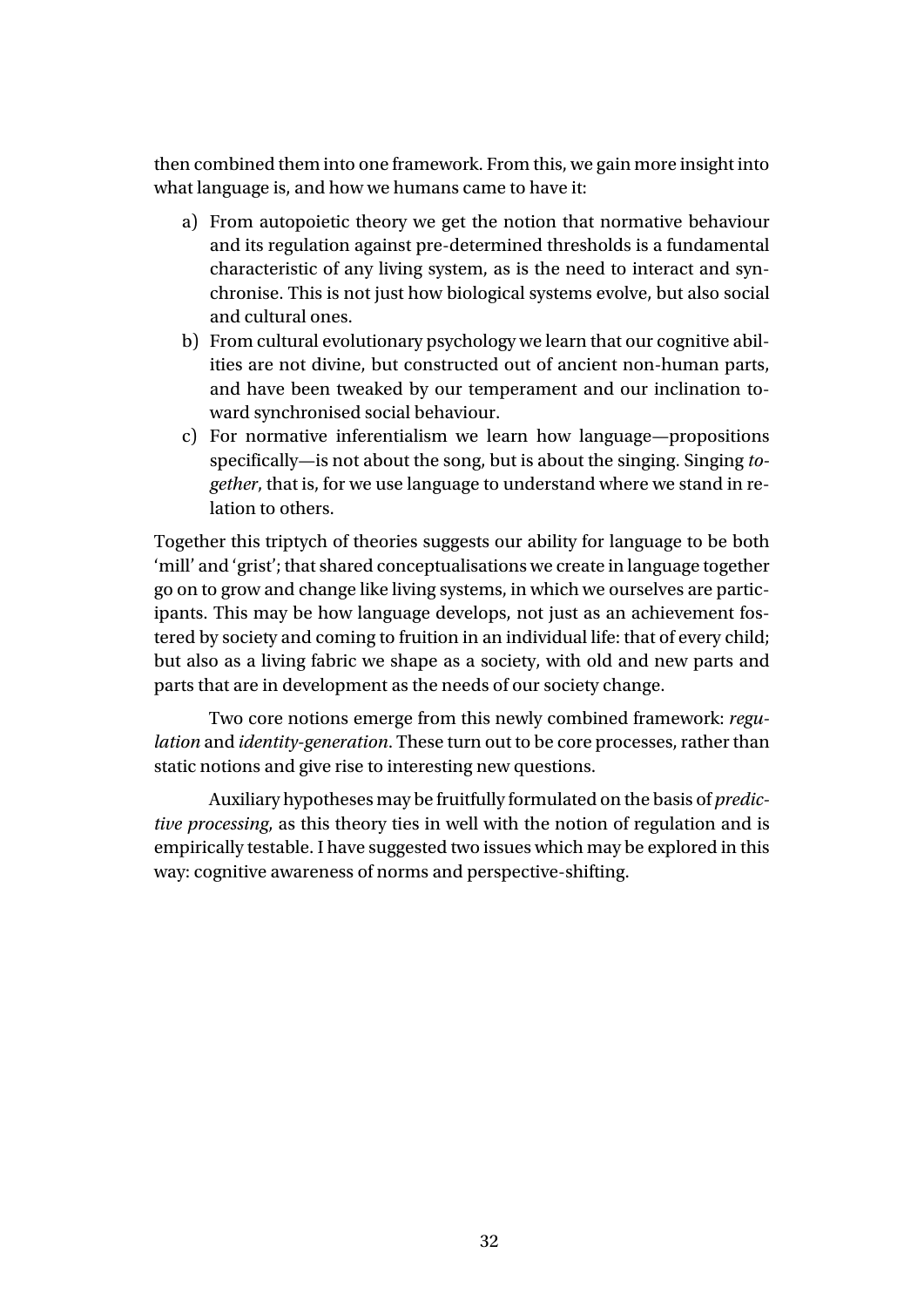### **6 BIBLIOGRAPHY**

- Allen, M., & Friston, K. (2018). From cognitivism to autopoiesis: Towards a computational framework for the embodied mind. *Synthese*, *195*(6), 2459–2482. https://doi.org/10/gcx7t5
- Andrews, K. (2019, July 30). Naive normativity [Blog]. *KristinAndrews*. https://kristinandrews.org/naive-normativity/
- Ashby, W. (1960). *Design for a brain: The origin of adaptive behaviour*. Springer Science & Business Media.
- Austin, L. J. (1962). *How to Do Things With Words* (M. Sbisà & O. Urmsom, Eds.; 2nd ed.). Harvard University Press.
- Baggs, E., Raja, V., & Anderson, M. L. (2019). Culture in the world shapes culture in the head (and vice versa). *Behavioral and Brain Sciences*, *42*(e172). https://doi.org/10/gjpgvh
- Barrett, L. (2018). The evolution of cognition: A 4E perspective. In A. Newen, L. De Bruin, & S. Gallagher (Eds.), *The Oxford handbook of 4E cognition* (pp. 719–733). Oxford University Press. https://doi.org/10.1093/oxfordhb/9780198735410.013.38
- Bayne, T., Brainard, D., Byrne, R. W., Chittka, L., Clayton, N., Heyes, C., Mather, J., Ölveczky, B., Shadlen, M., Suddendorf, T., & Webb, B. (2019). What is cognition? *Current Biology*, *29*(13), R608–R615. https://doi.org/10/gf4rxp
- Beer, R. D. (2003). The dynamics of active categorical perception in an evolved model agent. *Adaptive Behavior*, *11*(4), 209–243. https://doi.org/10/d9x7ks
- Berwick, R. C., & Chomsky, N. (2016). *Why only us: Language and evolution*. MIT Press.
- Berwick, R. C., & Chomsky, N. (2019). The siege of Paris. *Inference: International Review of Science*, *4*(3). https://doi.org/10.37282/991819.19.1
- Berwick, R. C., Pietroski, P., Yankama, B., & Chomsky, N. (2011). Poverty of the stimulus revisited. *Cognitive Science*, *35*(7), 1207–1242. https://doi.org/10/b2k
- Birch, J., & Heyes, C. (2020). *The cultural evolution of cultural evolution (preprint)*. https://doi.org/10.31234/osf.io/nmuva
- Botha, R. P. (2000). Discussing the evolution of the assorted beasts called language. *Language & Communication*, *20*(2), 149–160. https://doi.org/10/fh47gz
- Brandom, R. (1994). *Making it explicit: Reasoning, representing, and discursive commitment*. Harvard University Press.
- Brandom, R. (2008). *Between saying and doing: Towards an analytic pragmatism*. Oxford University Press.
- Brandom, R. (2009a). *Articulating reasons*. Harvard University Press.
- Brandom, R. (2010a). Reply to Allan Gibbard 's 'thought, norms , and discursive practice'. In *Reading Brandom: On making it explicit* (pp. 297– 300). Routledge.
- Brandom, R. (2010b). Reply to Charles Taylor's "language not mysterious?" In *Reading Brandom: On making it explicit* (pp. 301–304). Routledge.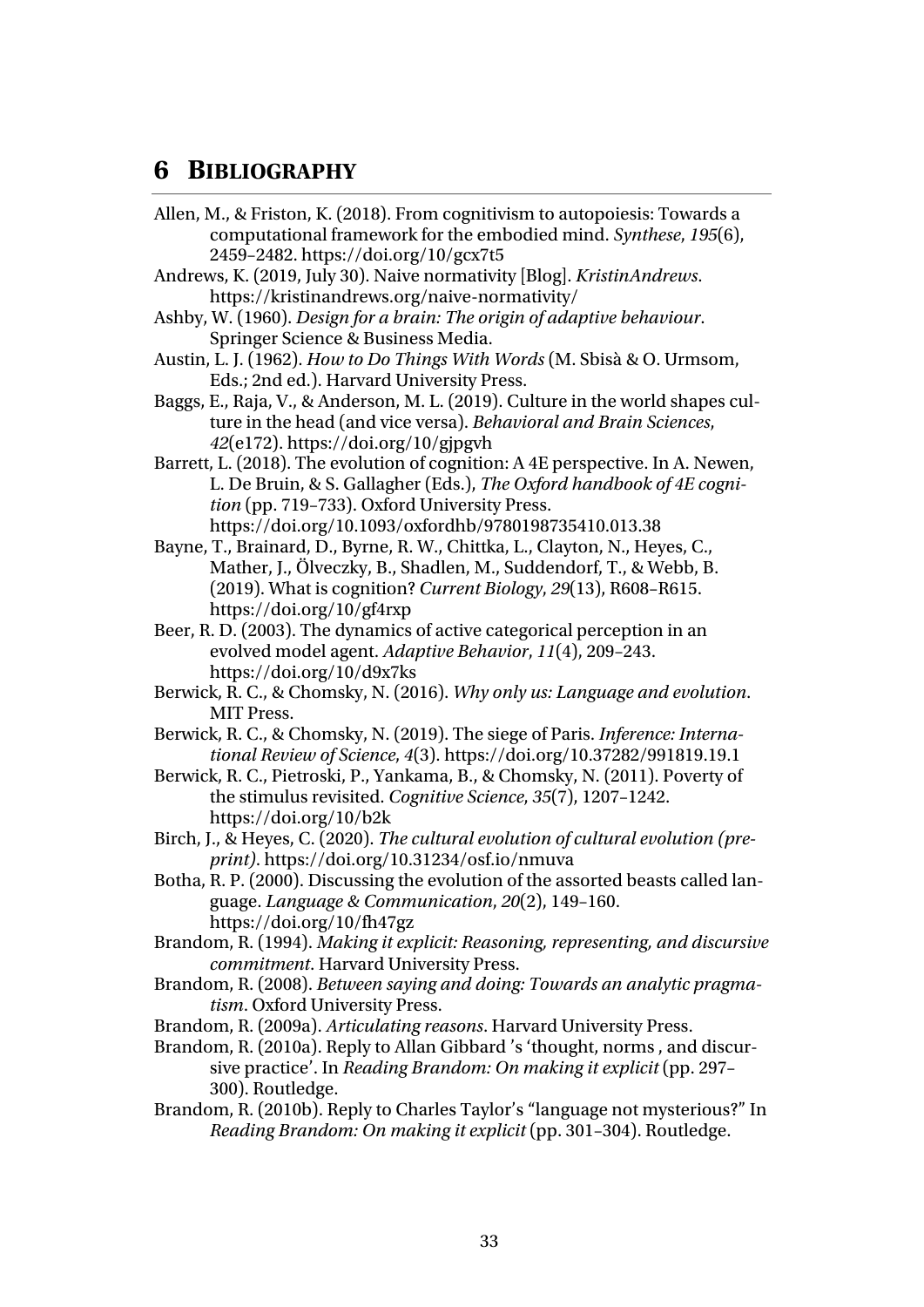Brandom, R. (2010c). Reply to Daniel Dennett's "the evolution of 'why?'" In *Reading Brandom: On making it explicit* (pp. 305–308). Routledge.

Brandom, R. (2013). *Inferential man: An interview with Robert Brandom* (J. J. Williams, Interviewer) [Symploke]. https://muse.jhu.edu/article/532830

Brandom, R. (2009b). How analytic philosophy has failed cognitive science. *Proceedings of the Workshop on Bob Brandom's Recent Philosophy of Language: Towards an Analytic Pragmatism*, 13.

Carruthers, P. (2006). *The architecture of the mind: Massive modularity and the flexibility of thought*. Clarendon Press ; Oxford University Press.

Chemero, A. (2009). *Radical embodied cognitive science*. MIT Press.

Chomsky, N. (1996). *Silent children, new language* [BBC]. https://chomsky.info/1996\_\_\_\_/

Chomsky, N. (2005). Three factors in language design. *Linguistic Inquiry*, *36*(1), 1–22. https://doi.org/10/cjmgbd

Christiansen, M. H., & Chater, N. (2016). *Creating language: Integrating evolution, acquisition, and processing*. The MIT Press.

- Christiansen, M. H., & Kirby, S. (2003). Language evolution: Consensus and controversies. *Trends in Cognitive Sciences*, *7*(7), 300–307. https://doi.org/10/frkjkz
- Clark, A. (2013). Whatever next? Predictive brains, situated agents, and the future of cognitive science. *Behavioral and Brain Sciences*, *36*(3), 181– 204. https://doi.org/10/f4xkv5
- Clark, A. (2015a). Predicting peace: The end of the representation wars—A reply to Michael Madary. *Open MIND*. https://doi.org/10/gjn25q

Clark, A. (2015b). Radical predictive processing. *The Southern Journal of Philosophy*, *53, Spindel Supplement*, 3–27. https://doi.org/10/gdvhwx

Clark, A. (2016). *Surfing uncertainty: Prediction, action, and the embodied mind*. Oxford University Press.

Colagè, I., & d'Errico, F. (2020). Culture: The driving force of human cognition. *Topics in Cognitive Science*, *12*(2), 654–672. https://doi.org/10/gh53p2

Corballis, M. (2009). The Evolution of Language. *Annals of the New York Academy of Sciences*, *1156*(1), 19–43. https://doi.org/10/dgqtzt

Corballis, M. (2010). Did language evolve before speech? In R. K. Larson, V. M. Déprez, & H. Yamakido (Eds.), *The evolution of human language: Biolinguistic perspectives* (pp. 115–123). Cambridge University Press.

Corballis, M. (2017). *The truth about language: What it is and where it came from*. University of Chicago Press. https://doi.org/10.7208/chicago/9780226287225.001.0001

Craver, C. (2015). Levels. In T. Metzinger & J. M. Windt (Eds.), *Open MIND*. MIND Group. http://www.open-mind.net/DOI?isbn=9783958570498

Craver, C. (2019). Levels of mechanisms: A field guide to the hierarchical structure of the world. In *Levels of Mechanisms: A Field Guide to the Hierarchical Structure of the World* (pp. 427–439). Routledge. https://doi.org/10.4324/9780429244629-26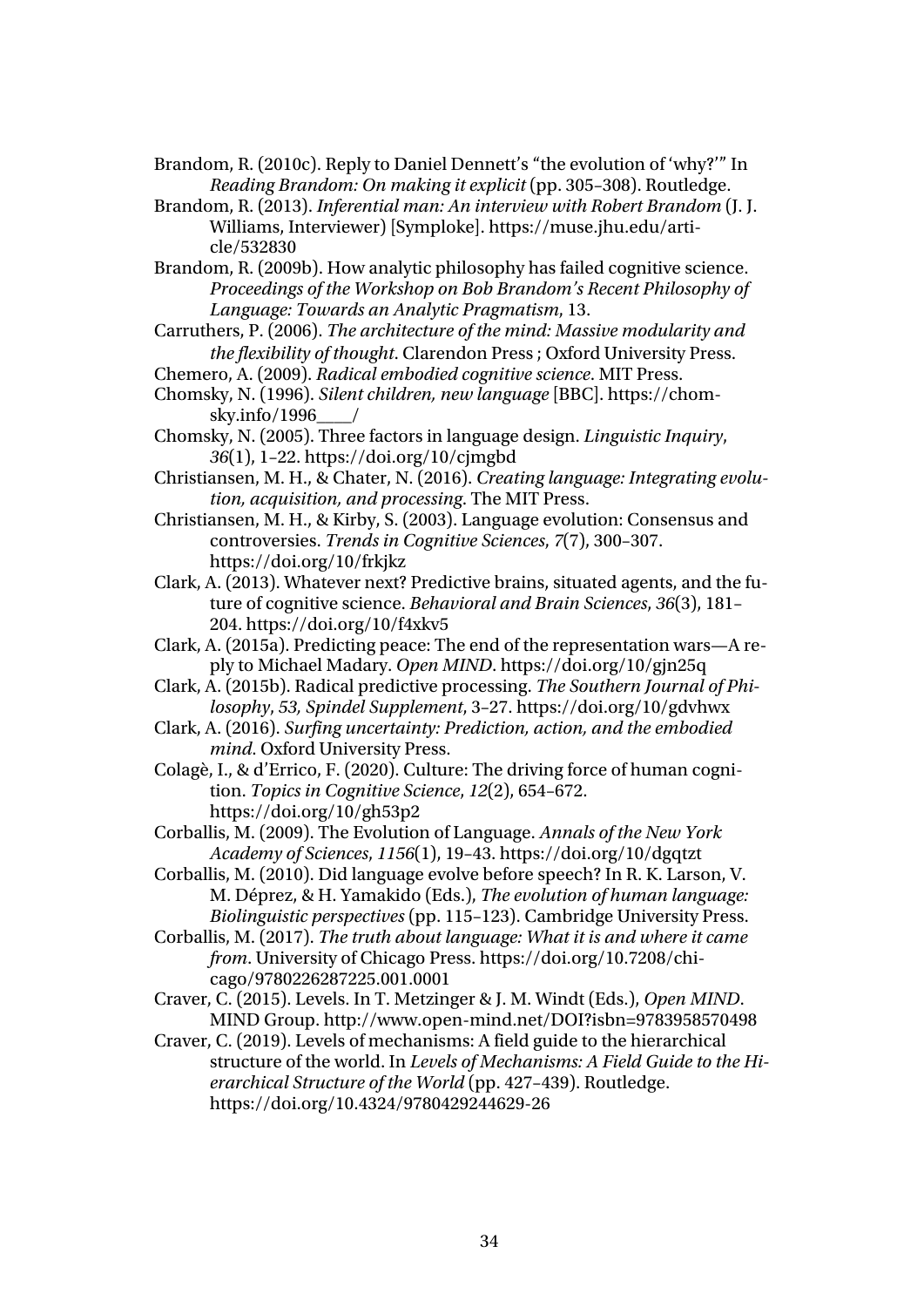- Craver, C., & Tabery, J. (2019). Mechanisms in Science. In *The Stanford Encyclopedia of Philosophy* (Summer 2019). Metaphysics Research Lab, Stanford University. https://plato.stanford.edu/archives/sum2019/entries/science-mechanisms/
- Cuffari, E. C., Di Paolo, E. A., & De Jaegher, H. (2015). From participatory sense-making to language: There and back again. *Phenomenology and the Cognitive Sciences*, *14*(4), 1089–1125. https://doi.org/10/gf37jc
- Cuffari, E. C., Di Paolo, E. A., & De Jaegher, H. (2021). Letting language be: Reflections on enactive method. *Filosofia Unisinos*, *22*(1), 117–124. https://doi.org/10/gjnmd4
- Darwin, C. (1859). *On the Origin of Species by Means of Natural Selection, Or, The Preservation of Favoured Races in the Struggle for Life*. J. Murray.
- De Jaegher, H., Di Paolo, E. A., & Gallagher, S. (2010). Can social interaction constitute social cognition? *Trends in Cognitive Sciences*, *14*(10), 441– 447. https://doi.org/10.1016/j.tics.2010.06.009
- Dediu, D., & Levinson, S. C. (2013). On the antiquity of language: The reinterpretation of Neandertal linguistic capacities and its consequences. *Frontiers in Psychology*, *4*. https://doi.org/10.3389/fpsyg.2013.00397
- Dennett, D. C. (1983). Intentional systems in cognitive ethology: The "Panglossian paradigm" defended. *Behavioral and Brain Sciences*, *6*(3), 343–355. https://doi.org/10/d5ctws
- Dennett, D. C. (2017). The origins of language. In D. C. Dennett, *From bacteria to Bach and back: The evolution of minds*. W. W. Norton & Company.
- Di Paolo, E. A. (2005). Autopoiesis, adaptivity, teleology, agency. *Phenomenology and the Cognitive Sciences*, *4*(4), 429–452. https://doi.org/10/dsnkd6
- Di Paolo, E. A. (2009). Extended life. *Topoi*, *28*(1), 9–21. https://doi.org/10.1007/s11245-008-9042-3
- Di Paolo, E. A., Buhrmann, T., & Barandiaran, X. (2017). *Sensorimotor life: An enactive proposal*. Oxford University Press.
- Di Paolo, E. A., Cuffari, E. C., & De Jaegher, H. (2018). *Linguistic bodies: The continuity between life and language*. The MIT Press.
- Di Paolo, E. A., & Thompson, E. (2014). The enactive approach. In L. Shapiro (Ed.), *The Routledge handbook of embodied cognition* (pp. 68–78). Routledge.
- Diller, K. C., & Cann, R. L. (2011). Genetic influences on language evolution: An evaluation of the evidence. In *The Oxford handbook of language evolution*. Oxford Handbooks online. https://doi.org/10.1093/oxfordhb/9780199541119.013.0015
- Dunbar, R. I. M. (1993). Coevolution of neocortical size, group size and language in humans. *Behavioral and Brain Sciences*, *16*(4), 681–694. https://doi.org/10/dhwws8
- Dunbar, R. I. M., & Shultz, S. (2017). Why are there so many explanations for primate brain evolution? *Philosophical Transactions of the Royal Society B: Biological Sciences*, *372*(20160244). https://doi.org/10/gfzknd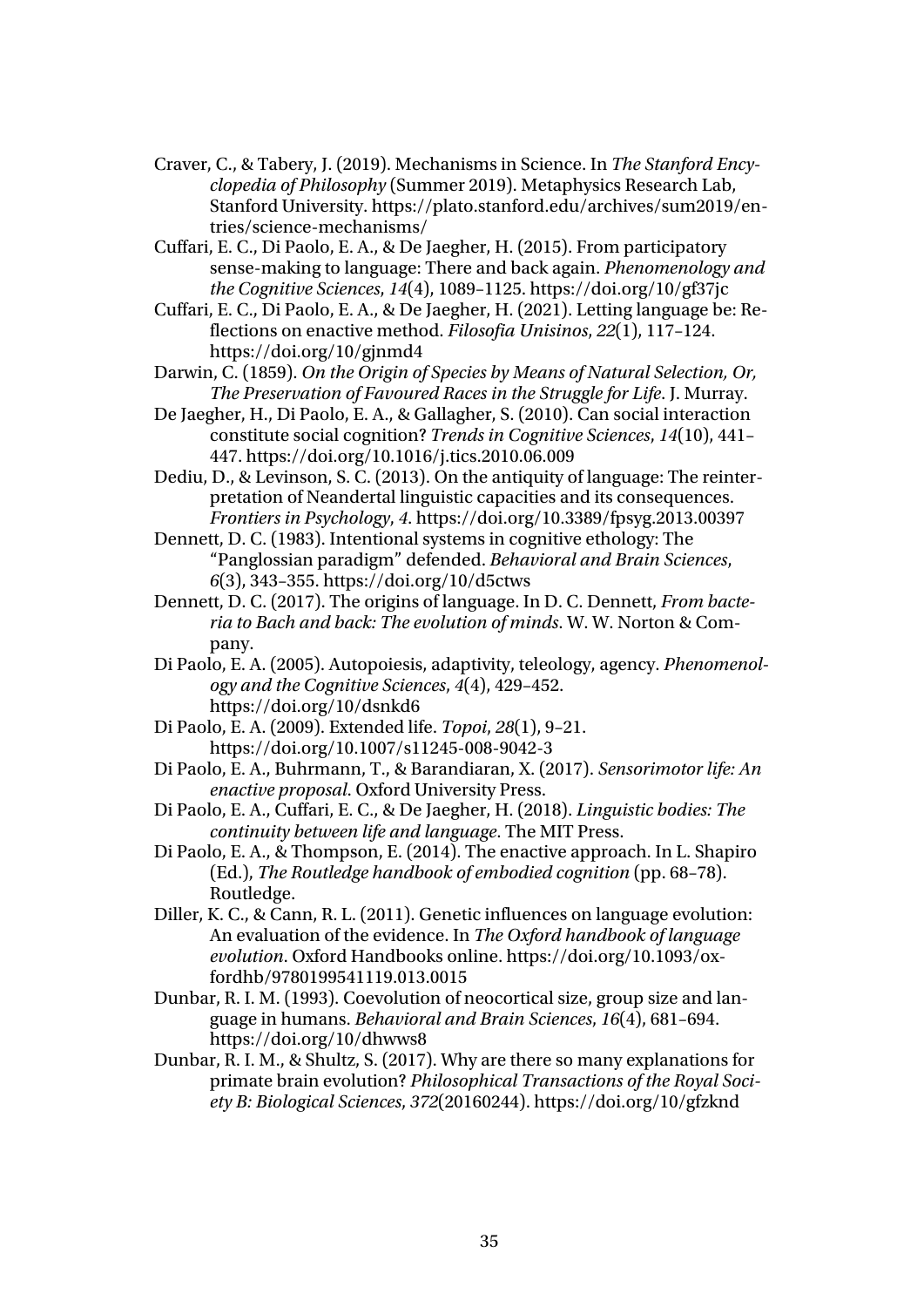- Fitch, W. T. (2017). Empirical approaches to the study of language evolution. *Psychonomic Bulletin & Review*, *24*(1), 3–33. https://doi.org/10/ghpcnv
- Frege, G. (1892). Sense and Reference. *The Philosophical Review*, *57*(3), 209– 230. JSTOR. https://doi.org/10/dw75rf
- Friston, K. (2010). The free-energy principle: A unified brain theory? *Nature Reviews Neuroscience*, *11*(2), 127–138. https://doi.org/10/bj3r7f
- Friston, K. (2018). Does predictive coding have a future? *Nature Neuroscience*, *21*(8), 1019–1021. https://doi.org/10/gf3qx4
- Friston, K., & Friston, D. A. (2013). A free energy formulation of music generation and perception: Helmholtz revisited. In R. Bader (Ed.), *Sound— Perception—Performance* (Vol. 1, pp. 43–69). Springer International Publishing. https://doi.org/10.1007/978-3-319-00107-4\_2
- Gallagher, S. (2017). *Enactivist interventions: Rethinking the mind* (First edition). Oxford University Press.
- Geurts, B. (2020). *Common ground is a normative condition. Unpublished manuscript*. https://www.academia.edu/43209457/Common\_ground\_as\_a\_normative\_condition
- Glock, H. (2018). Critical note: Language and learning from the 4E perspective. In A. Newen, L. De Bruin, & S. Gallagher (Eds.), *The Oxford handbook of 4E cognition* (pp. 706–716). Oxford University Press. https://doi.org/10.1093/oxfordhb/9780198735410.013.37
- Godart-Wendling, B. (2021). *History of Analytic Philosophy of Language*. 36.
- González-Forero, M., & Gardner, A. (2018). Inference of ecological and social drivers of human brain-size evolution. *Nature*, *557*(7706), 554–557. https://doi.org/10/cp7j
- Gould, S. J. (1990). *Wonderful life: The burgess shale and the nature of history*. Norton & Co.
- Grice, H. P. (1975). *Logic and Conversation*.
- Hewes, G. W. (1977). A model for language evolution. *Sign Language Studies*, *1015*(1), 97–168. https://doi.org/10/gh7hr5
- Heyes, C. (2012a). Grist and mills: On the cultural origins of cultural learning. *Philosophical Transactions of the Royal Society B: Biological Sciences*, *367*(1599), 2181–2191. https://doi.org/10/f36dqx
- Heyes, C. (2012b). New thinking: The evolution of human cognition. *Philosophical Transactions of the Royal Society B: Biological Sciences*, *367*(1599), 2091–2096. https://doi.org/10/f36dtf
- Heyes, C. (2016). Imitation: Not in Our Genes. *Current Biology*, *26*(10), R412– R414. https://doi.org/10/ghn6hs
- Heyes, C. (2018). *Cognitive gadgets: The cultural evolution of thinking*. Harvard University press.
- Heyes, C. (2019). Cognition blindness and cognitive gadgets. *Behavioral and Brain Sciences*, *42*, e187. https://doi.org/10/gg6mrs
- Heyes, C. (2020, August 21). *Personal correspondence: Mindreading ape* [Personal communication].
- Heyes, C. (2021). *Imitation and culture: What gives? (preprint)*. https://doi.org/10.31234/osf.io/bfcx9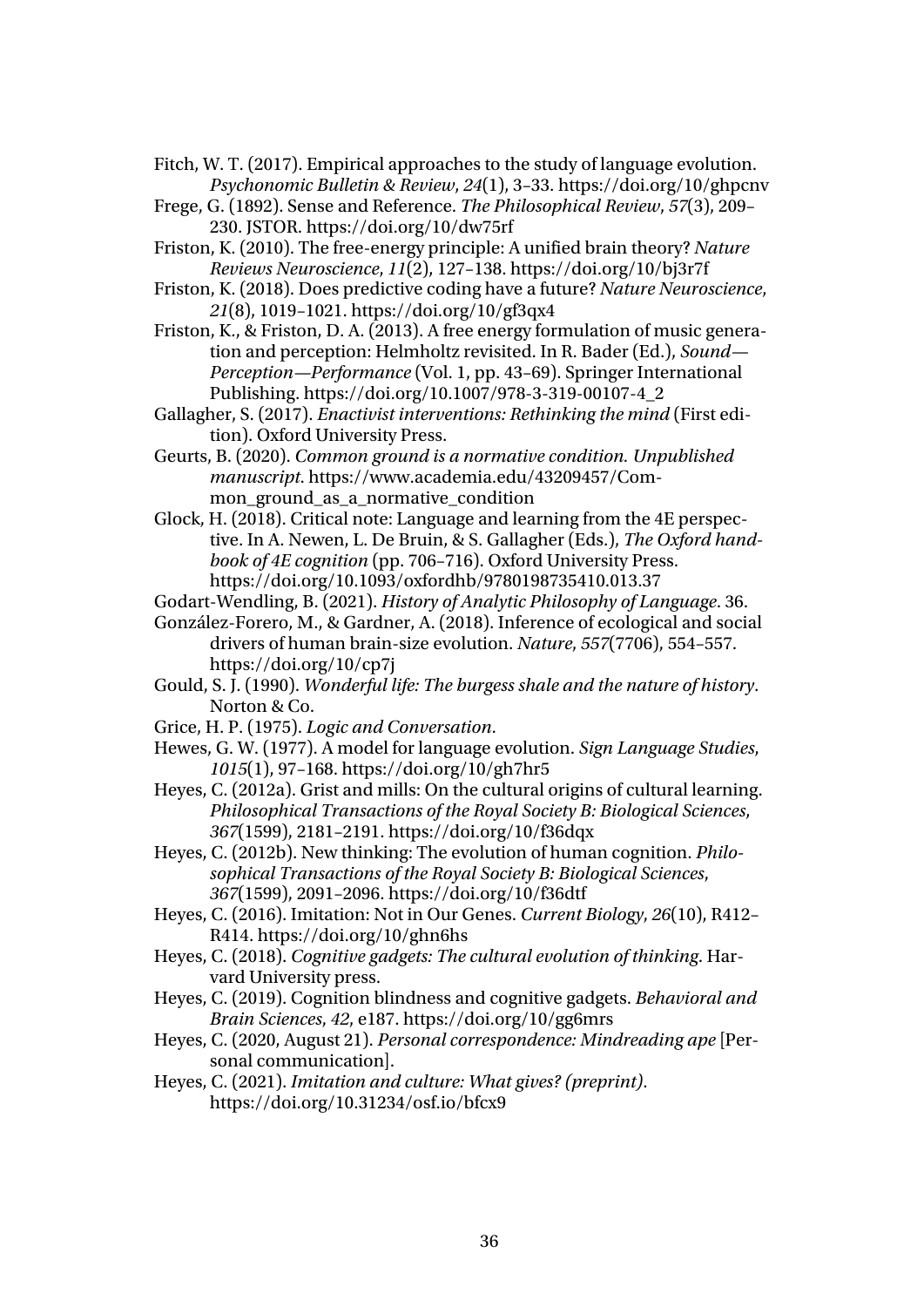Heyes, C. (2021, March 22). *Personal correspondence: Definition of language* [Personal communication].

Hohwy, J. (2013). *The predictive mind* (First edition). Oxford University Press.

- Hohwy, J. (2020). New directions in predictive processing. *Mind & Language*, *35*(2), 209–223. https://doi.org/10/ggm57z
- Isbilen, E. S., & Christiansen, M. H. (2020). Chunk‐based memory constraints on the cultural evolution of language. *Topics in Cognitive Science*, *12*(2), 713–726. https://doi.org/10/ggwp49
- Jacob, F. (1977). Evolution and tinkering. *Science*, *196*(196), 1161–1166.
- Jaynes, E. T. (1988). How does the brain do plausible reasoning? In *Maximum-entropy and Bayesian methods in science and engineering* (pp. 1– 24). Springer.
- Johnson, M. (2018). The embodiment of language. In A. Newen, L. De Bruin, & S. Gallagher (Eds.), *The Oxford handbook of 4E cognition* (pp. 623– 640). Oxford University Press. https://doi.org/10.1093/oxfordhb/9780198735410.013.33
- Keijzer, F., van Duijn, M., & Lyon, P. (2013). What nervous systems do: Early evolution, input–output, and the skin brain thesis. *Adaptive Behavior*, *21*(2), 67–85. https://doi.org/10/f442br
- Kirchhoff, M. D., & Kiverstein, J. (2019). *Extended consciousness and predictive processing: A third wave view*. Routledge.
- Laland, K. N. (2017). The origins of language in teaching. *Psychonomic Bulletin & Review*, *24*(1), 225–231. https://doi.org/10/gh7kp5
- Lameira, A. R., & Call, J. (2020). Understanding language evolution: Beyond pan‐centrism. *BioEssays*, *42*(3), 1900102. https://doi.org/10/gh6s9k
- Landau, M. (1991). *Narratives of human evolution* (pp. xiii, 202). Yale University Press.
- Lehmann, J., Korstjens, A. H., & Dunbar, R. I. M. (2007). Group size, grooming and social cohesion in primates. *Animal Behaviour*, *74*(6), 1617–1629. https://doi.org/10/cgdchp
- Lewis, D. (1969). *Convention: A philosophical study*. Blackwell Publishing Ltd.
- Lewis, D. (1979). Scorekeeping in a language game. *Journal of Philosophical Logic*, *8*(1), 339–359.
- Lo Presti, P. (2020). Individuality, collectivity and the intersubjective constitution of intentionality. *AVANT. The Journal of the Philosophical-Interdisciplinary Vanguard*, *11*(2). https://doi.org/10/gg5kst
- Marr, D. (1982). *Vision: A Computational Investigation Into the Human Representation and Processing of Visual Information*. W.H. Freeman.
- Maturana, H. R. (1988). Reality: The search for objectivity or the quest for a compelling argument. *The Irish Journal of Psychology*, *9*(1), 25–82. https://doi.org/10/ghkpjs
- Maturana, H. R., & Varela, F. J. (1980). *Autopoiesis and cognition: The realization of the living* (Vol. 42). Kluwer.
- Maybee, J. E. (2020). Hegel's dialectics. In E. N. Zalta (Ed.), *The Stanford encyclopedia of philosophy* (Winter 2020). Metaphysics Research Lab, Stanford University. https://plato.stanford.edu/archives/win2020/entries/hegel-dialectics/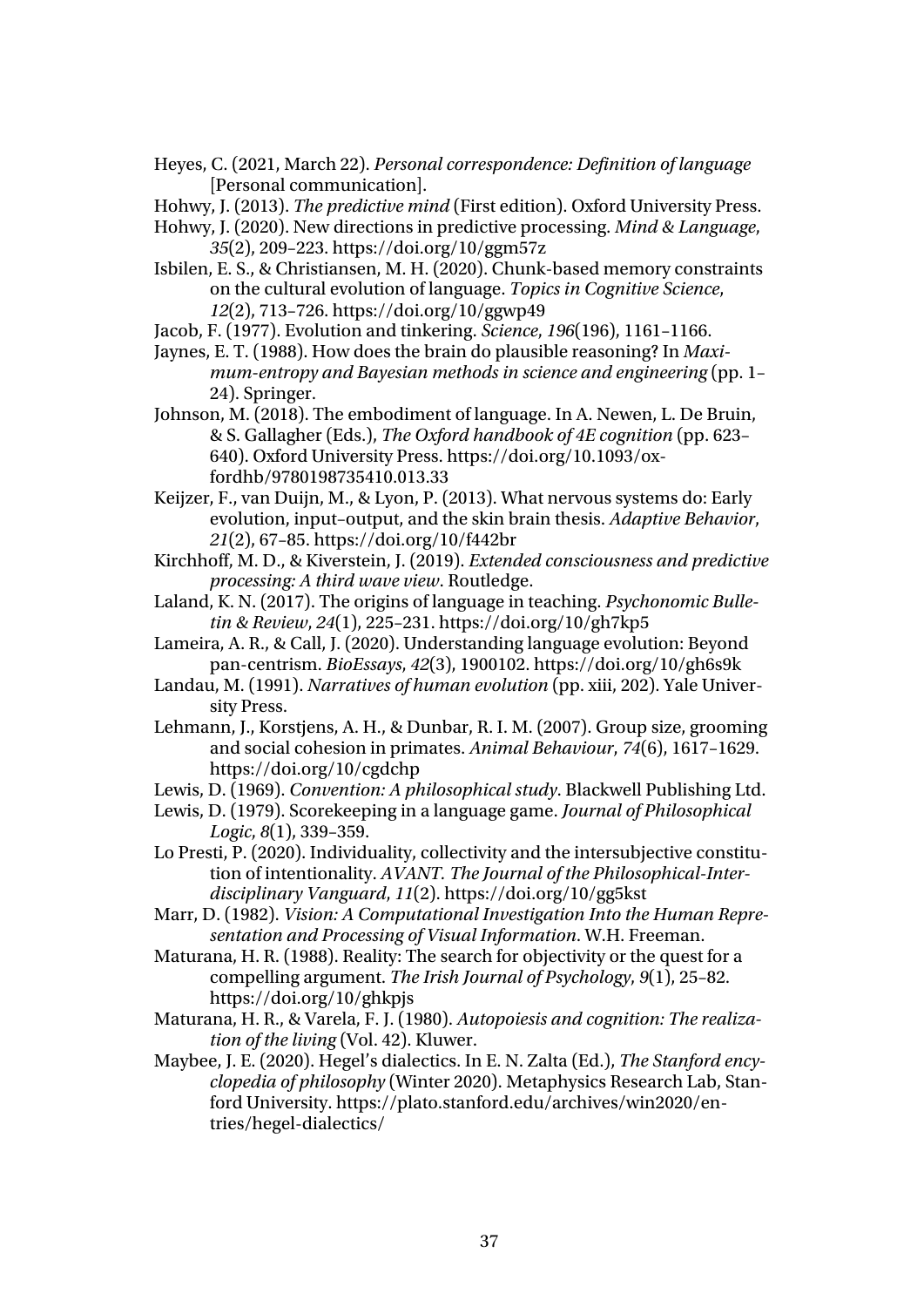- Nave, K., Deane, G., Miller, M., & Clark, A. (2020). Wilding the predictive brain. *WIREs Cognitive Science*, *11*(6), e1542. https://doi.org/10/ghj8x5
- Neher, A. (2006). Evolutionary psychology: Its programs, prospects, and pitfalls. *The American Journal of Psychology*, *119*(4), 517. https://doi.org/10/bd2mhf
- Newen, A., Bruin, L. de, & Gallagher, S. (2018). 4E Cognition. Historical Roots, Key Concepts, and Central Issues. In A. Newen, L. de Bruin, & S. Gallagher (Eds.), *The Oxford handbook of 4E cognition* (pp. 3–15). Oxford University Press.
- Pika, S., Wilkinson, R., Kendrick, K. H., & Vernes, S. C. (2018). Taking turns: Bridging the gap between human and animal communication. *Proceedings of the Royal Society B: Biological Sciences*, *285*(20180598). https://doi.org/10/ggdk8j
- Pinker, S., & Bloom, P. (1990). Natural language and natural selection. *Behavioral and Brain Sciences*, *13 (4)*, 707–727. https://doi.org/doi:10.1017/S0140525X00081061
- Progovac, L. (2019). *A critical introduction to language evolution: Current controversies and future prospects*. Springer International Publishing. https://doi.org/10.1007/978-3-030-03235-7
- Rutherford, A. (2019). *Humanimal: How Homo sapiens became nature's most paradoxical creature—a new evolutionary history*. The Experiment.
- Salis, P. (2019). Does language have a downtown? Wittgenstein, Brandom, and the game of 'giving and asking for reasons'. *Disputatio. Philosophical Research Bulletin*, *8*(9), 1–22. https://doi.org/10/gjkfnf
- Scholz, B. C., Pelletier, F. J., & Pullum, G. K. (2020). Philosophy of linguistics. In E. N. Zalta (Ed.), *The Stanford encyclopedia of philosophy* (Summer 2020). Metaphysics Research Lab, Stanford University. https://plato.stanford.edu/archives/sum2020/entries/linguistics/
- Sloan, M. C. (2010). Aristotle's Nicomachean Ethics as the Original Locus for the Septem Circumstantiae. *Classical Philology*, *105*(3), 236–251. JSTOR. https://doi.org/10/cdbxvg
- Starzak, T. B., & Gray, R. D. (2021). Towards ending the animal cognition war: A three-dimensional model of causal cognition. *Biology & Philosophy*, *36*(9). https://doi.org/10/gh6mtb
- Thompson, E. (2014). *The embodied mind* (L. Heuman, Interviewer) [Tricycle]. https://tricycle.org/magazine/embodied-mind/
- Weber, A., & Varela, F. J. (2002). Life after Kant: Natural purposes and the autopoietic foundations of biological individuality. *Phenomenology and the Cognitive Sciences*, *1*(2), 97–125. https://doi.org/10/b6pxs3
- Williams, D. (2018). Pragmatism and the predictive mind. *Phenomenology and the Cognitive Sciences*, *17*(5), 835–859. https://doi.org/10/ghr9xx
- Żywiczyński, P., & Wacewicz, S. (2019). *The evolution of language: Towards gestural hypotheses*. Peter Lang. https://doi.org/10.3726/b15805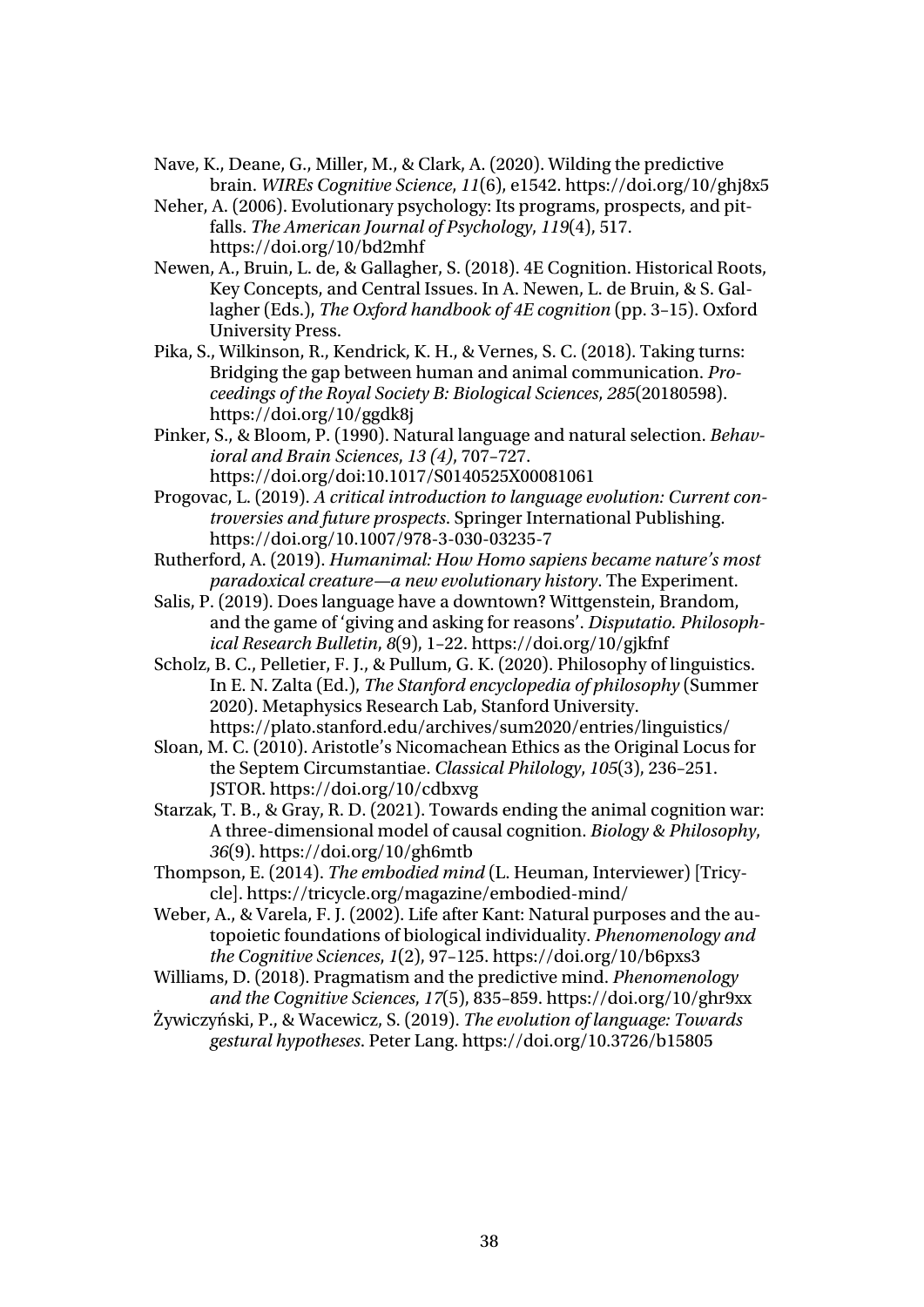## **7 GLOSSARY**

This glossary defines terms which are specific to the theories discussed here. It is provided as background. A separate bibliography is provided at the end.

<span id="page-38-2"></span><span id="page-38-1"></span><span id="page-38-0"></span>

| 4E cognition | 4E cognition is the view that mental processes are embodied,                                                                                                                                                                                               |                                                                        |          |          |          |          |          |
|--------------|------------------------------------------------------------------------------------------------------------------------------------------------------------------------------------------------------------------------------------------------------------|------------------------------------------------------------------------|----------|----------|----------|----------|----------|
|              | embedded, enacted and/or extended. The term was coined by                                                                                                                                                                                                  |                                                                        |          |          |          |          |          |
|              | Gallagher (Rowlands, 2010, p. 3). Some feel ecology should be                                                                                                                                                                                              |                                                                        |          |          |          |          |          |
|              |                                                                                                                                                                                                                                                            | added, as 5 <sup>th</sup> E.                                           |          |          |          |          |          |
|              | Embod-<br>Cognitive process<br>Embedded<br>Extended<br>Enacted<br>ied                                                                                                                                                                                      |                                                                        |          |          |          |          |          |
|              |                                                                                                                                                                                                                                                            | Strength                                                               |          |          |          | Strong   | Weak     |
|              | Loca-                                                                                                                                                                                                                                                      | Bodily = brain-body                                                    | Possible | included | possible | included | included |
|              | tion                                                                                                                                                                                                                                                       | Extra-bodily = brain-<br>body-environment                              | Possible | Yes      | possible | Yes      | yes      |
|              |                                                                                                                                                                                                                                                            | Connected to action                                                    | No       | No       | no       | Yes      | yes      |
|              | Rela-<br>tion                                                                                                                                                                                                                                              | Essentially based on<br>(strong)                                       | No       | Yes      | Yes      | Yes      | no       |
|              |                                                                                                                                                                                                                                                            | Causal (weak)                                                          | Yes      | No       | no       | No       | yes      |
|              |                                                                                                                                                                                                                                                            | Table 2 4E cognition varieties, adapted from Newen et al., 2018        |          |          |          |          |          |
| $5W+H$       |                                                                                                                                                                                                                                                            | See: Aristotle's elements of circumstance                              |          |          |          |          |          |
| Affordance   |                                                                                                                                                                                                                                                            | In 1979 the psychologist James Gibson coined the term af-              |          |          |          |          |          |
|              |                                                                                                                                                                                                                                                            | fordance. Gibson was interested in how animals, such as our-           |          |          |          |          |          |
|              |                                                                                                                                                                                                                                                            |                                                                        |          |          |          |          |          |
|              | selves, come to attribute meaning during the act of perception.<br>He pitted himself against the prevalent view that animals are<br>complex stimulus-response systems living in a meaningless<br>physical world. For Gibson, meaningful behaviour does not |                                                                        |          |          |          |          |          |
|              |                                                                                                                                                                                                                                                            |                                                                        |          |          |          |          |          |
|              |                                                                                                                                                                                                                                                            |                                                                        |          |          |          |          |          |
|              |                                                                                                                                                                                                                                                            | originate in either mental states of physical matter, but in nei-      |          |          |          |          |          |
|              |                                                                                                                                                                                                                                                            | ther or both (Gibson, 1979/2015, p. 129). He has another solu-         |          |          |          |          |          |
|              |                                                                                                                                                                                                                                                            | tion. Animals discover-not create- meaning in the environ-             |          |          |          |          |          |
|              |                                                                                                                                                                                                                                                            | ment. The notion of environment is meaningless without an              |          |          |          |          |          |
|              |                                                                                                                                                                                                                                                            | animal to surround, and likewise an animal cannot survive              |          |          |          |          |          |
|              |                                                                                                                                                                                                                                                            | without an environment (Gibson, 1979/2015, pp. 4, 135). To             |          |          |          |          |          |
|              | put it another way, animal, and environment constitute an an-                                                                                                                                                                                              |                                                                        |          |          |          |          |          |
|              |                                                                                                                                                                                                                                                            | imal-environment system. Meaningful behaviour is tied to the           |          |          |          |          |          |
|              |                                                                                                                                                                                                                                                            | complementary relation between the animal and its environ-             |          |          |          |          |          |
|              |                                                                                                                                                                                                                                                            | ment (Gibson, 1979/2015, p. 118).                                      |          |          |          |          |          |
|              |                                                                                                                                                                                                                                                            | The environment is meaningful to the animal by providing op-           |          |          |          |          |          |
|              |                                                                                                                                                                                                                                                            | portunities: <i>affordances</i> , opportunities for behaviour. The en- |          |          |          |          |          |
|              |                                                                                                                                                                                                                                                            | vironment provides affordances in many ways: substances,               |          |          |          |          |          |
|              | surfaces, enclosures, objects, places, events, and other ani-                                                                                                                                                                                              |                                                                        |          |          |          |          |          |
|              | mals. For example: a path affords walking on. A fire affords<br>warmth on a chilly night; it also affords being burned (Gibson,<br>1979/2015, p. 94). Even information about an affordance is an                                                           |                                                                        |          |          |          |          |          |
|              |                                                                                                                                                                                                                                                            |                                                                        |          |          |          |          |          |
|              |                                                                                                                                                                                                                                                            |                                                                        |          |          |          |          |          |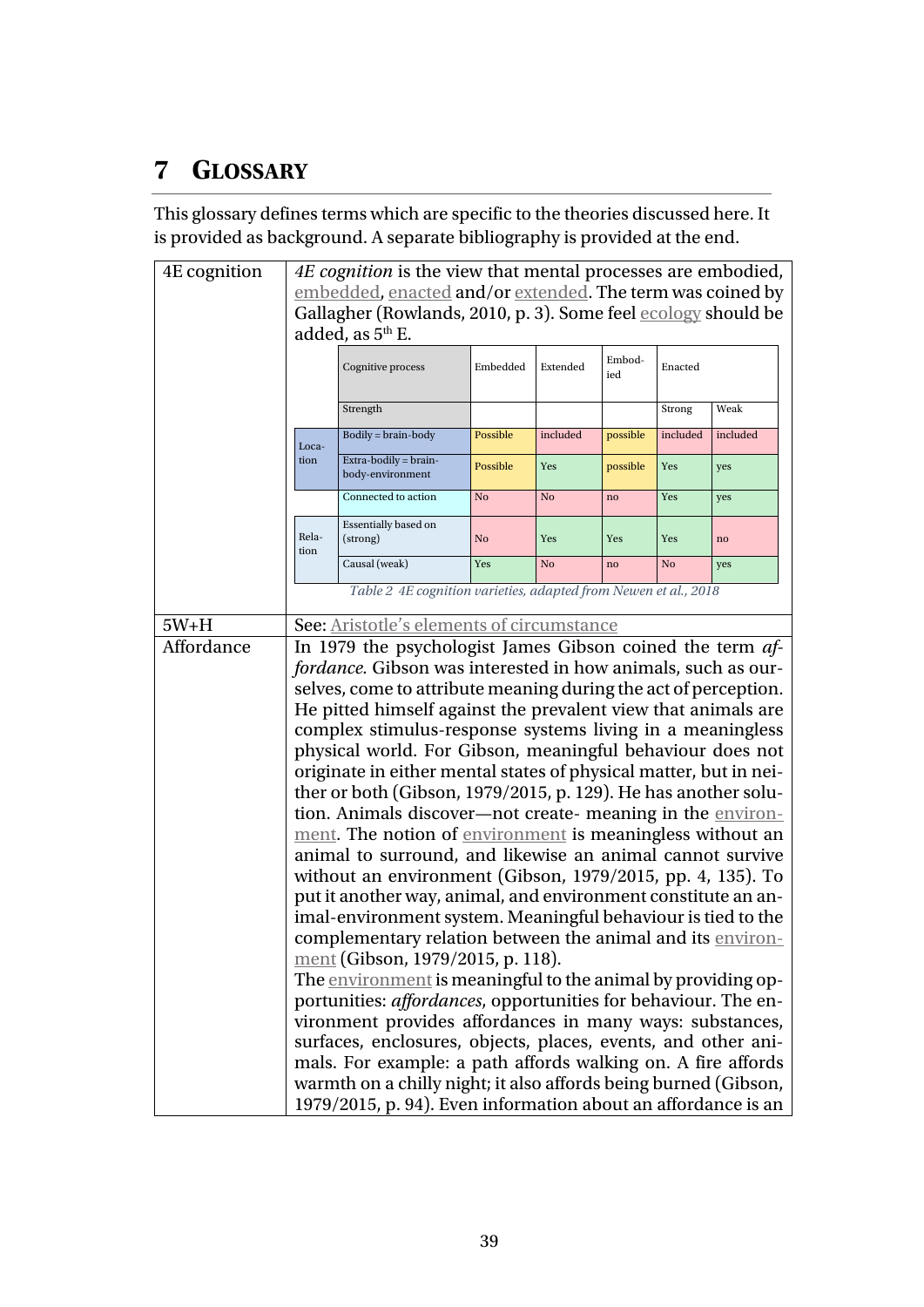<span id="page-39-0"></span>

|       | affordance, because it affords the possibility of use. Gibson de-                                                       |  |  |  |  |
|-------|-------------------------------------------------------------------------------------------------------------------------|--|--|--|--|
|       | scribes an affordance as both as a <i>disposition</i> and a <i>relation</i> :                                           |  |  |  |  |
|       | As a <i>disposition</i> , "the affordance is an invariant combina-                                                      |  |  |  |  |
|       | tion of variables" (Gibson, 1979/2015, p. 126), offering an                                                             |  |  |  |  |
|       | opportunity for behaviour to the animal.                                                                                |  |  |  |  |
|       | As a <i>relation</i> , the opportunity for behaviour is influenced                                                      |  |  |  |  |
|       | by the animals capacity to make use of the opportunity. A                                                               |  |  |  |  |
|       | stone may be used as a missile, a paperweight, a bookend,                                                               |  |  |  |  |
|       | a hammer or as part of a wall or none of these things. It may                                                           |  |  |  |  |
|       | mean different things to different animals.                                                                             |  |  |  |  |
|       | Rietveld and Kiverstein (2014) have proposed the skilled inten-                                                         |  |  |  |  |
|       | tionality framework, which further develops Gibson's notion                                                             |  |  |  |  |
|       | of <i>affordances</i> . Their long-term ambition is "to understand the                                                  |  |  |  |  |
|       | entire spectrum of skilled human action, including social in-                                                           |  |  |  |  |
|       | teraction, creativity, imagination, planning and language use                                                           |  |  |  |  |
|       | in terms of skilled intentionality" (Rietveld et al., 2018, p. 42).                                                     |  |  |  |  |
|       | They also connect up <i>affordances</i> with the notion of <i>viability</i>                                             |  |  |  |  |
|       | used by autopoietic enactivism, as a normative concept (Ki-                                                             |  |  |  |  |
|       | verstein, 2016, pp. 330-335) which is endorsed by Di Paolo (Di                                                          |  |  |  |  |
|       | Paolo et al., 2017, pp. 231, 234).                                                                                      |  |  |  |  |
| Agent | Agency allows an organism to act on its own behalf. It is a prop-                                                       |  |  |  |  |
|       | erty, not of the organism itself nor of the environment, but of                                                         |  |  |  |  |
|       | the variable relation between the organism and the environ-                                                             |  |  |  |  |
|       | ment. This touches on the same organism-environment rela-                                                               |  |  |  |  |
|       | tion as the notion of <b>affordances</b> does (Di Paolo et al., 2017, p.                                                |  |  |  |  |
|       | 169). The term <i>agency</i> refers to the ability of an <i>autonomous</i>                                              |  |  |  |  |
|       | system to achieve adaptation not only via internal re-organisa-                                                         |  |  |  |  |
|       | tion, but also by adaptive regulation of its sensorimotor inter-                                                        |  |  |  |  |
|       | actions (Froese & Di Paolo, 2011, p. 4). A formal definition:                                                           |  |  |  |  |
|       | An agent is defined as an autonomous system capable of adap-                                                            |  |  |  |  |
|       | tively regulating its coupling with the environment according                                                           |  |  |  |  |
|       | to the norms established by its own viability conditions. More                                                          |  |  |  |  |
|       | formally put: A system S is an agent engaged in a coupling C                                                            |  |  |  |  |
|       | with an environment E if and only if:                                                                                   |  |  |  |  |
|       | S is an <i>autonomous</i> system, meaning that:<br>1.                                                                   |  |  |  |  |
|       | S is an operationally closed network of precarious pro-<br>a.                                                           |  |  |  |  |
|       | cesses whereby every process belonging to the network                                                                   |  |  |  |  |
|       | is enabled by at least another process of the network                                                                   |  |  |  |  |
|       | and enables at least one other process in it, so that iso-                                                              |  |  |  |  |
|       | lated from the network any component process would                                                                      |  |  |  |  |
|       | tend to run down or extinguish;                                                                                         |  |  |  |  |
|       | b. Sactively and functionally distinguishes itself as a unity<br>and the set of processes (not belonging to S) that can |  |  |  |  |
|       | affect S and are affected by S defines S's environment                                                                  |  |  |  |  |
|       | $(E)$ ; and                                                                                                             |  |  |  |  |
|       | S sometimes exercises a capacity to modulate the coupling<br>2.                                                         |  |  |  |  |
|       | C in an adaptive manner:                                                                                                |  |  |  |  |
|       |                                                                                                                         |  |  |  |  |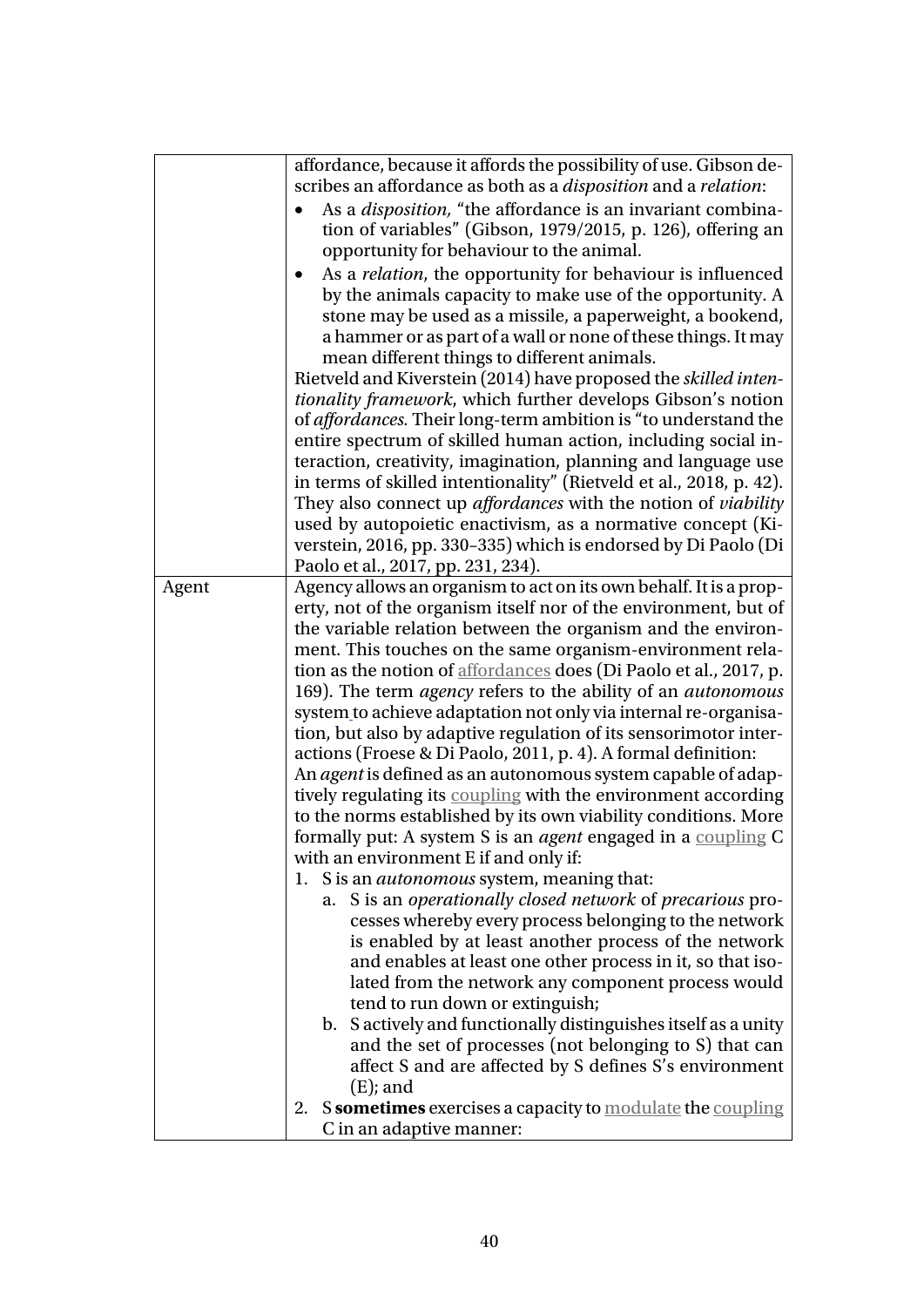<span id="page-40-4"></span><span id="page-40-3"></span><span id="page-40-2"></span><span id="page-40-1"></span><span id="page-40-0"></span>

|                  | where modulation indicates an alteration (depend-<br>a.              |
|------------------|----------------------------------------------------------------------|
|                  | ent on the state of S) in the set of parameters and                  |
|                  | conditions that affect the coupling between S and E;                 |
|                  | b. and adaptive means that modulations in the cou-                   |
|                  | pling C contribute to keeping S as a <i>viable</i> system.           |
|                  | (Di Paolo et al., 2017, p. 127, my formatting)                       |
| Aristotle's ele- | "Therefore it is not a pointless endeavour to divide these cir-      |
| ments of cir-    | cumstances by kind and number: (1) the who, (2) the what, (3)        |
| cumstance        | around what place or (4) in which time something happens,            |
|                  | and sometimes $(5)$ with what, such as an instrument, $(6)$ for      |
|                  | the sake of what, such as saving a life, and (7) the how, such as    |
|                  | gently or violently" (Aristotle, 350 BC, as cited in Sloan, 2010,    |
|                  | p. 239).                                                             |
|                  | The modern version (5W+H) was popularised by Kipling                 |
|                  | (1912): "I keep six honest serving-men (They taught me all I         |
|                  | knew). Their names are What and Why and When. And How                |
|                  | and Where and Who."                                                  |
| Asymmetric       | Organism and environment influence each other a-symmetri-            |
| coupling         | cally, i.e. the organism regulates the structural coupling (Di       |
|                  | Paolo, 2009, p. 15, 2010, p. 50)                                     |
| Behaviourism     | A behaviourist insists on confirming hypotheses about the            |
|                  | psychological events in terms of behaviour criteria. There are       |
|                  | three kinds:                                                         |
|                  | Methodological behaviourism says psychology should                   |
|                  | confine itself to studying behaviour, and not concern itself         |
|                  | with intern mental states. It is associated with Watson.             |
|                  | Psychological behaviourism is a research method for ex-              |
|                  | plaining human and animal behaviour in terms of stimu-               |
|                  | lus, response, and reinforcements. It is associated with             |
|                  | Skinner, Watson, and Pavlov.                                         |
|                  | Analytical or logical behaviourism defines the mind in               |
|                  | terms of behaviour. To have a mental state equals having a           |
|                  | behaviour disposition. It is associated with Ryle and the            |
|                  | later Wittgenstein. See Graham, 2019.                                |
| Cognitivism      | Cognitivism is a psychological approach to mind and behav-           |
|                  | iour that emerged in the 1950 as a response to behaviourism.         |
|                  | Its definition of cognition is this: "all the processes by which     |
|                  | the sensory input is transformed, reduced, elaborated, stored,       |
|                  | recovered, and used" (Neisser, 1967, p. 4). It claims all mental     |
|                  | activity should be modelled as the processing of information         |
|                  | using an internal symbol system (see Garnham, 2009 for a his-        |
|                  | torical overview). The term is now used loosely as synonymous        |
|                  | with <b>computationalism</b> : "cognitive processes are inferential, |
|                  | computational processes over representations" (Aizawa, 2018,         |
|                  | p. 118).                                                             |
| Computation-     | Computationalism builds on representationalism by explain-           |
| alism            | ing all psychological states and processes in term of mental         |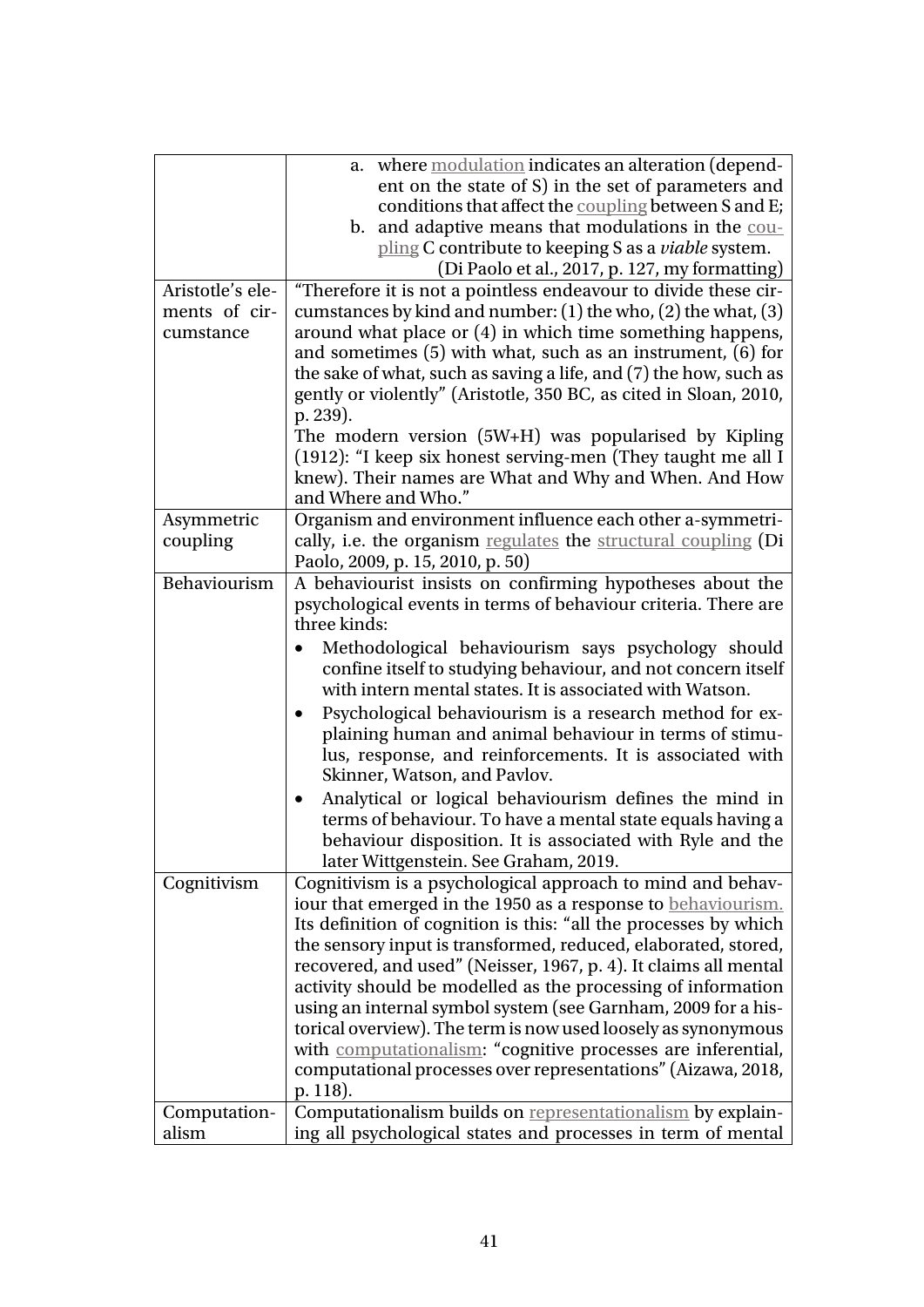<span id="page-41-3"></span><span id="page-41-2"></span><span id="page-41-1"></span><span id="page-41-0"></span>

|               | representations. Cognitive states consist of computational re-                    |  |  |  |  |
|---------------|-----------------------------------------------------------------------------------|--|--|--|--|
|               | lations to mental representations. Cognitive processes are se-                    |  |  |  |  |
|               | quences of such states. So, the brain is a kind of computer, and                  |  |  |  |  |
|               | mental processes are computations (Pitt, 2020, p. 21). It is a                    |  |  |  |  |
|               | mechanistic view, to be distinguished from functionalism, be-                     |  |  |  |  |
|               | cause it makes no claim about the nature of mental states (Pic-                   |  |  |  |  |
|               |                                                                                   |  |  |  |  |
|               | cinini, 2004).                                                                    |  |  |  |  |
|               | The debate between proponents of classical architectures and                      |  |  |  |  |
|               | of connectionist architectures centres on how mental pro-                         |  |  |  |  |
|               | cessing works.                                                                    |  |  |  |  |
|               | The proponents of <i>classical architectures</i> believe infor-                   |  |  |  |  |
|               | mation is stored as symbols, just as we store data on a com-                      |  |  |  |  |
|               | puter, en processed through rule-governed programs. Fa-                           |  |  |  |  |
|               | mous implementations of this idea are Fodor's theory of                           |  |  |  |  |
|               | mind and Chomsky's Universal Grammar which fit the                                |  |  |  |  |
|               | mass-modularity view popular with ecological psycholo-                            |  |  |  |  |
|               | gists.                                                                            |  |  |  |  |
|               | The <i>connectionists</i> think of the mind as a neural network,                  |  |  |  |  |
|               | where information is stored non-symbolically, in the                              |  |  |  |  |
|               | weights, the connection strength, of the network (Pitt,                           |  |  |  |  |
|               |                                                                                   |  |  |  |  |
| Coordination  | 2020, pp. 23-24)<br>Coordination is the nonaccidental correlation between the be- |  |  |  |  |
|               |                                                                                   |  |  |  |  |
|               | haviours of two or more systems that are in sustained cou-                        |  |  |  |  |
|               | pling, or have been coupling in the past, or have been coupling                   |  |  |  |  |
|               | to another, common, system (Di Paolo, 2010, p. 56).                               |  |  |  |  |
| Co-regulation | Some acts are performed together-that is, their enactment re-                     |  |  |  |  |
|               | quires the organisation of individual sensorimotor coordina-                      |  |  |  |  |
|               | tion patterns into a jointly regulated sensorimotor scheme.                       |  |  |  |  |
|               | Such acts inherently social; those acts, among other things,                      |  |  |  |  |
|               | seek to synergize interactive and individual normativity as part                  |  |  |  |  |
|               | of their own conditions of satisfaction (Di Paolo et al., 2018,                   |  |  |  |  |
|               | para. 7.3.1)                                                                      |  |  |  |  |
| Coupling      | In autopoietic enactive theory: when some of its parameters                       |  |  |  |  |
|               | depend on the state of variables in the other (Cuffari et al.,                    |  |  |  |  |
|               | 2015, p. 1097). It can be mutual, for instance, a person walking                  |  |  |  |  |
|               | a dog held by a leash (De Jaegher et al., 2010).                                  |  |  |  |  |
|               | There<br>are various forms: coordination,<br>co-regulated,                        |  |  |  |  |
|               | structured or symmetrical, asymmetrical, modulated.                               |  |  |  |  |
| Ecology       | <i>Ecology</i> is seen by some as the missing $E$ in what should be 5E-           |  |  |  |  |
|               | cognition, drawing attention to the similarities between the                      |  |  |  |  |
|               | enactive and the <i>ecological</i> approach to mind. The ecological               |  |  |  |  |
|               | approach was introduced by Gibson in two seminal books                            |  |  |  |  |
|               |                                                                                   |  |  |  |  |
|               | (1966 and 1976), and claimed that perception is:                                  |  |  |  |  |
|               | direct (not mediated by representations)                                          |  |  |  |  |
|               | active (it is behaviour by the animal, not something that                         |  |  |  |  |
|               | happens to the animal)                                                            |  |  |  |  |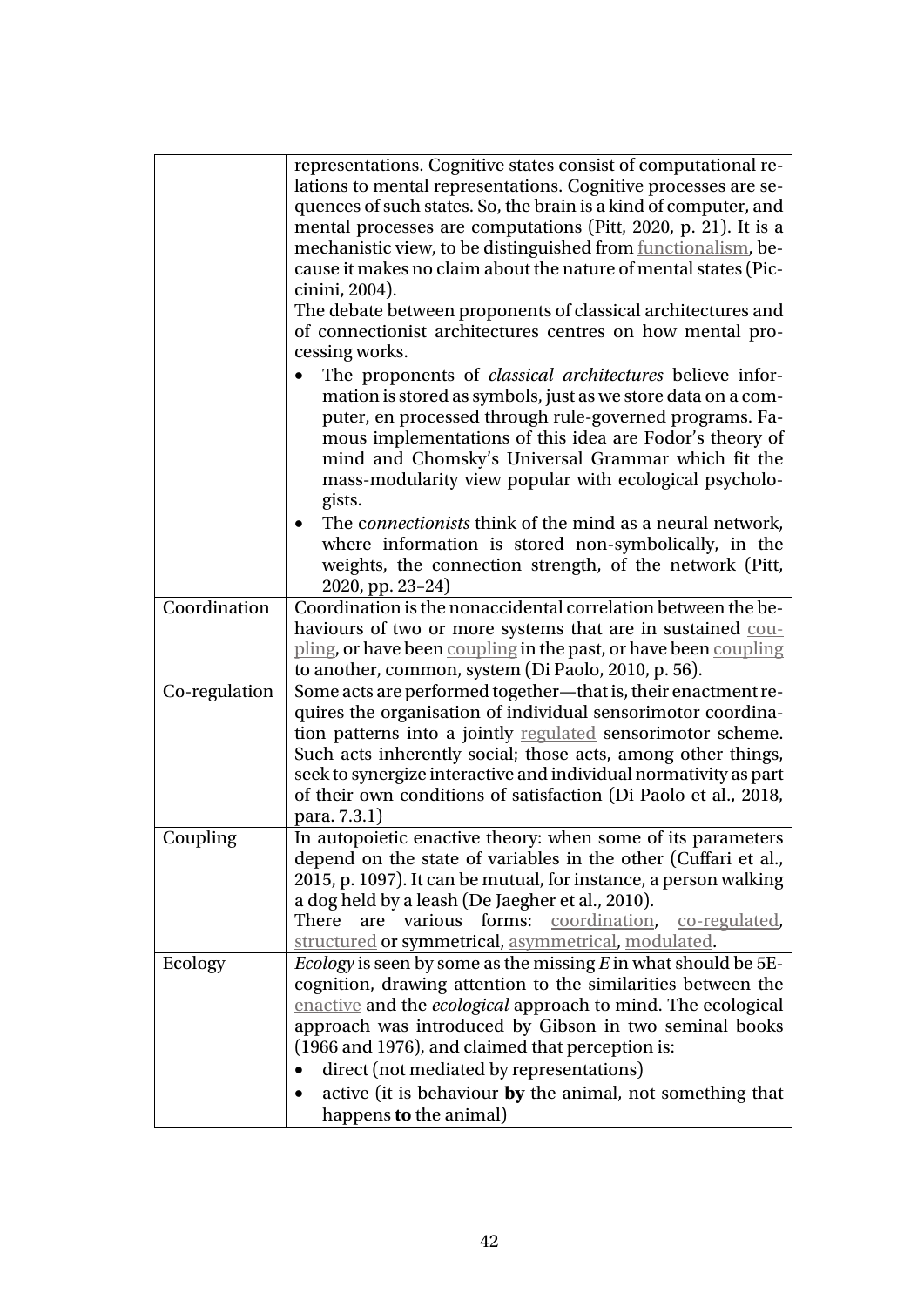<span id="page-42-2"></span><span id="page-42-1"></span><span id="page-42-0"></span>

|                     | action-orientated (geared toward affordance, i.e. what the          |  |  |  |
|---------------------|---------------------------------------------------------------------|--|--|--|
|                     | environment has to offer to the animal)                             |  |  |  |
|                     | This looks just like enacted cognition, but unfortunately a his-    |  |  |  |
|                     | toric rift exists between them. According to Baggs and Chem-        |  |  |  |
|                     | ero (2018, pp. 1-2), "Ecological psychologists have traditionally   |  |  |  |
|                     | asserted a commitment to realism, while enactivism was ini-         |  |  |  |
|                     | tially developed within a constructivist, and therefore anti-re-    |  |  |  |
|                     | alist, framework. Early enactivist writings, indeed, can be more    |  |  |  |
|                     | naturally read as advocating a form of idealism rather than re-     |  |  |  |
|                     | alism". They suggest the enactive and ecological approach can       |  |  |  |
|                     | and should be aligned. Di Paoli (2017, p. 18, footnote 3) agrees    |  |  |  |
|                     | the initial dismissal of ecological psychology by Varela et al.     |  |  |  |
|                     | (1991) was "rather quick".                                          |  |  |  |
|                     | Because of this convergence between the two theories, rele-         |  |  |  |
|                     | vant ecological concepts have been added to this glossary, no-      |  |  |  |
|                     | tably affordance, environment, habitat, umwelt and niche,           |  |  |  |
|                     | and situatedness.                                                   |  |  |  |
| Embedded            | Mental processes have been designed to function only in tan-        |  |  |  |
| cognition           | dem with a certain environment that lies outside the brain of       |  |  |  |
|                     | the subject. In the absence of the right environmental scaffold-    |  |  |  |
|                     | ing, mental processes cannot do what they are supposed to do,       |  |  |  |
|                     | or can only do what they are supposed to so less than optimally     |  |  |  |
|                     | (Rowlands, 2010, p. 3). <i>Embedded</i> cognition makes the same    |  |  |  |
|                     | claim as weakly embodied cognition, i.e. being not constituted      |  |  |  |
|                     | by but dependent on extra-bodily processes in the environ-          |  |  |  |
|                     | ment of the bodily system, see the entry for 4E cognition.          |  |  |  |
| Embodied            | Many features of cognition are embodied in that they are            |  |  |  |
| cognition           | deeply dependent upon characteristics of the physical body of       |  |  |  |
|                     | an agent, such that the agent's beyond-the-brain body plays a       |  |  |  |
|                     | significant causal role, or a physically constitutive role, in that |  |  |  |
|                     | agent's cognitive processing within a social world (Wilson &        |  |  |  |
|                     | Foglia, 2017, p. 9). Weakly embodied cognition makes the same       |  |  |  |
|                     | claim as weakly embedded cognition, i.e. being not consti-          |  |  |  |
|                     | tuted by but in some weaker way dependent on extra-bodily           |  |  |  |
|                     | processes in the environment of the bodily system, see entry        |  |  |  |
|                     | on 4E cognition. Strongly embodied cognition assumes, with          |  |  |  |
|                     | extended en strongly enacted cognition, relations with the          |  |  |  |
|                     | body and/or the body-environment to be strong, i.e. constitu-       |  |  |  |
|                     | tive. Embodiment overlaps with the notion of situatedness           |  |  |  |
|                     | which is associated with Vygotsky and Gibson.                       |  |  |  |
| Enacted<br>$\cos$ - | Mental processes are made up not just of neural processes but       |  |  |  |
| nition              | also of things the organism does more generally—that they are       |  |  |  |
|                     | constituted in part by the ways in which an organism acts on        |  |  |  |
|                     | the world and the ways in which the world, as a result, acts        |  |  |  |
|                     | back on that organism (Rowlands, 2010, p. 3). As McGann et          |  |  |  |
|                     | al. put it (2013) "enactivism offers a theory of meaning—a          |  |  |  |
|                     | meaning inherent in the complex of relations between a              |  |  |  |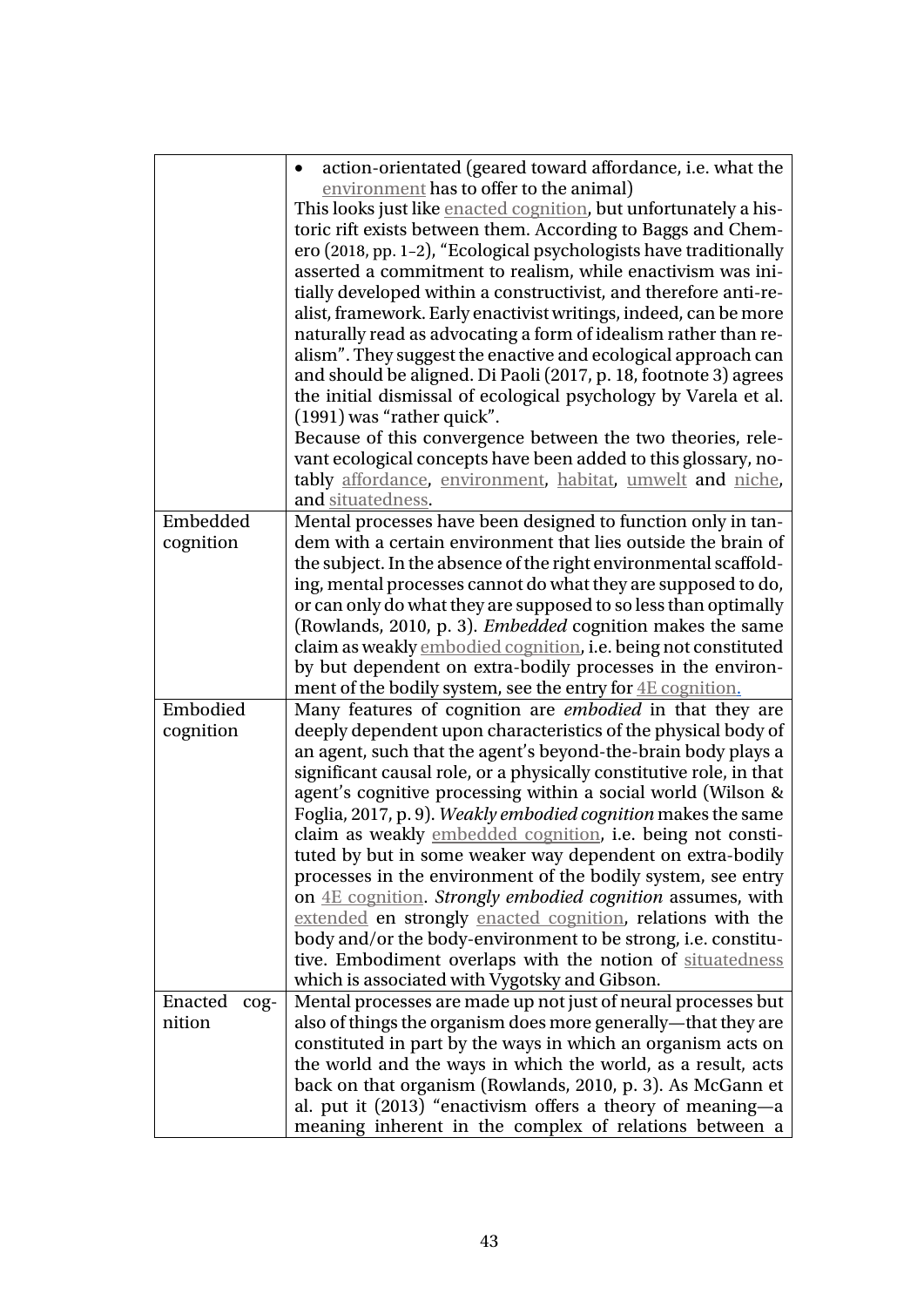<span id="page-43-2"></span><span id="page-43-1"></span><span id="page-43-0"></span>

|                         | cognitive agent and its environment" (2013, p. 207). There are                                                                          |
|-------------------------|-----------------------------------------------------------------------------------------------------------------------------------------|
|                         | three dominant theories:<br>autopoietic or self-organising enactivism, originally by                                                    |
|                         | Maturana & Varela, 1980; extended by Varela et al., 1991                                                                                |
|                         | continued by De Jaegher & Di Paolo, 2007; Di Paolo, 2005,                                                                               |
|                         | 2009, 2010; Di Paolo et al., 2017; Froese & Di Paolo, 2011).<br>This is an all-encompassing approach to cognition.                      |
|                         | sensory motor theory or sensorimotor enactivism, by O'Re-<br>$\bullet$                                                                  |
|                         | gan and Noë (2001). The scope is restricted to perceptual                                                                               |
|                         | experience and is more or less incorporated in <i>autopoietic</i>                                                                       |
|                         | or self-organising enactivism (but see Degenaar and O'Re-<br>gan (2017) for an analysis of differences).                                |
|                         | REC: radically enacted cognition (Hutto & Myin, 2013). This                                                                             |
|                         | approach unifies anti-representationalism rather than                                                                                   |
|                         | presenting a competing theory (Ward et al., 2017, p. 372).                                                                              |
| Environment             | Environment, habitat, umwelt and niche-this is a cluster of<br>related notions which Gibson could not sort out, as his seminal          |
|                         | book was written in the last year of his life. Others have since                                                                        |
|                         | attempted clarification, as summarised below. Gibson's eco-                                                                             |
|                         | logically inspired view of cognition revolves around the notion<br>of affordance, which depends on the distinction between the          |
|                         | meaningless physical world and the meaningful environment                                                                               |
|                         | surrounding animals. This definition of environment is a little                                                                         |
|                         | problematic, because it does not allow for the effects of indi-                                                                         |
|                         | vidual experience. Baggs and Chemero (2019, p. 1) offer a<br>"friendly addition", carving up the notion of <i>environment</i> into      |
|                         | the species <i>habitat</i> and animal-specific <i>umwelt</i> ). In the <i>habi</i> -                                                    |
|                         | tat, affordances are potential opportunities (dispositions) for                                                                         |
|                         | the evolving species. In the <i>umwelt</i> , i.e. the surroundings avail-<br>able to a specific exploring and developing animal, af-    |
|                         | fordances are relational.                                                                                                               |
|                         | Gibson defined <i>niche</i> as a "set of <b>affordances</b> " (Gibson,                                                                  |
|                         | 1979/2015, p. 120). Not quite the same as a <i>habitat</i> , he says,                                                                   |
|                         | because <i>niche</i> refers to how an animal lives, rather than where<br>it lives. Baggs and Chemero (2018, p. 7) point out this "land- |
|                         | scape of affordances" (Rietveld & Kiverstein, 2014, p. 346) is                                                                          |
|                         | dispositional, i.e. possibilities rather than actual relations be-                                                                      |
|                         | tween the animal and the environment. But there is a differ-<br>ence between affordances generally available to the species, in         |
|                         | the form of a <i>niche</i> , and <b>affordances</b> available to a specific ani-                                                        |
|                         | mal in a specific situation -what Baggs and Chemero (2019)                                                                              |
|                         | have called an <i>umwelt</i> ).                                                                                                         |
| Extended cog-<br>nition | Cognitive systems extend beyond the boundary of the individ-<br>ual organism. On this view, features of an agent's physical, so-        |
|                         | cial and cultural environment can do more than distribute                                                                               |
|                         | cognitive processing: they may well partially constitute that                                                                           |
|                         | agent's cognitive system (Wilson & Foglia, 2017, pp. 2–3). Since                                                                        |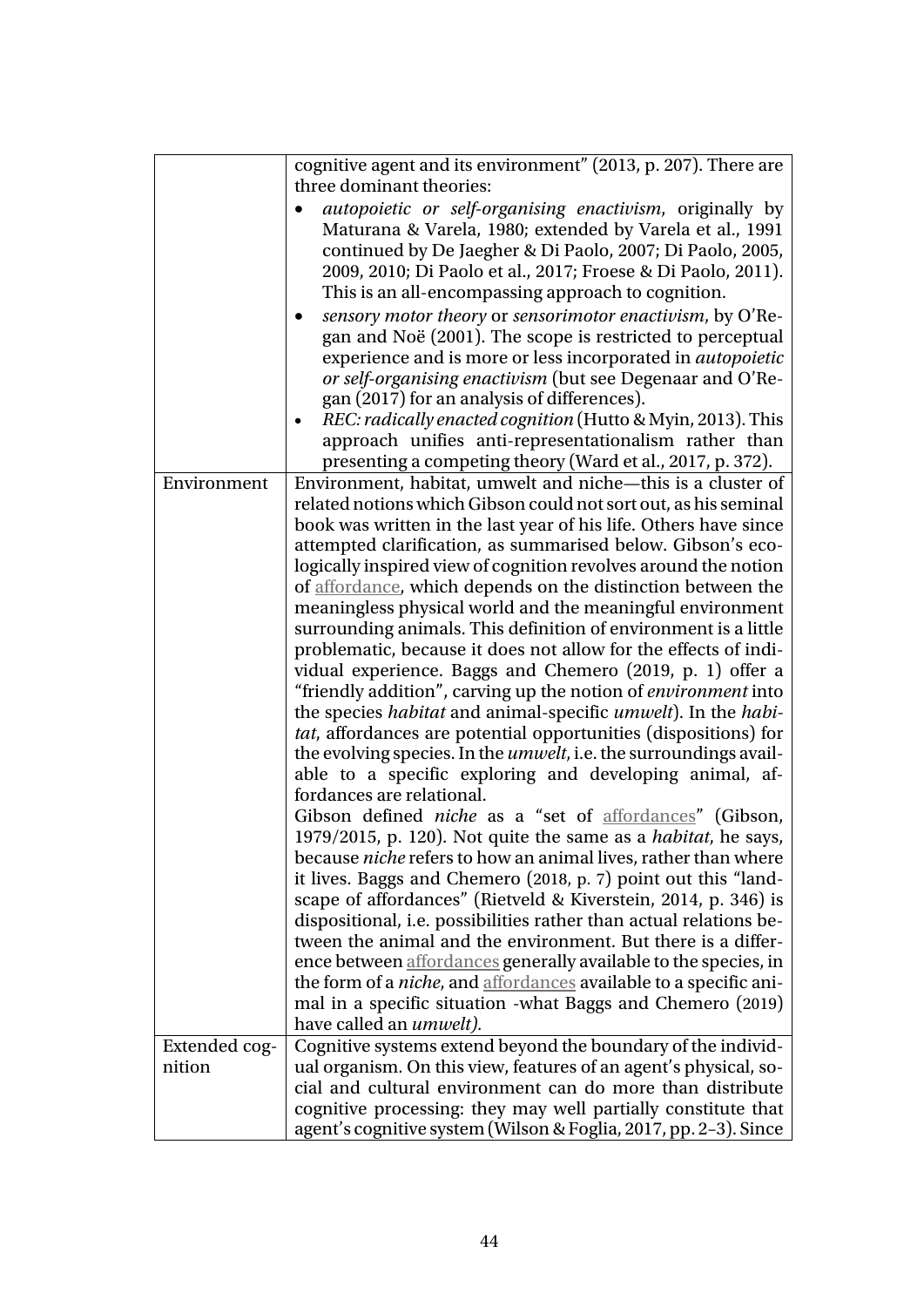<span id="page-44-2"></span><span id="page-44-1"></span><span id="page-44-0"></span>

|                 | its conception by Clark and Chalmers in 1995, alternative ver-         |
|-----------------|------------------------------------------------------------------------|
|                 | sions have been adopted in response to criticism.                      |
| Functional-     | The identity of a mental state is determined by its causal rela-       |
| ism             | tions to sensory stimuli (Levin, 2018). It is to be distinguished      |
|                 | from computationalism, because it makes no claim about the             |
|                 | way this is done (Piccinini, 2004)                                     |
| Habitat         | See: Environment                                                       |
| Inferential se- | "The job of semantic theory is to develop a notion of the con-         |
| mantics         | tents of discursive commitments (and the performances that             |
|                 | express them) that combines with the account of the signifi-           |
|                 | cance of different kinds of speech act to determine a score-           |
|                 | keeping kinematics" (Brandom, 1994, p. 142).                           |
| Lakatos         | Lakatos' MSRP is a radical revision of Popper's falsification cri-     |
|                 | terion, and is regarded as a halfway-house between Popper              |
|                 | and Kuhn, who believed in a non-rational theory develop-               |
|                 | ment. Lakatos says the falsification criterion is far too restric-     |
|                 | tive-it rules out expert judgments and everyday scientific             |
|                 | practise. His idea: a) A hard core, devoid of empirical conse-         |
|                 | quences, like the Newton's three laws of mechanics and the             |
|                 | law of gravitation and b) A stack of auxiliary hypotheses de-          |
|                 | rived from the <i>hard core</i> which can be falsified, e.g. about the |
|                 | position, mass, and velocity of stars and planets (and earth).         |
|                 | So, when you get a negative result, you can either change the          |
|                 | auxiliary hypothesis or the <i>hard core</i> . Normally you would      |
|                 | adapt auxiliary hypothesis. This works well as a model for a re-       |
|                 | search programme, because it encourages the development of             |
|                 | new understanding through thinking up new auxiliary hypoth-            |
|                 | eses from the <i>hard core</i> as a kind of instantiation (Musgrave &  |
|                 | Pigden, 2021)                                                          |
| Languaging      | Languaging, as Cuffari et al. (2015) use the term as "a form of        |
|                 | social agency involving a double regulation of self and interac-       |
|                 | tion that integrates the tensions inherent in dialogical organi-       |
|                 | zation and participation genres" (2015, p. 1092). This defini-         |
|                 | tion is inspired by Maturana (1988, p. 18), who stipulated that        |
|                 | language is not about the exchange of information but a form           |
|                 | of interaction: "The scientific explanation of language as a bi-       |
|                 | ological phenomenon consists in the proposition of a genera-           |
|                 | tive mechanism that gives rise to the dynamics of interactions         |
|                 | and coordinations of actions that an observer distinguishes as         |
|                 | languaging".                                                           |
|                 | Maturana does not claim language is a biological phenome-              |
|                 | non, merely that it results from the interactions of human be-         |
|                 | ings as living systems. He does claim that "with languaging ob-        |
|                 | serving and the observer arise" (Maturana, 1988, pp. 18-19, my         |
|                 | emphasis). So in his view, language is not a system of symbols         |
|                 | used to convey information, but an action. Hence the term              |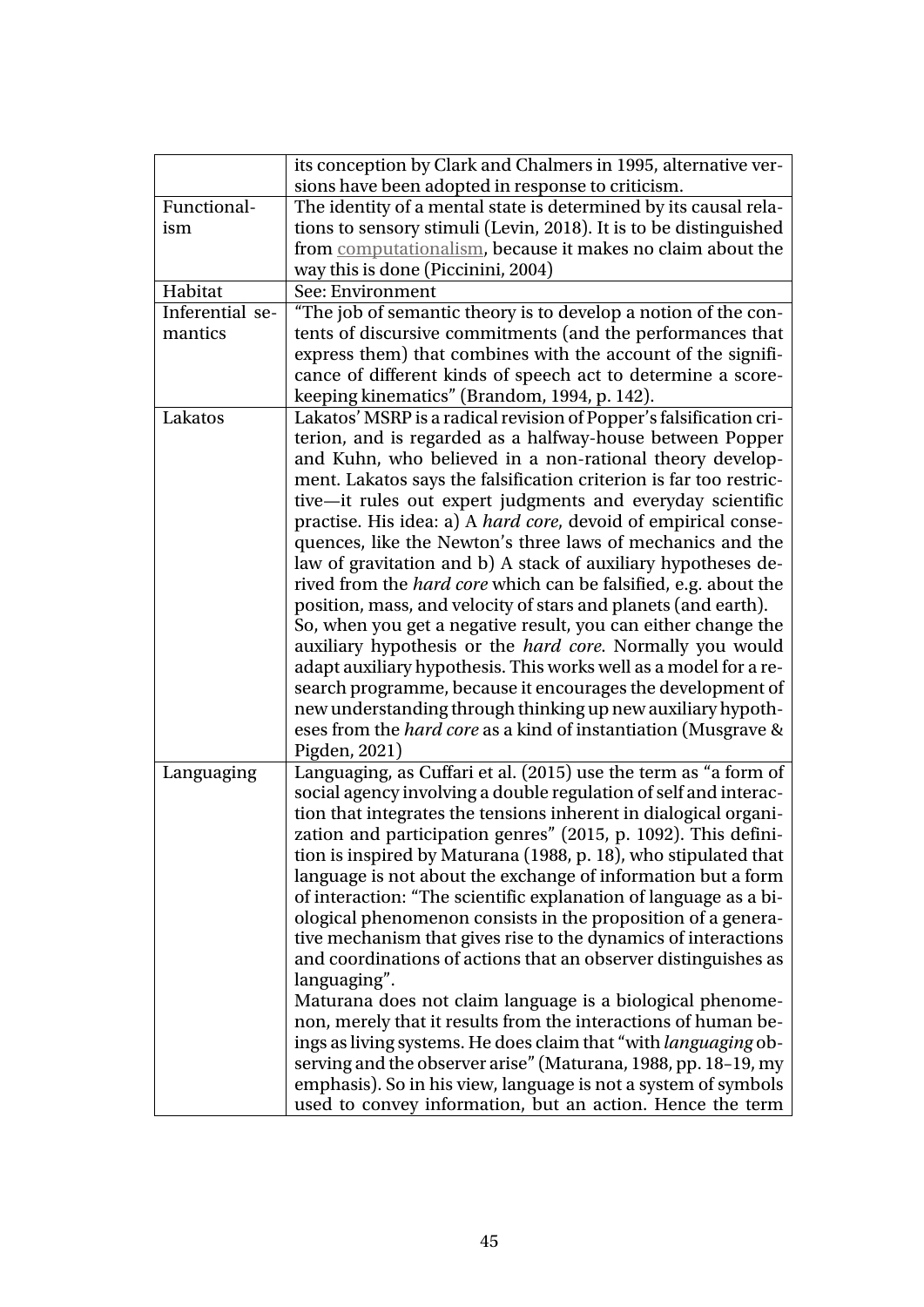<span id="page-45-3"></span><span id="page-45-2"></span><span id="page-45-1"></span><span id="page-45-0"></span>

|             | languaging. Like Vygotsky, he believed language shapes and<br>reshaping cognition, in a process of social learning.<br>In the Vygotskian tradition, Swain (2006) has popularised the<br>term <i>languaging</i> , which she defines as "the process of making<br>meaning and shaping knowledge and experience through lan-<br>guage" (2006, p. 97), i.e. to produce language in an attempt to<br>understand—to problem-solve, to make meaning (2006, p.<br>96).                                                                                                                                                                                                                                                            |
|-------------|---------------------------------------------------------------------------------------------------------------------------------------------------------------------------------------------------------------------------------------------------------------------------------------------------------------------------------------------------------------------------------------------------------------------------------------------------------------------------------------------------------------------------------------------------------------------------------------------------------------------------------------------------------------------------------------------------------------------------|
| Modulation  | Modulation involves a change in the conditions of the cou-<br>pling, i.e. alterations in parameters, constraints, and relations<br>between the coupled systems (Cuffari et al., 2015, p. 1097)                                                                                                                                                                                                                                                                                                                                                                                                                                                                                                                            |
| Niche       | See: Environment                                                                                                                                                                                                                                                                                                                                                                                                                                                                                                                                                                                                                                                                                                          |
| Normative   | "The significance of a speech act is how it changes what com-                                                                                                                                                                                                                                                                                                                                                                                                                                                                                                                                                                                                                                                             |
| pragmatics  | mitments and entitlements one attributes and acknowledges<br>(Brandom, 2009, p. 81)". This turns discursive practices into<br>deontic scorekeeping. "The job of pragmatic theory is to ex-<br>plain the significance of various sorts of speech acts in terms of<br>practical proprieties governing the keeping of deontic score-<br>what moves are appropriate given a certain score, and what<br>difference those moves make to that score" (Brandom, 1994, p.<br>142).                                                                                                                                                                                                                                                 |
| Pragmatism  | Pragmatism is a philosophical tradition which emerged in the<br>US around 1970 as an alternative to analytical and continental<br>philosophy. Broadly, "pragmatists appeal to knowing-how in<br>order to explain knowing-that or, more carefully, saying- or<br>believing-that" (Brandom, 2008, p. 40). There are several vari-<br>eties, see Brandom (2012, pp. 40-66) for an overview.<br>Brandom himself adheres to what he calls rationalist pragma-<br><i>tism</i> "giving pride of place to practices of giving and asking for<br>reasons, understanding them as conferring conceptual con-<br>tent on performances, expressions and states suitably caught<br>up in those practices" (2009, p. 17, my formatting). |
| Regulation  | Regulation is modulation aimed at satisfying some constraint<br>or norm or achieving some goal. An agent regulates its cou-<br>pling with the world following the logic of its own constitution<br>as an <i>autonomous</i> system (Cuffari et al., 2015, pp. 1097-1098).                                                                                                                                                                                                                                                                                                                                                                                                                                                  |
| Representa- | A theory of mind claiming mental states (beliefs, desires, per-                                                                                                                                                                                                                                                                                                                                                                                                                                                                                                                                                                                                                                                           |
| tionalism   | ceptions, imaginings) are about things in the external world.<br>They have "intentionality"—about or refer to things, and may<br>be evaluated in terms of properties like consistency, truth, ap-<br>propriateness, and accuracy. Mental processes such as think-<br>ing, reasoning and imagining are understood as sequences of<br>intentional mental states (Pitt, 2020, pp. 2-3).<br>Shea (2018, p. 6) points out that although the notion of repre-<br>sentations is widely used, no agreed theory of how representa-<br>tions get their contents, exists "We're in the position of the ac-<br>ademic in the cartoon musing, 'Well it works in practice, Bob,                                                         |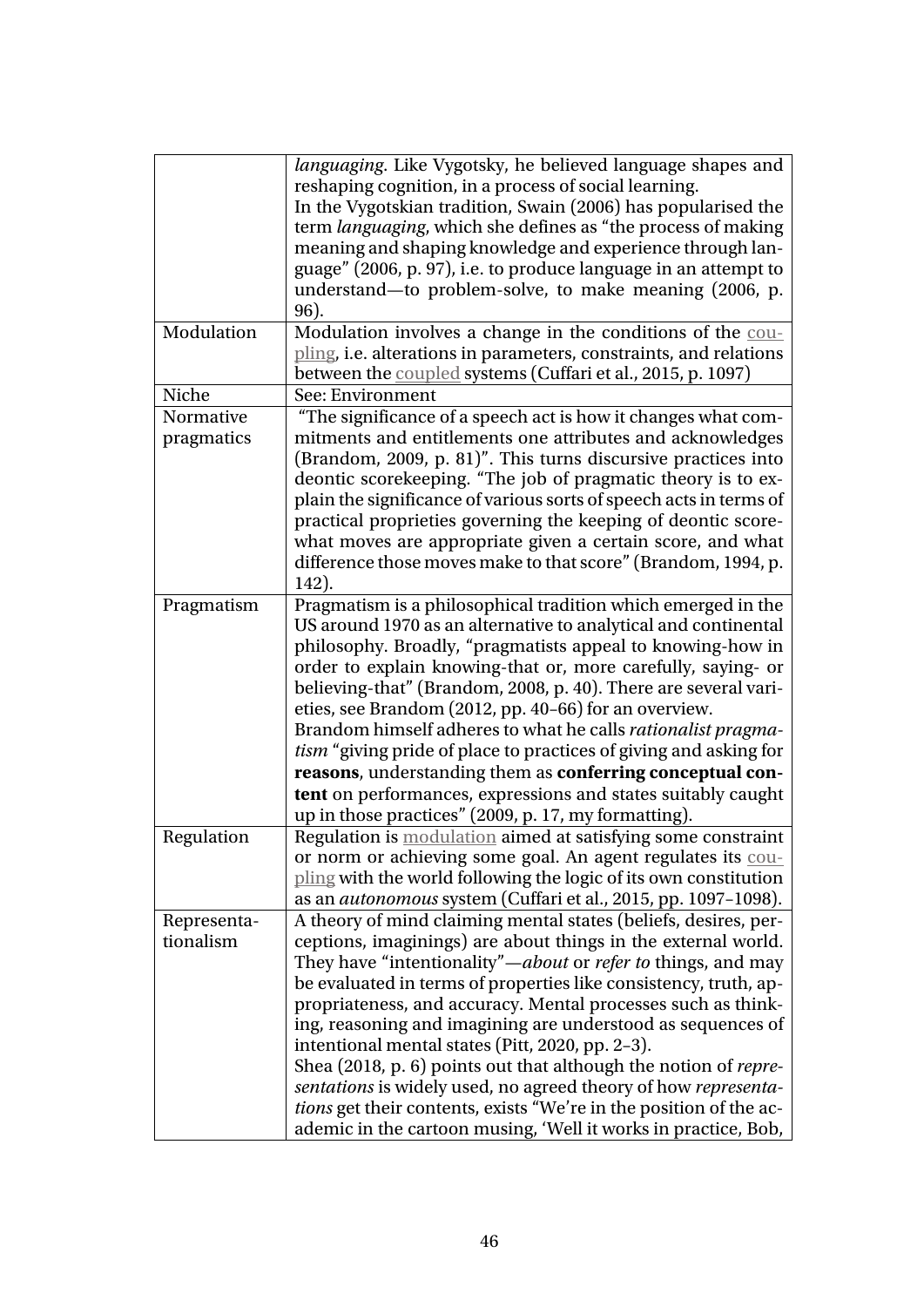<span id="page-46-0"></span>

|                                             | but I'm not sure it's really gonna work in theory." Menary<br>(2010) makes a similar point.                                                                                                                                                                                                                                                                                                                                                                                                                                                                                                                                                                                                                                                                                                                                                                                                                                                                                                                                                                                                                                                                                                                                                                                                                                                                                                                                                           |                                                                                                                                                                                                                    |                                                                                                                                                                                                      |  |  |
|---------------------------------------------|-------------------------------------------------------------------------------------------------------------------------------------------------------------------------------------------------------------------------------------------------------------------------------------------------------------------------------------------------------------------------------------------------------------------------------------------------------------------------------------------------------------------------------------------------------------------------------------------------------------------------------------------------------------------------------------------------------------------------------------------------------------------------------------------------------------------------------------------------------------------------------------------------------------------------------------------------------------------------------------------------------------------------------------------------------------------------------------------------------------------------------------------------------------------------------------------------------------------------------------------------------------------------------------------------------------------------------------------------------------------------------------------------------------------------------------------------------|--------------------------------------------------------------------------------------------------------------------------------------------------------------------------------------------------------------------|------------------------------------------------------------------------------------------------------------------------------------------------------------------------------------------------------|--|--|
| Situatedness                                | Situatedness or situated cognition overlaps with the notion of<br>embodiment. Embodiment emphasises the role of an agent's<br>own body in its cognition, while situatedness emphasises the<br>role of an agent's immediate physical and social environment<br>(Beer, 2003, p. 209). The notion of <i>situatedness</i> derives from<br>Vygotsky's work (Costello, 2014). Vygotsky argued there are<br>two different developments giving rise to what we now call cog-<br><i>nition</i> : the elementary biological processes and the higher psy-<br>chological functions which are of sociocultural origin. The his-<br>tory of child behaviour, he says "is born from the interweaving<br>of these two lines" (Vygotsky, 1978, p. 46). The notion of <i>situat</i> -<br><i>edness</i> has also been associated with Gibson, because this fits<br>his theory of affordances so well.<br>Conceptualisation of <i>situatedness</i> vary with the discipline it is<br>used in. Da Rold (2018, p. 12) identifies two very different<br>meanings for situatedness: grounded and dynamic. Grounded<br>situated cognition is referred to by di Paolo as "embodied func-<br>tionalism" which depends on body-formatted neural repre-<br>sentations where the body still plays second fiddle (Di Paolo et<br>al., 2017, p. 19). Gallagher calls it "body snatching <sup>24"</sup> , the body<br>not being essential in a genuine act of cognition (2015, p. 97) |                                                                                                                                                                                                                    |                                                                                                                                                                                                      |  |  |
|                                             | but just an aid.                                                                                                                                                                                                                                                                                                                                                                                                                                                                                                                                                                                                                                                                                                                                                                                                                                                                                                                                                                                                                                                                                                                                                                                                                                                                                                                                                                                                                                      |                                                                                                                                                                                                                    |                                                                                                                                                                                                      |  |  |
|                                             | Grounded<br>Situated<br>Dynamical<br>cognition                                                                                                                                                                                                                                                                                                                                                                                                                                                                                                                                                                                                                                                                                                                                                                                                                                                                                                                                                                                                                                                                                                                                                                                                                                                                                                                                                                                                        |                                                                                                                                                                                                                    |                                                                                                                                                                                                      |  |  |
|                                             | Agent situ-<br>ated in                                                                                                                                                                                                                                                                                                                                                                                                                                                                                                                                                                                                                                                                                                                                                                                                                                                                                                                                                                                                                                                                                                                                                                                                                                                                                                                                                                                                                                | Particular social context<br>with accessible perceptual<br>features                                                                                                                                                | Physical and social environ-<br>ment                                                                                                                                                                 |  |  |
|                                             | Cognition<br>emerges<br>from                                                                                                                                                                                                                                                                                                                                                                                                                                                                                                                                                                                                                                                                                                                                                                                                                                                                                                                                                                                                                                                                                                                                                                                                                                                                                                                                                                                                                          | Knowledge and ground con-<br>cepts, which is structured by<br>the subjective experience of<br>development stability of ob-<br>jective physical properties of<br>the environment unstable<br>contextual information | real-time, continuous and<br>strictly coupled sensorimotor<br>interaction between an unsta-<br>ble subjective experience and<br>the objective world                                                  |  |  |
|                                             | Representa-<br>tions exist?                                                                                                                                                                                                                                                                                                                                                                                                                                                                                                                                                                                                                                                                                                                                                                                                                                                                                                                                                                                                                                                                                                                                                                                                                                                                                                                                                                                                                           | Maybe                                                                                                                                                                                                              | No                                                                                                                                                                                                   |  |  |
|                                             | Common<br>ground                                                                                                                                                                                                                                                                                                                                                                                                                                                                                                                                                                                                                                                                                                                                                                                                                                                                                                                                                                                                                                                                                                                                                                                                                                                                                                                                                                                                                                      | Unstable properties of the external and physical world.                                                                                                                                                            |                                                                                                                                                                                                      |  |  |
|                                             |                                                                                                                                                                                                                                                                                                                                                                                                                                                                                                                                                                                                                                                                                                                                                                                                                                                                                                                                                                                                                                                                                                                                                                                                                                                                                                                                                                                                                                                       | Table 3 Grounded versus dynamical 'situated cognition', after Da Rold (2018)                                                                                                                                       |                                                                                                                                                                                                      |  |  |
| Structural<br>or<br>symmetrical<br>coupling | Paolo, 2018, p. 82).                                                                                                                                                                                                                                                                                                                                                                                                                                                                                                                                                                                                                                                                                                                                                                                                                                                                                                                                                                                                                                                                                                                                                                                                                                                                                                                                                                                                                                  |                                                                                                                                                                                                                    | System and environment influence each other symmetrically,<br>i.e. without loss of viability (Di Paolo, 2009, p. 15). It replaces<br>the notion of input-output (Varela et al., 1996, as cited in Di |  |  |
| Umwelt                                      | See: Environment                                                                                                                                                                                                                                                                                                                                                                                                                                                                                                                                                                                                                                                                                                                                                                                                                                                                                                                                                                                                                                                                                                                                                                                                                                                                                                                                                                                                                                      |                                                                                                                                                                                                                    |                                                                                                                                                                                                      |  |  |

<span id="page-46-3"></span><span id="page-46-2"></span><span id="page-46-1"></span><sup>&</sup>lt;sup>24</sup> Referring to the **1955** science fiction novel.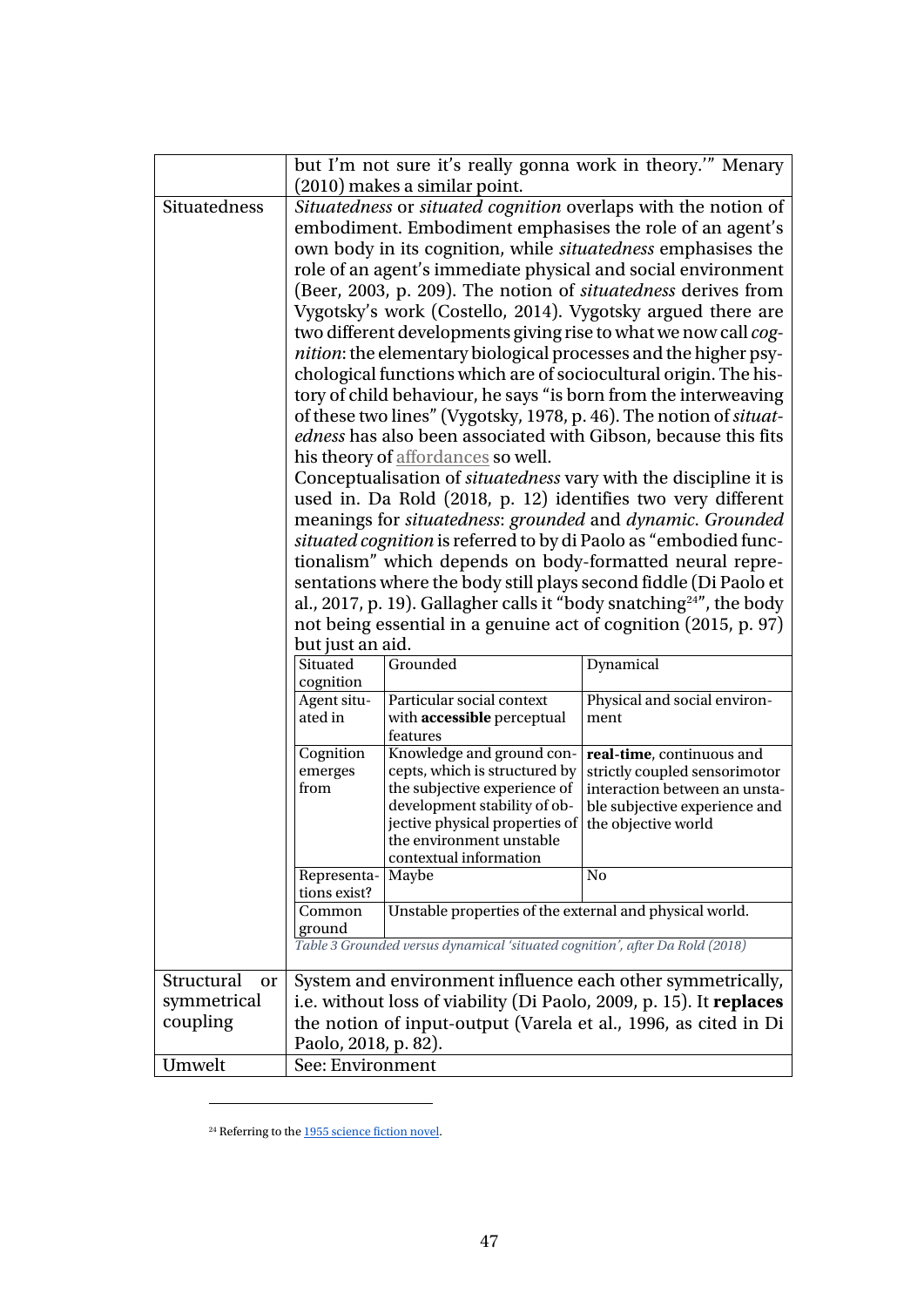#### **7.1 BIBLIOGRAPHY (GLOSSARY ONLY)**

- Aizawa, K. (2018). So, what again is 4E cognition? In A. Newen, L. De Bruin, & S. Gallagher (Eds.), *The Oxford handbook of 4E cognition* (pp. 117– 126). Oxford University Press.
- Baggs, E., & Chemero, A. (2018). Radical embodiment in two directions. *Synthese*. https://doi.org/10/ghm4xr
- Baggs, E., & Chemero, A. (2019). The third sense of environment. In *Perception as information detection: Reflections on Gibson's ecological approach to visual perception* (pp. 5–20). Routledge. https://doi.org/10.31234/osf.io/sxmrz
- Beer, R. D. (2003). The dynamics of active categorical perception in an evolved model agent. *Adaptive Behavior*, *11*(4), 209–243. https://doi.org/10/d9x7ks
- Brandom, R. (1994). *Making it explicit: Reasoning, representing, and discursive commitment*. Harvard University Press.
- Brandom, R. (2008). *Between saying and doing: Towards an analytic pragmatism*. Oxford University Press.
- Brandom, R. (2009). *Articulating reasons*. Harvard University Press.
- Brandom, R. (2012). Pragmatics and pragmatisms. In U. M. Żegleń & J. Conant (Eds.), *Hilary Putnam: Pragmatism and realism*. Routledge.
- Costello, M. (2014). Situatedness. In T. Teo (Ed.), *Encyclopedia of critical psychology* (pp. 1757–1762). Springer. https://doi.org/10.1007/978-1- 4614-5583-7\_470
- Cuffari, E. C., Di Paolo, E. A., & De Jaegher, H. (2015). From participatory sense-making to language: There and back again. *Phenomenology and the Cognitive Sciences*, *14*(4), 1089–1125. https://doi.org/10/gf37jc
- Da Rold, F. (2018). Defining embodied cognition: The problem of situatedness. *New Ideas in Psychology*, *51*, 9–14. https://doi.org/10/ghp34m
- De Jaegher, H., & Di Paolo, E. A. (2007). Participatory sense-making: An enactive approach to social cognition. *Phenomenology and the Cognitive Sciences*, *6*(4), 485–507. https://doi.org/10.1007/s11097-007- 9076-9
- De Jaegher, H., Di Paolo, E. A., & Gallagher, S. (2010). Can social interaction constitute social cognition? *Trends in Cognitive Sciences*, *14*(10), 441– 447. https://doi.org/10.1016/j.tics.2010.06.009
- Degenaar, J., & O'Regan, J. K. (2017). Sensorimotor theory and enactivism. *Topoi*, *36*(3), 393–407. https://doi.org/10.1007/s11245-015-9338-z
- Di Paolo, E. A. (2005). Autopoiesis, adaptivity, teleology, agency. *Phenomenology and the Cognitive Sciences*, *4*(4), 429–452. https://doi.org/10/dsnkd6
- Di Paolo, E. A. (2009). Extended life. *Topoi*, *28*(1), 9–21. https://doi.org/10.1007/s11245-008-9042-3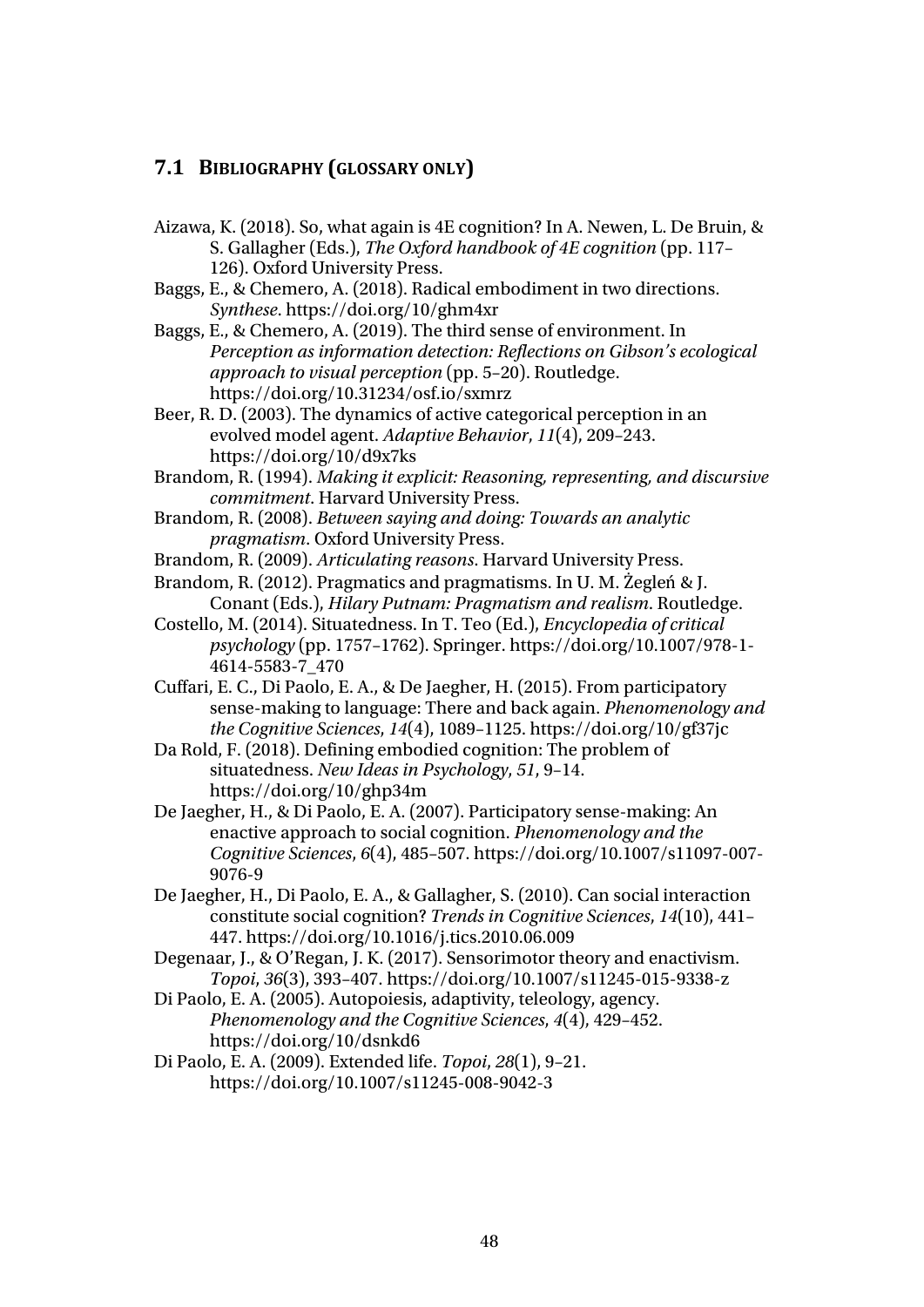- Di Paolo, E. A. (2010). Overcoming autopoiesis: An enactive detour on the way from life to society. In R. Magalhães & R. Sanchez (Eds.), *Advanced Series in Management* (Vol. 6, pp. 43–68). Emerald Group Publishing Limited.
- Di Paolo, E. A. (2018). The enactive conception of life. In A. Newen, L. De Bruin, & S. Gallagher (Eds.), *The Oxford handbook of 4E cognition* (Vol. 1). Oxford University Press. https://doi.org/10.1093/oxfordhb/9780198735410.013.4
- Di Paolo, E. A., Buhrmann, T., & Barandiaran, X. (2017). *Sensorimotor life: An enactive proposal*. Oxford University Press.
- Di Paolo, E. A., Cuffari, E. C., & De Jaegher, H. (2018). *Linguistic bodies: The continuity between life and language*. The MIT Press.
- Froese, T., & Di Paolo, E. A. (2011). The enactive approach: Theoretical sketches from cell to society. *Pragmatics & Cognition*, *19*(1), 1–36. https://doi.org/10.1075/pc.19.1.01fro
- Gallagher, S. (2015). How embodied cognition is being disembodied. *The Philosophers' Magazine*, *68*, 96–102. https://doi.org/10/f27tx9
- Garnham, A. (2009). Cognitivism. In J. Symons & P. Calvo (Eds.), *The Routledge companion to philosophy of psychology* (pp. 99–110). Routledge.
- Gibson, J. (2015). *The ecological approach to visual perception*. Taylor & Francis. (Original work published 1979)
- Graham, G. (2019). Behaviorism. In E. N. Zalta (Ed.), *The Stanford encyclopedia of philosophy* (Spring 2019). Metaphysics Research Lab, Stanford University.
	- https://plato.stanford.edu/archives/spr2019/entries/behaviorism/
- Hutto, D. D., & Myin, E. (2013). *Radicalizing enactivism: Basic minds without content*. MIT Press.
- Kipling, R. (1912). The elephant's child. In *Just so stories*. Doubleday page. https://bit.ly/3e1iBJA
- Kiverstein, J. (2016). *The Routledge handbook of philosophy of the social mind*. Routledge.
- Levin, J. (2018). Functionalism. In E. N. Zalta (Ed.), *The Stanford encyclopedia of philosophy* (Fall 2018). Metaphysics Research Lab, Stanford University.

https://plato.stanford.edu/archives/fall2018/entries/functionalism/ Maturana, H. R. (1988). Reality: The search for objectivity or the quest for a

- compelling argument. *The Irish Journal of Psychology*, *9*(1), 25–82. https://doi.org/10/ghkpjs
- Maturana, H. R., & Varela, F. J. (1980). *Autopoiesis and cognition: The realization of the living* (Vol. 42). Kluwer.
- McGann, M., De Jaegher, H., & Di Paolo, E. (2013). Enaction and psychology. *Review of General Psychology*, *17*(2), 203–209. https://doi.org/10/f44zds

Menary, R. (2010). The holy grail of cognitivism: A response to Adams and Aizawa. *Phenomenology and the Cognitive Sciences*, *9*(4), 605–618. https://doi.org/10/ch9m6n